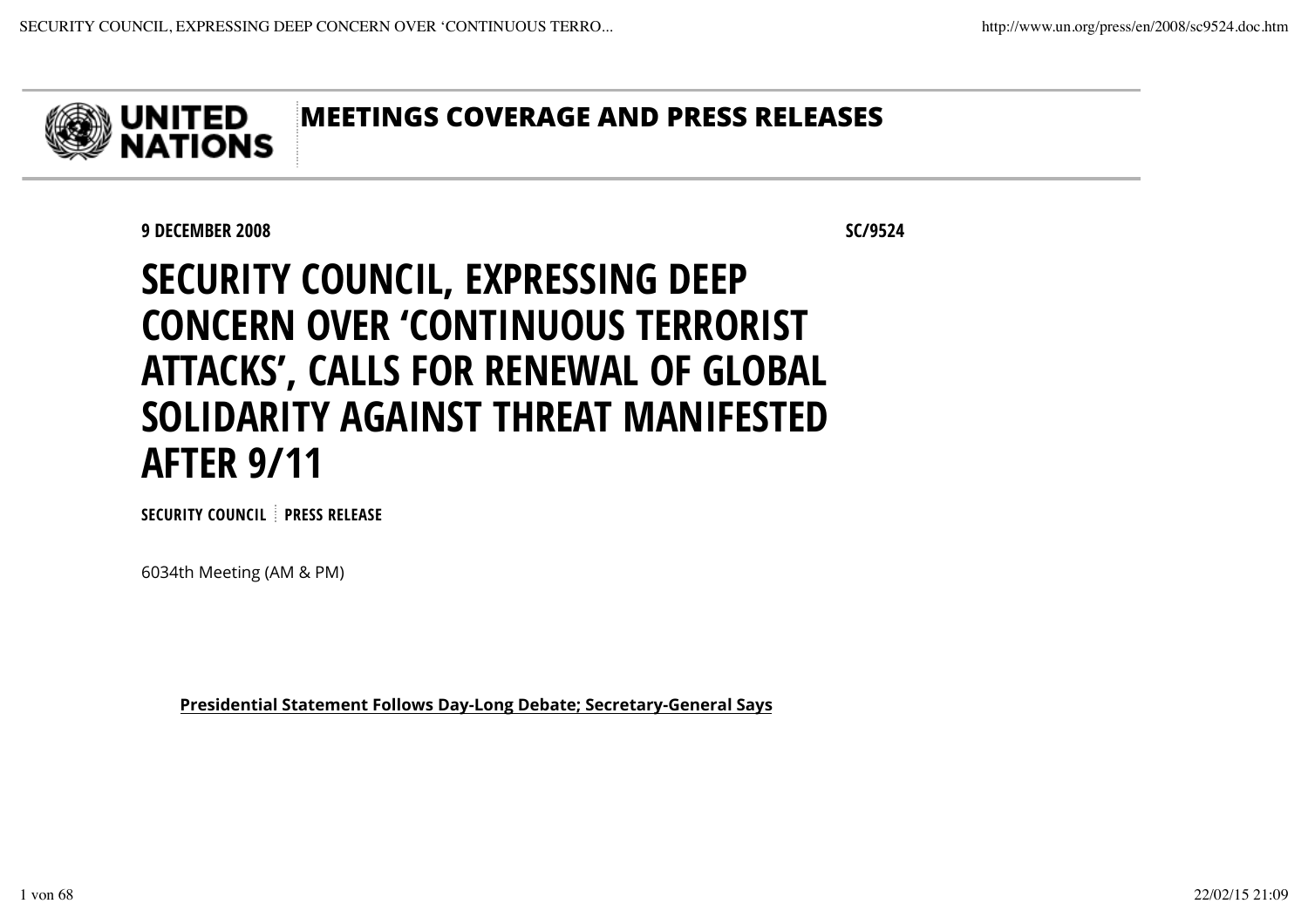#### Best Response to Malevolent Ideology 'Strong Assertion of Collective Resistance'

Expressing deep concern over "continuous terrorist attacks around the world", the Security Council this afternoon called on Member States to renew the degree of international solidarity against the scourge that was manifested immediately after the tragic 11 September 2001 attacks, following a day-long meeting during which some speakers warned that the Mumbai carnage of 26 to 29 November could mark a new stage in the violence.

In a statement read out by the President of Croatia, Stjepan Mesic, Council members underlined the need to strengthen existing mechanisms and cooperation in order to find, deny safe haven and bring to justice any person who supported, facilitated or participated in the financing, planning, preparation or commission of terrorist acts.

It also condemned in the strongest terms the incitement of terrorist acts and repudiated attempts at the justification or glorification of such acts, and reaffirmed the importance of countering radicalization and the exploitation of young people by violent extremists.

At the same time, the Council emphasized the need to enhance dialogue among civilizations and address regional conflicts, underdevelopment, and the full range of global issues to help build international cooperation, which, by itself, was necessary to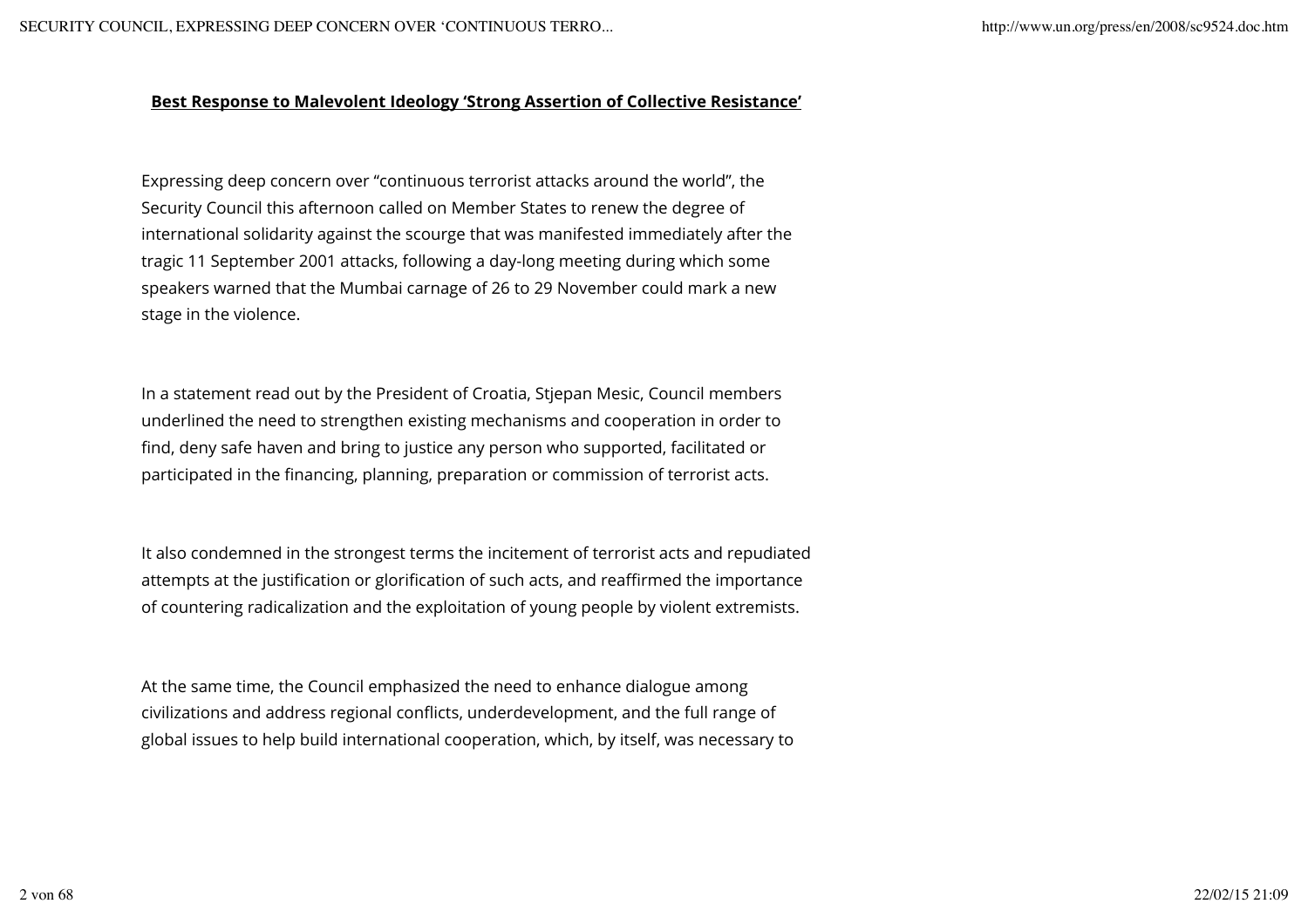sustain "the broadest possible fight against terrorism". In that vein, members said they believed that "the strengthening of mutual trust among Member States of the United Nations will facilitate the creation of conditions for the successful fight against terrorism".

The meeting was opened this morning by Secretary-General Ban Ki-moon, who noted that the session was taking place just two days shy of the first anniversary of the attack on the United Nations' offices in Algeria. He said that combating the global scourge must be one of the international community's main collective priorities.

"The best response to a corrosive, malevolent ideology is a strong assertion of collective resistance", he said. "We need to defend the human rights that terrorism so brutally violates", he added, noting that the sixtieth anniversary of the Universal Declaration of Human Rights would be commemorated tomorrow. Even though the United Nations was itself a target, he pledged that the Organization would maintain its responsibility to lead international efforts to confront the menace.

Most of the 46 speakers that followed Mr. Ban condemned the Mumbai attack and reaffirmed their commitment to pursue the struggle against terrorism. With many speakers noting that their countries had experienced the scourge, most also agreed with the need for a revitalized and unified anti-terrorism effort and the need for a multidimensional approach. Many also stressed the need for political and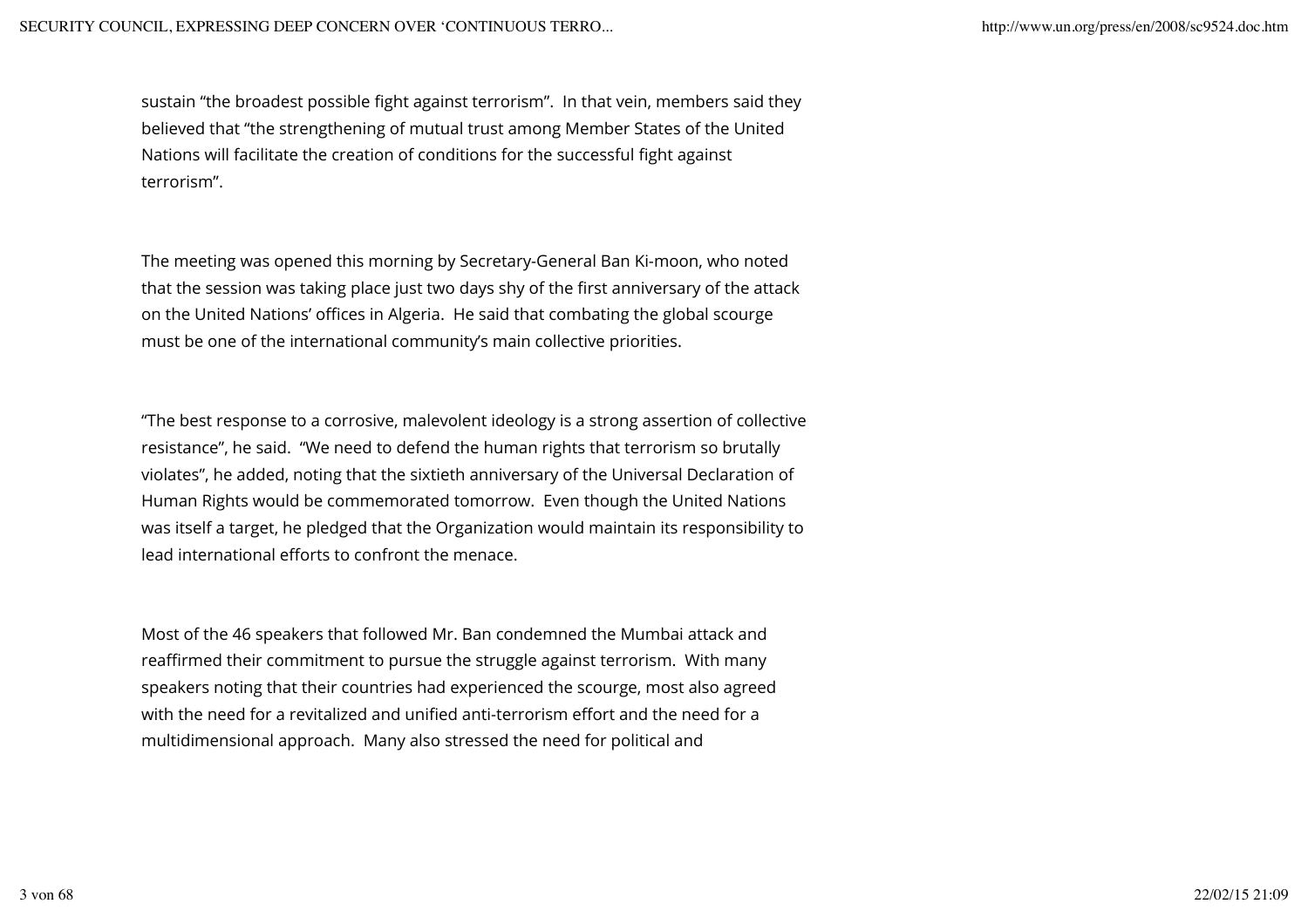developmental initiatives to deal with "root causes", as well as renewed combat against money laundering, drug trafficking and other networks that aided global terrorism.

Speaking in his national capacity, President Mesic, whose delegation proposed the meeting as Council President for December, said that international solidarity had ebbed since the attacks of 2001; apparently, States saw one nation as taking over the fight. He maintained that a new international solidarity was now needed, based on mutual trust, respectful of human rights and coordinated by the United Nations. He called for concrete action that addressed underlying causes and emphasized development, equitable international relations and the "de-monopolization" of the war on the scourge. Focusing on causes did not justify terrorism, he stressed, but instead aimed to dry up the pool of potential terrorists.

The Minister of State for External Affairs of India, E. Ahamed, said that the attacks in Mumbai marked a qualitatively new and dangerous escalation of the terrorism which India had faced for over two decades and which originated outside its borders. He maintained that the group known as Lashkar-e-Toiba was responsible for the Mumbai attack and that its members were trained in Pakistan. He called for the Council and Pakistan to proscribe the associated group Jammat-ud-Dawa and urged that all those who were in any way responsible for the Mumbai attacks be brought to justice. His country had acted with restraint, he maintained, but added that it must protect its people.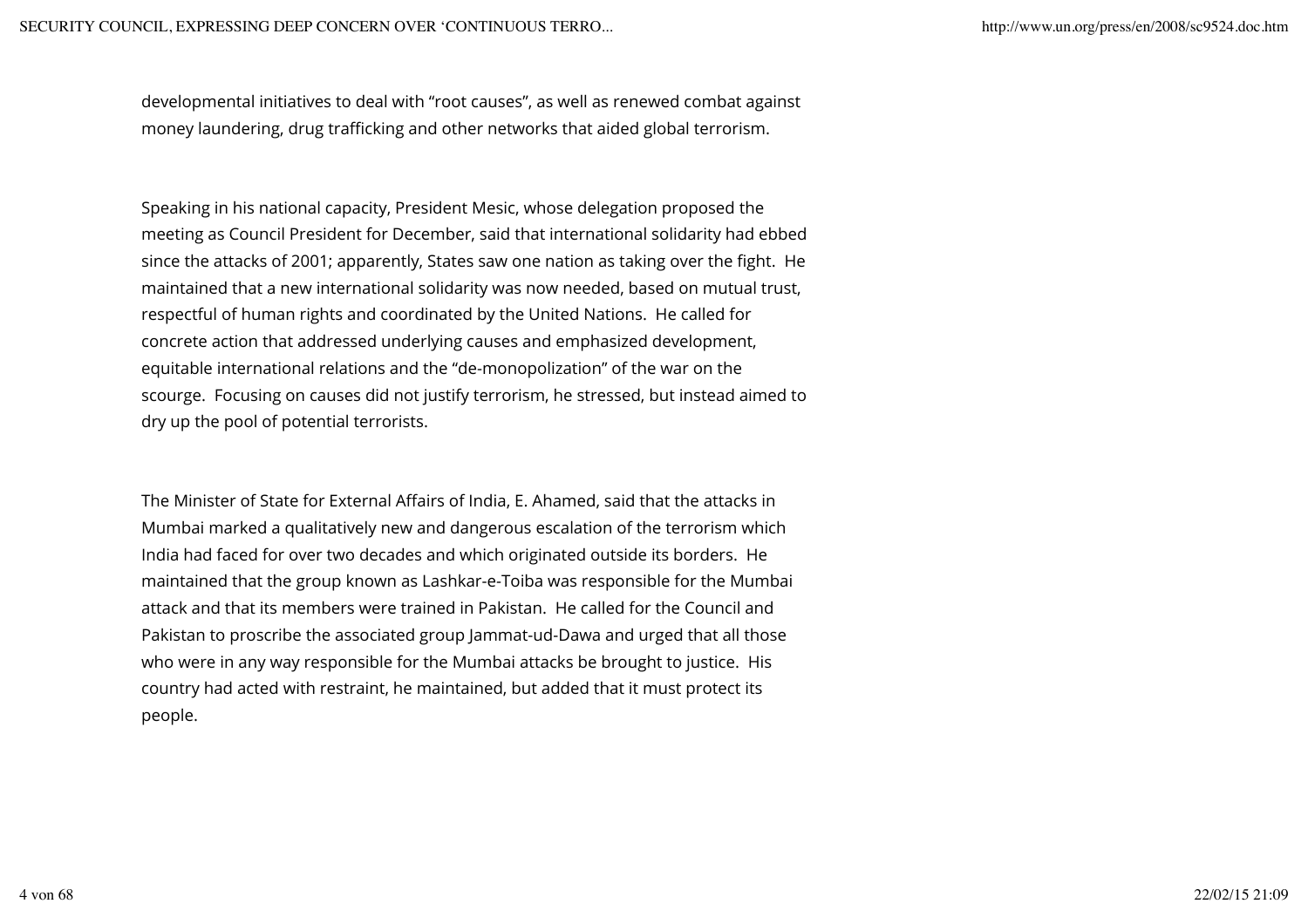He also called for the adoption of the Comprehensive Convention on International Terrorism that India had tabled in 1996 to provide a framework in international law. "That adoption cannot be held hostage to definitions, while terrorists continued to take innocent lives", he said.

While others echoed that call for the adoption of a comprehensive convention based on a consensus view of terrorism, the representative of Libya maintained that disagreements in the fight against terrorism still existed and too many initiatives in the fight had been partial. The dynamics of occupation and resistance, for example, had not yet been adequately taken into account, he maintained.

The representative of Pakistan said that both his country and India were victims of terrorism, and suggested that the best response to such acts was for both countries to cooperate more closely in efforts to combat the scourge and to resolve the conflict in Kashmir. He assured the Council that Pakistan was not involved in the attacks in any way and was taking action against extremist groups who sought, in any way, to destroy the peace of the country and its neighbours.

Also speaking today were the representatives of Burkina Faso, Italy, United States, United Kingdom, Indonesia, Russian Federation, Belgium, Panama, South Africa, China, France (on behalf of the European Union), Viet Nam and Costa Rica.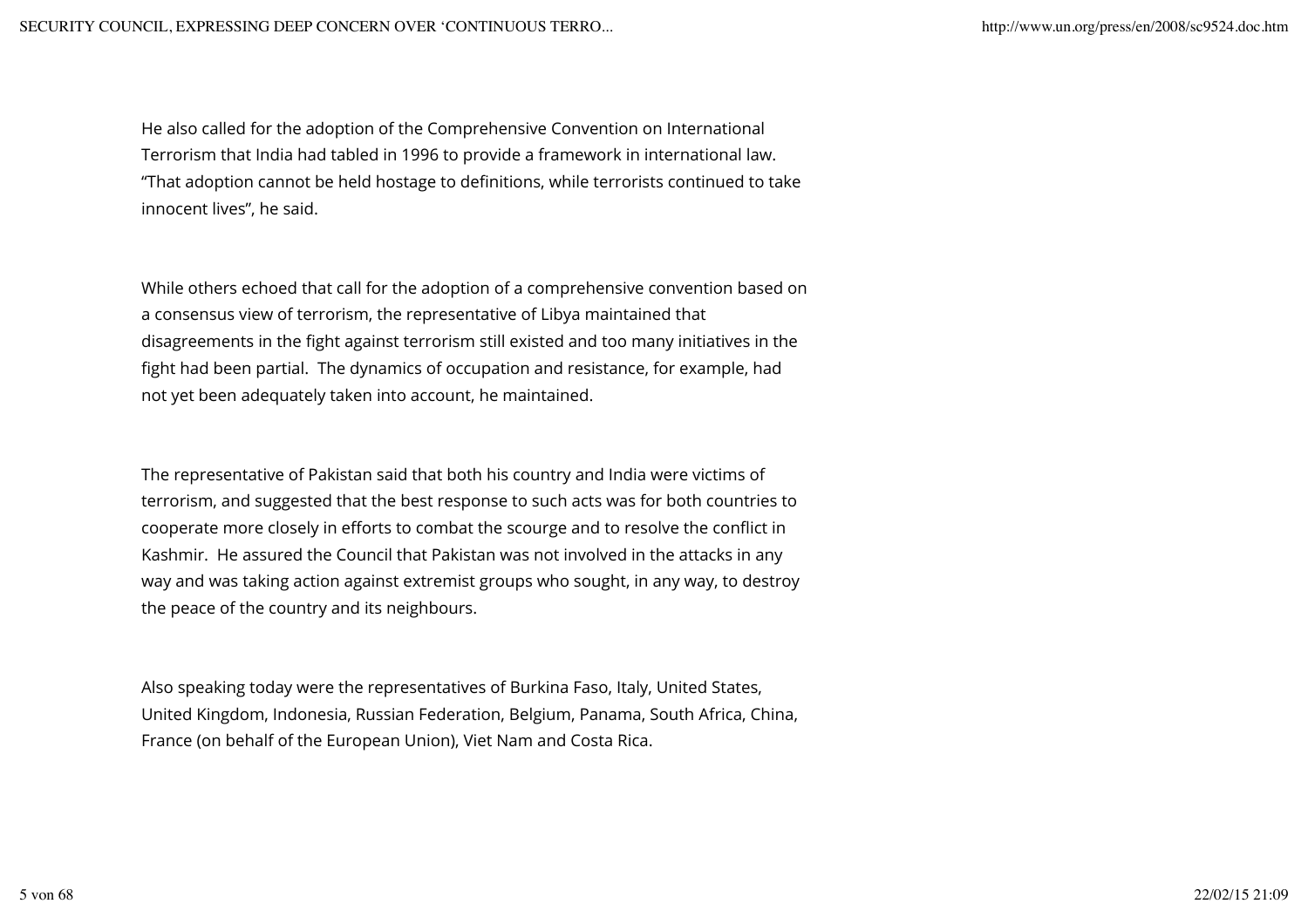In addition, statements were made by the representatives of Bosnia and Herzegovina, Australia, Algeria, Spain, Afghanistan, Japan, Liechtenstein, Kazakhstan, Cuba, Israel, Singapore, Mexico, Argentina, Turkey, Azerbaijan, Republic of Korea, Philippines, Jordan, Brazil, Ecuador, Austria, New Zealand, Sri Lanka, Iran, Colombia, Albania, Canada, Morocco, Malaysia, Venezuela and Syria.

The representatives of the United States, Cuba, India and Venezuela spoke a second time in response to statements made during the session.

The meeting opened at 10:15 a.m. and closed at 6:50 p.m., having been suspended from 1:10 p.m. to 3:10 p.m.

## Presidential Statement

The full text of the presidential statement, to be issued as document S/PRST/2008/45, reads, as follows:

"The Security Council, underlining that peace and security in the world are indivisible and taking into account the interconnection and interdependence of the world,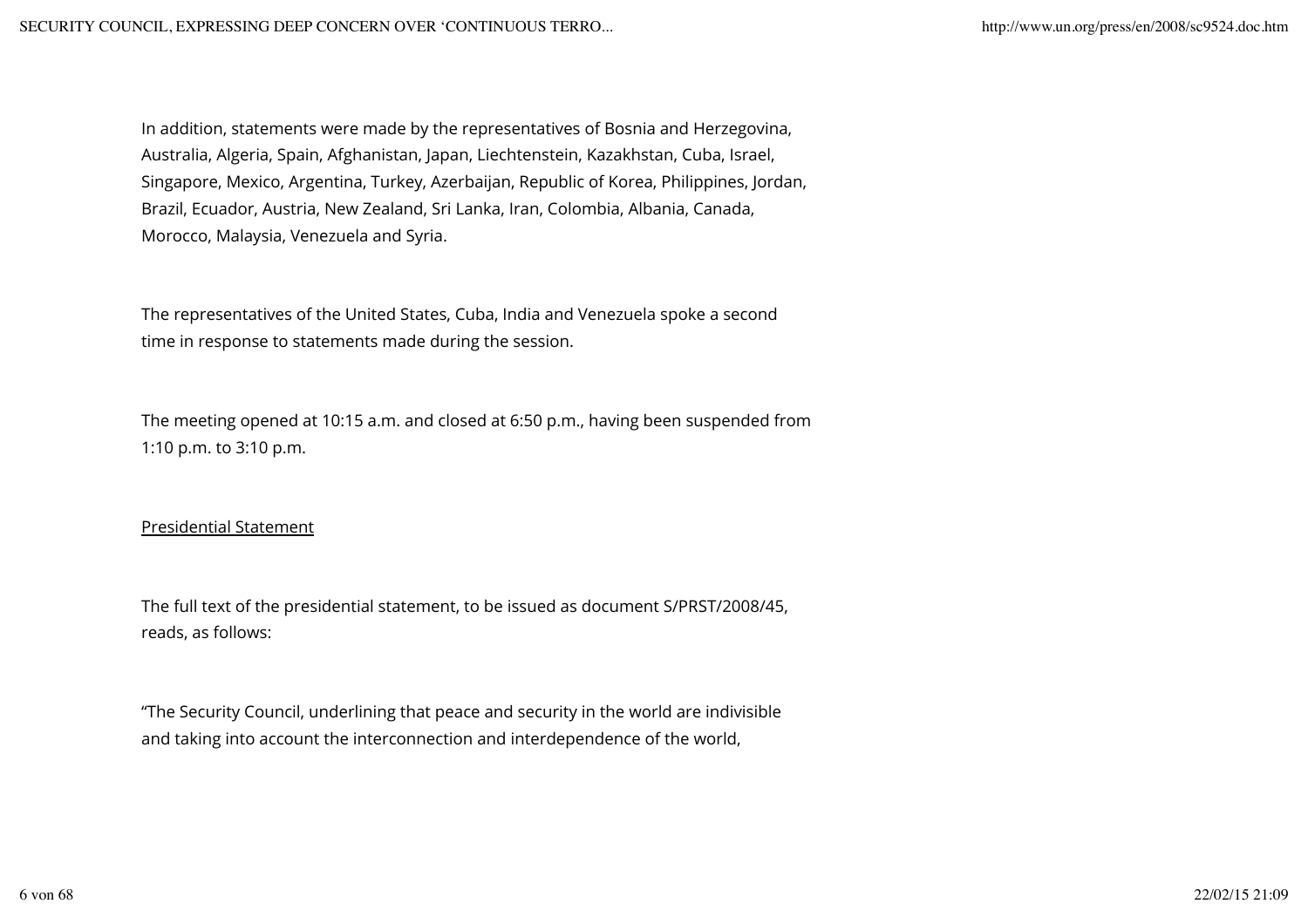reaffirms that terrorism in all its forms and manifestations constitutes one of the most serious threats to international peace and security and that any acts of terrorism are criminal and unjustifiable regardless of their motivations, whenever and by whomsoever committed. It further reaffirms its determination to combat threats to international peace and security caused by acts of terrorism by all possible means in accordance with the Charter of the United Nations.

"The Security Council welcomes recent statements by intergovernmental organizations condemning all forms of terrorism, including suicide bombing and hostage taking, which build upon the universal condemnation by the international community of unlawful acts of terrorism, including against civilians, that cannot be justified or excused under any circumstances or pursuant to any political, philosophical, ideological, racial, ethnic, religious or other consideration and reaffirms the need for Member States to work together urgently to prevent and suppress such acts.

"The Security Council emphasizes the central role of the United Nations in the global struggle against terrorism.

"The Security Council reaffirms the importance of all its resolutions and statements on terrorism, in particular resolutions 1373 (2001) and 1624 (2005), and stresses the need for their full implementation.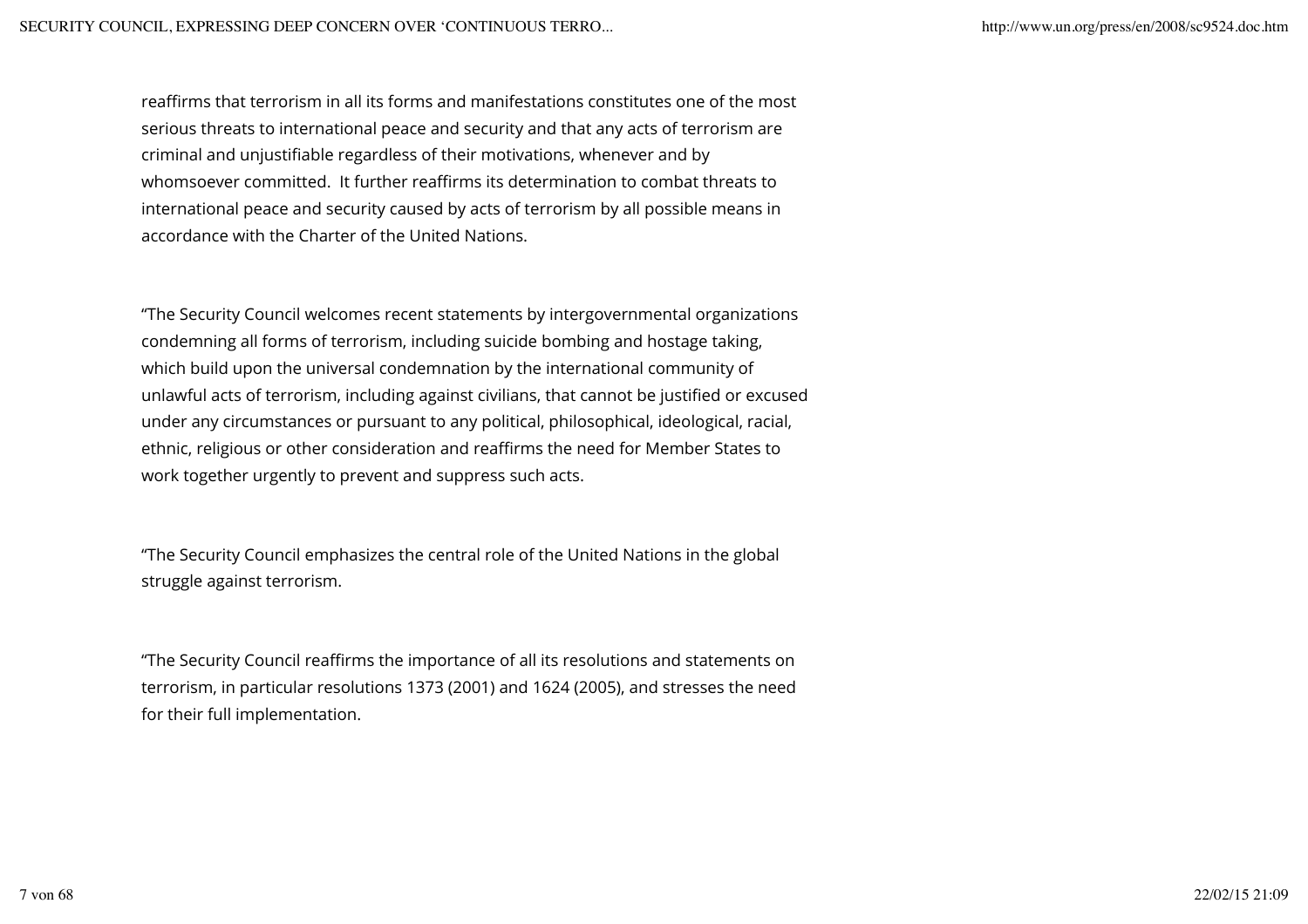"The Security Council renews its call on States to become parties as soon as possible to all relevant international conventions and protocols relating to terrorism and to implement those they are party to.

"The Security Council believes that terrorist safe havens continue to be a significant concern and reaffirms the need for States to strengthen cooperation in order to find, deny safe haven and bring to justice, on the basis of the principle of extradite or prosecute, any person who supports, facilitates, participates or attempts to participate in the financing, planning, preparation or commission of terrorist acts or provides safe havens.

"The Security Council reaffirms the importance of the work of the committees established pursuant to resolutions 1267 (1999), 1373 (2001) and 1540 (2004) and continues its support and guidance to the committees.

"The Security Council particularly expresses its support for, and commitment to contributing to the implementation of, the United Nations Global Counter-Terrorism Strategy (A/60/288) of 8 September 2006 and welcomes the adoption by the General Assembly of resolution 62/272 which reaffirmed this strategy and its four pillars and called for its implementation in an integrated manner and in all its aspects.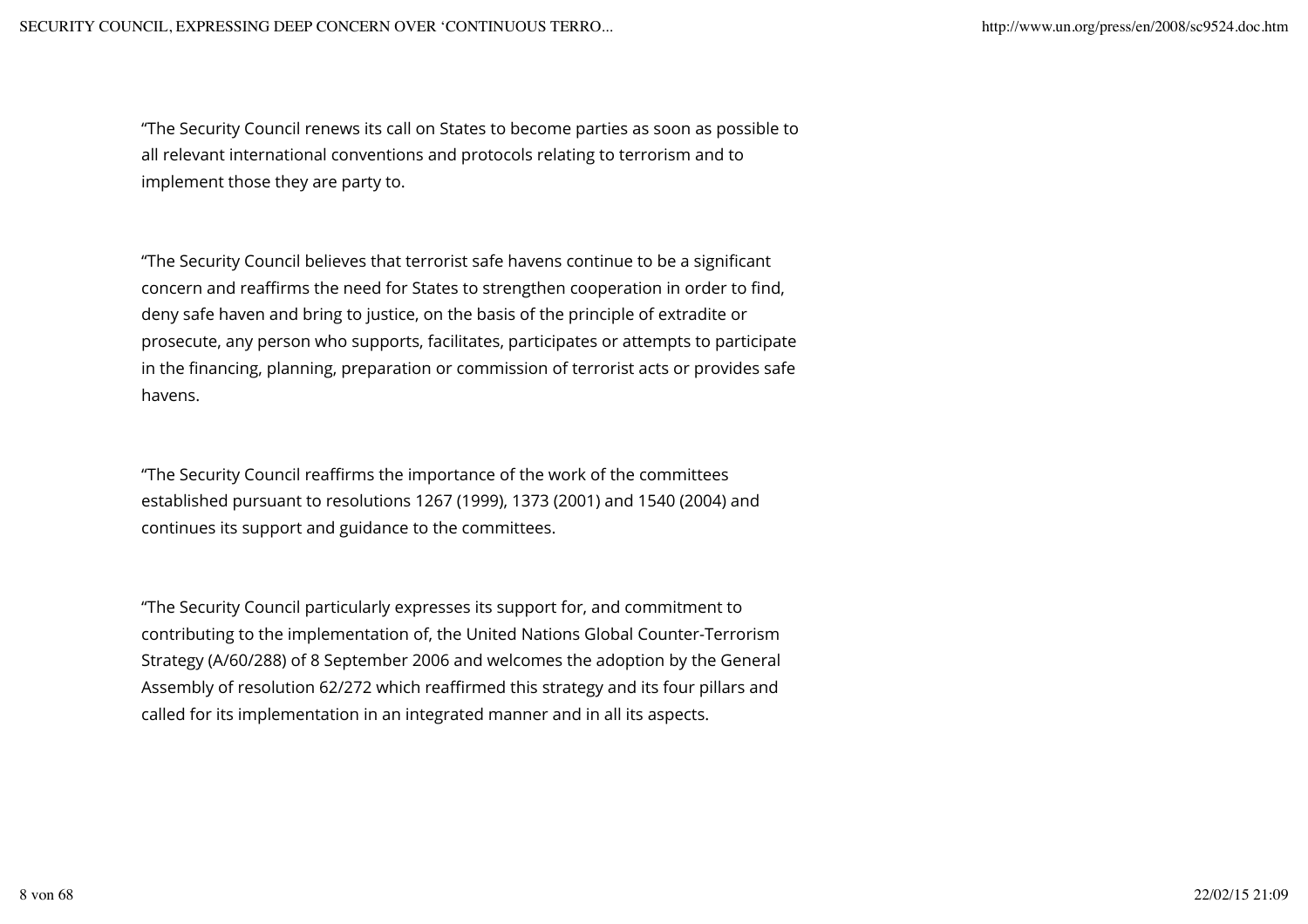"The Security Council emphasizes that enhancing dialogue and broadening the understanding among civilizations, in an effort to prevent the indiscriminate targeting of different religions and cultures, and addressing unresolved regional conflicts and the full range of global issues, including development issues, will contribute to international cooperation, which by itself is necessary to sustain the broadest possible fight against terrorism.

"The Security Council condemns in the strongest terms the incitement of terrorist acts and repudiates attempts at the justification or glorification of terrorist acts that may incite further terrorist acts. It reaffirms the importance of countering radicalization and extremism that may lead to terrorism and preventing exploitation of young people by violent extremists.

"The Security Council, reaffirming that the promotion and protection of human rights for all and the rule of law is essential to an effective counter-terrorism strategy and that effective counter-terrorism measures and the protection of human rights are complementary and mutually reinforcing, reminds States that they must ensure that any measures taken to combat terrorism comply with all their obligations under international law, in particular international human rights, refugee and humanitarian law.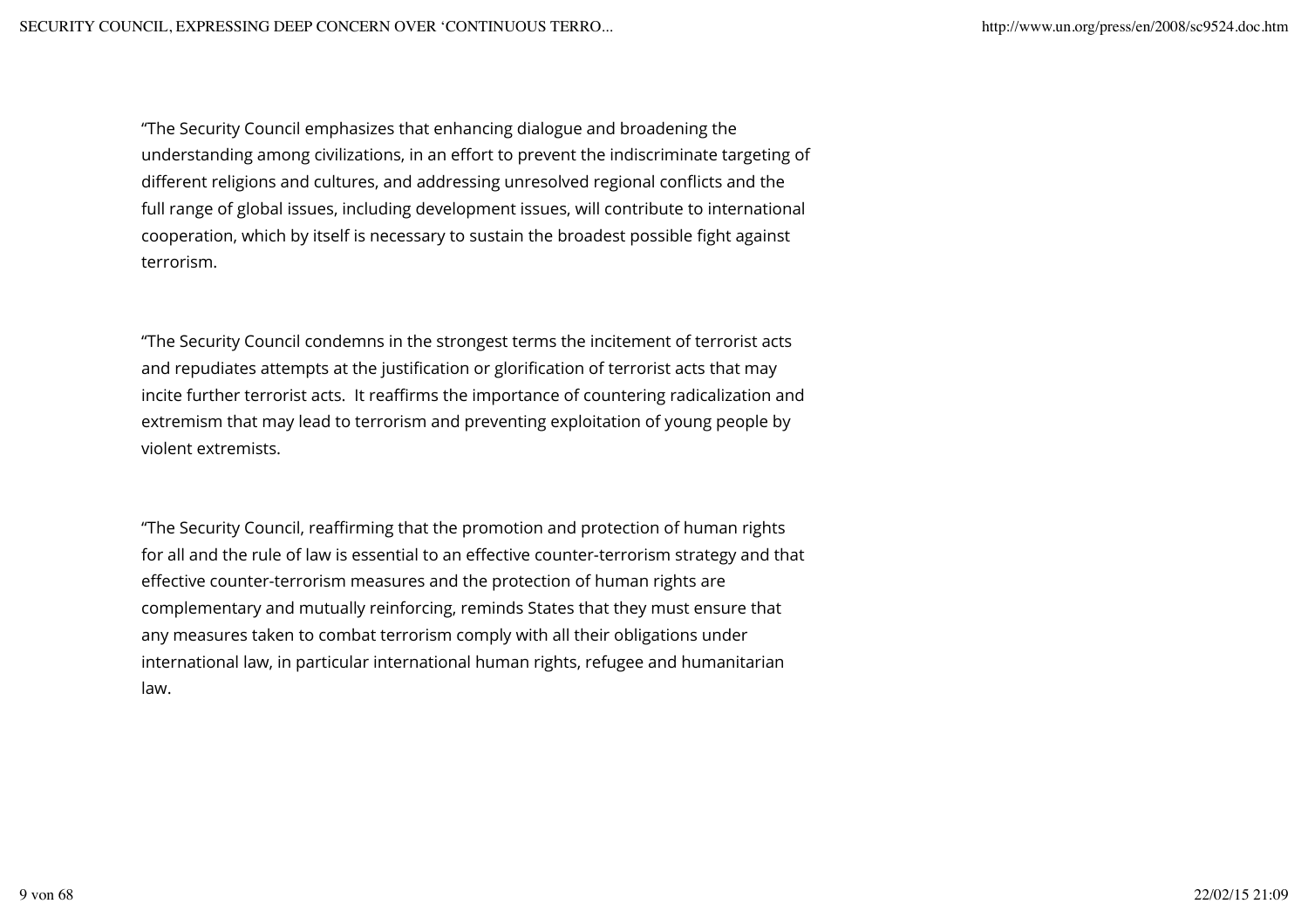"The Security Council emphasizes the importance of technical assistance aimed at increasing the capabilities of Member States in the fight against terrorism by addressing their counter-terrorism needs.

"The Security Council believes that the strengthening of mutual trust among Member States of the United Nations will facilitate the creation of conditions for a successful fight against terrorism, and that success in that fight will positively reinforce peace and security in the world.

"The Security Council, deeply concerned with the continuous terrorist attacks around the world, calls on all Member States of the United Nations to renew the degree of solidarity manifested immediately after the tragic event of 11 September 2001, and to redouble efforts to tackle global terrorism, dedicating significant attention to bringing to justice the perpetrators, facilitators and masterminds of terrorist acts while expressing deep compassion with all victims of terrorism.

"The Security Council will continue to follow developments in order to organize as efficiently as possible its efforts in combating terrorism."

### Background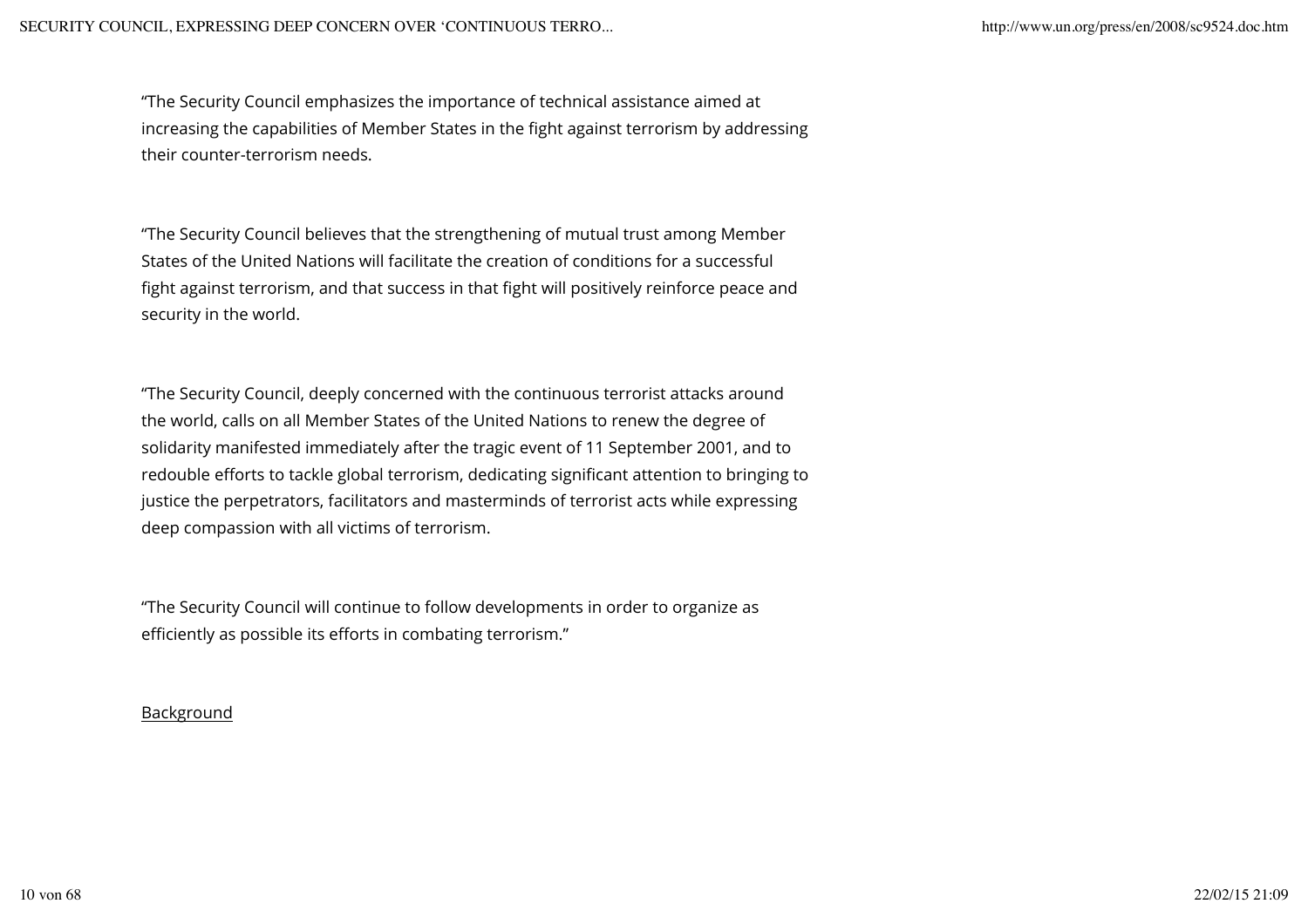The Security Council met this morning to address threats to international peace and security caused by terrorists, and has before it a letter dated 26 November 2008 from the Permanent Representative of Croatia to the United Nations addressed to the Secretary-General (document A/2008/738), which contains a concept paper for its consideration of those matters, the goal of which is to strengthen international solidarity in combating threats caused by terrorist acts.

As Chairman of the Council's Counter-Terrorism Committee, Croatia strongly condemns international terrorism in all its forms, the letter states, and, noting the danger of terrorism converging with other threats -– including transnational organized crime -– urges stronger global cooperation.

At its root, terrorism opposes the fundamental values of humanity enshrined in the United Nations Charter, and is in sharp contrast to every religion, the letter notes. Economic imbalances, such as poverty, favour its spread, while misunderstandings add new dimensions to global insecurity. As such, the "continuously evolving phenomenon" requires a flexible approach covering both traditional counter-terrorism steps and preventive measures, such as the elimination of conditions that aid the recruitment of potential terrorists.

Seven years after the "terrible events" that resulted in unprecedented international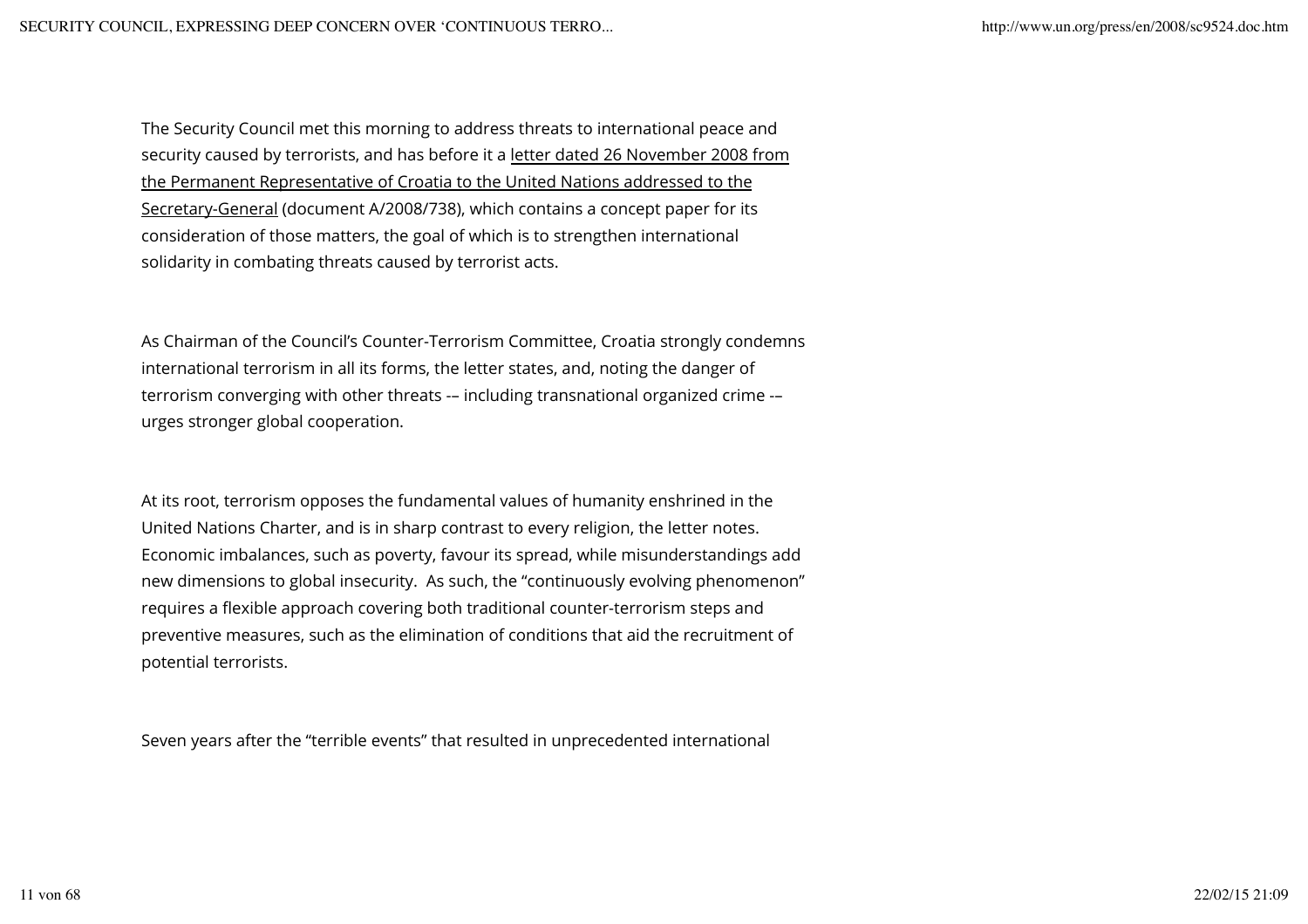solidarity, the world today is faced with increased terrorist acts that have given rise to an atmosphere of suspicion, serious infringement of human rights and religious intolerance, the letter notes. The Council has worked to update its counter-terrorism bodies, while the General Assembly has reviewed the implementation of the United Nations Global Counter-Terrorism Implementation Task Force.

While strategic counter-terrorism guidance was adopted two years ago, follow-up has not taken place within the desired time frame, and many comments refer to the lack of cooperation among Member States. "We must send a strong message confirming our determination and unity in the fight against terrorism under the umbrella of the United Nations", the letter concludes. A possible outcome of today's debate is the adoption of a presidential statement calling for, among other things, the reaffirmation of global solidarity in combating terrorism and urging more energetic counter-terrorism efforts.

#### Opening Remarks

Opening the meeting, STJEPAN MESIC, President of Croatia and President of the Security Council, said the theme had been proposed because only a global response would provide a solution to the global threat of terrorism. The theme had also been proposed to ensure that the level of solidarity between nations would be greater now than it was before the events of 2001. If there were any doubts for the necessity of that, the most recent attacks in Mumbai had dispelled such doubts.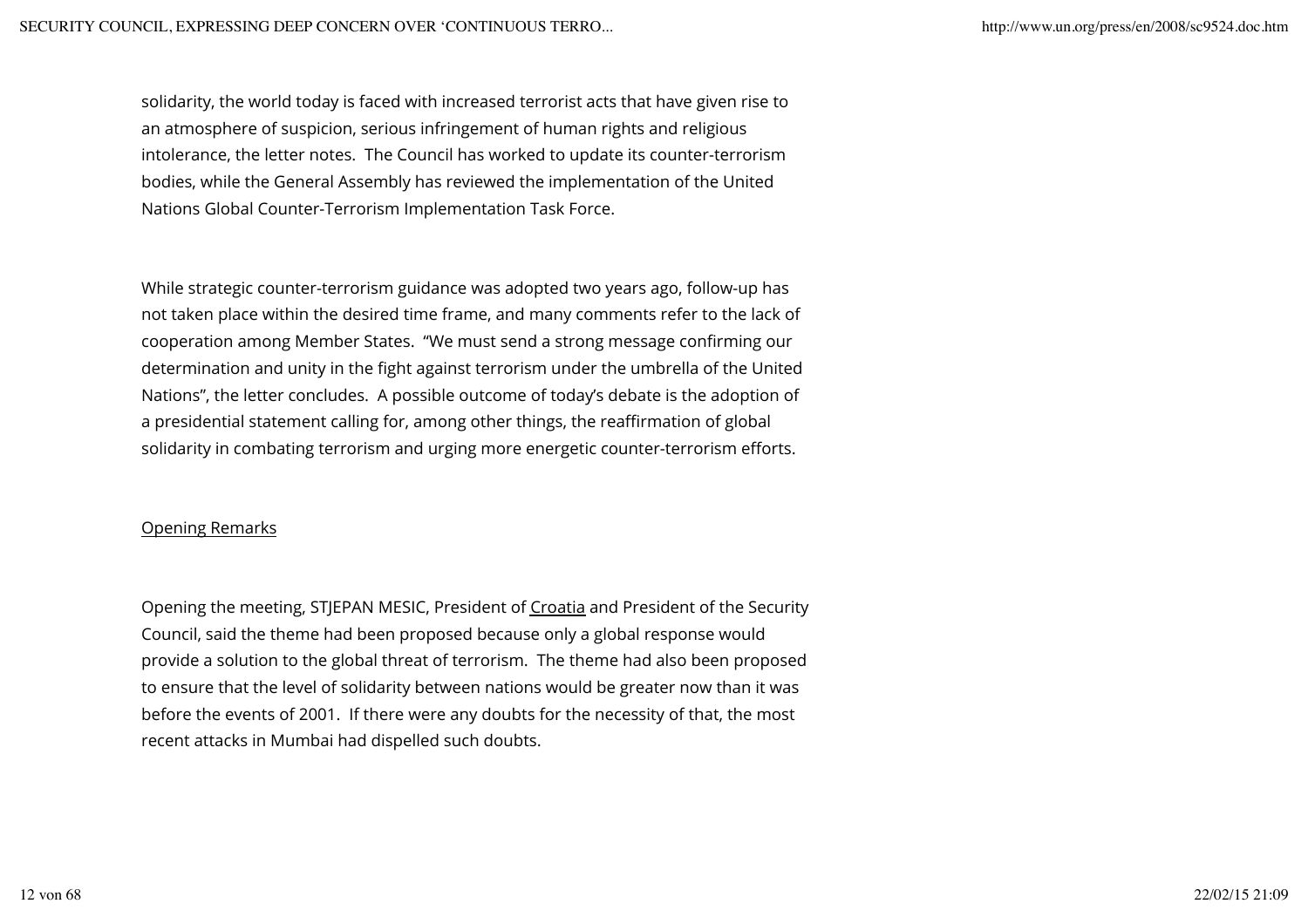BAN KI-MOON, Secretary-General, said "terrorism is a global scourge". The awful attacks in Mumbai two weeks ago were only the most recent example of mad, misguided individuals run amok. As a leading threat to international security, terrorism had to be one of the international community's main priorities.

"The best response to a corrosive, malevolent ideology is a strong assertion of collective resistance", he said. "We need to defend the human rights that terrorism so brutally violates", he added, urging the defence of the values enshrined in the Universal Declaration of Human Rights, the sixtieth anniversary of which would be commemorated tomorrow.

The United Nations had a responsibility to lead international efforts to confront the menace, "which no cause or grievance can justify", and the Organization was uniquely well placed to play that role. Indeed, the Council and the General Assembly had strongly condemned terrorism time and again. The Assembly's adoption of the Global Counter-Terrorism Strategy in 2006 was a landmark, and United Nations mechanisms, such as the Counter-Terrorism Implementation Task Force and subsidiary bodies of the Council, were also important parts of the picture.

"We are also employing the convening power of the United Nations in this struggle", he added, for example, last month's high-level Culture of Peace gathering, as well as a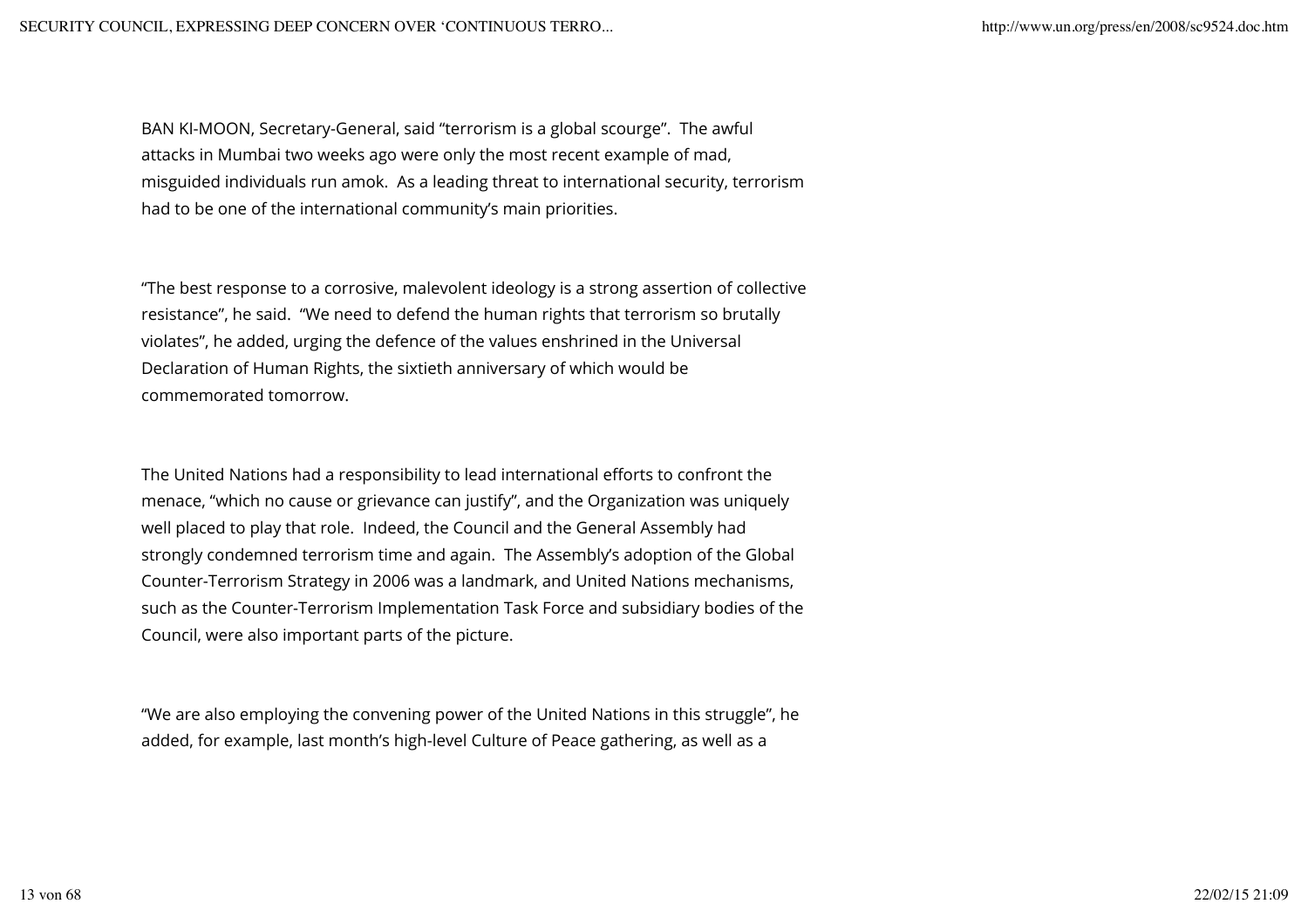symposium at Headquarters in September focused on the plight of victims. In closing, he reminded the Council that it met only two days shy of the first anniversary of the bombing of the United Nations office in Algeria, a horrendous attack that took the lives of 17 colleagues. It was all too reminiscent of a similar attack in Baghdad five years ago and the attack on the compound in Somalia, which killed two staff. "It is more apparent than ever that the United Nations, too, has become a deliberate target", he said. "Yet, these tragedies have deterred neither our will nor our ability to serve the international community." The United Nations would continue its vital work wherever and whenever needed.

#### Statements

MICHEL KAFANDO ( Burkina Faso) said 60 years ago the search for a lasting peace and collective security was at the core of the aspirations of the founding fathers of the United Nations. Over 60 years later, that search was still but an aspiration, given the many constant threats to the world, one of the most serious being the threat of terrorism. The scourge had shattered many certainties. Different views had sometimes hindered cooperation among States, but significant efforts, among others, by the Security Council and the General Assembly, had been taken. The latest was the Global Strategy adopted by the General Assembly. The Assembly should continue its efforts by finalizing the draft International Anti-Terrorism Convention. The Council had been building up its activities after 9/11, with the adoption of resolutions 1267, 1373 and 1540, among other activities.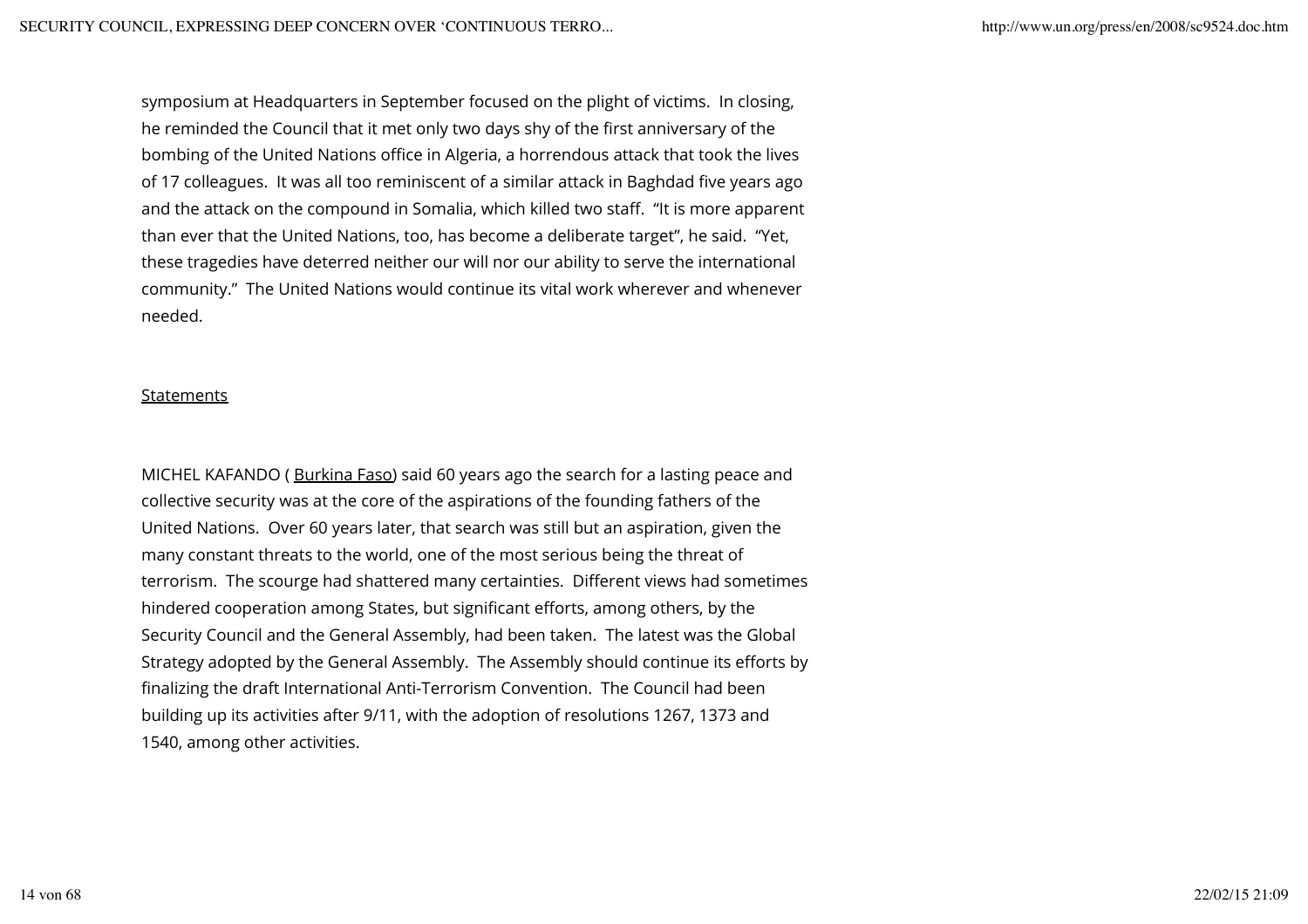He said that, despite those initiatives, threats to international peace and security because of terrorism had not been eliminated or diminished. There was a need for a comprehensive convention with a clear definition of the concept and encouraging non-selective measures. States also had responsibilities, but some States, unfortunately, did not express the political will, nor did they address the root causes. For a long time, West Africa had been spared by the threat, but now it faced many networks of organized crime, including terrorist networks. The fragile States were vulnerable, because of, among other things, porous borders and lack of monitoring bodies. He appealed for financial and capacity-building assistance, in close cooperation with subregional organizations, to address the problem. To conquer terrorism, one must remain united and resolute. It was important that poverty and social inequality be taken into account, so that it could not be exploited by terrorists.

GIULIO TERZI DI SANT'AGATA (Italy) said the tragic events in Mumbai demonstrated once again the reality of the terrorist threat to international peace and security. A counter-terrorism strategy should not be devised during the aftermath of such attacks, but required patient work towards international cooperation. The threat of terrorism was intense and would remain so in the foreseeable future. The threat was diversified and continuously changing, requiring a global vision and political will to address it. The United Nations was the best-suited framework for defining counter-terrorism policies. The role of the United Nations was all the more crucial, as there was a strong need for Member States to implement global measures.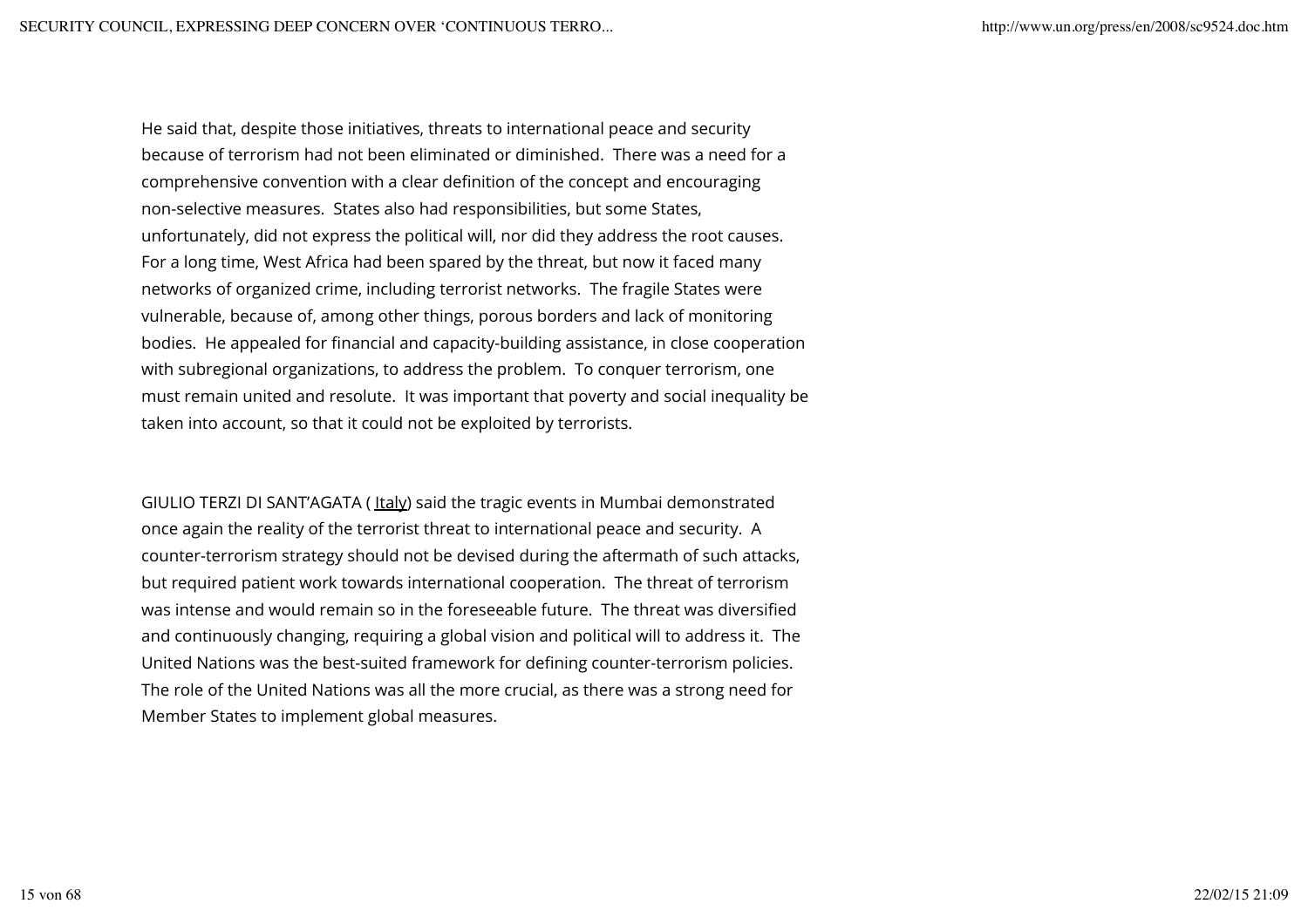He said, in the fight against terrorism, strategies agreed on by the membership existed, and those strategies should be implemented today. The implementation of all 16 counter-terrorism conventions was crucial. Full implementation of Council resolutions by all was also needed. The protection of human rights was also a priority, as was the rule of law. There must be neither safe havens nor impunity for terrorists. Technical assistance must be given to countries that needed it, and rescuing failed States was also crucial. Prevention and early detection of extremism were needed, as were more effective exchange of information and mutual legal assistance in criminal matters. The challenge faced today could be won. All countries must make long-term and consistent efforts, based on clear strategies and mutual trust.

ZALMAY KHALILZAD ( United States) said that the United States strongly supported the central role of the United Nations in the global fight against terrorism. To strengthen that role, the Organization must improve coordination among programmes, with all organs making their appropriate contributions, whether in security, capacity-building, education, economic development or in relieving conditions that terrorists and extremists exploited. All Member States must also work together closely to create a less permissive operating environment for terrorists, and comply with their obligations to deny safe havens, funding and other necessities to extremist groups.

Recognizing the need to help some Member States build the capacity to fulfil their counter-terrorism obligations, he described United States efforts in that regard,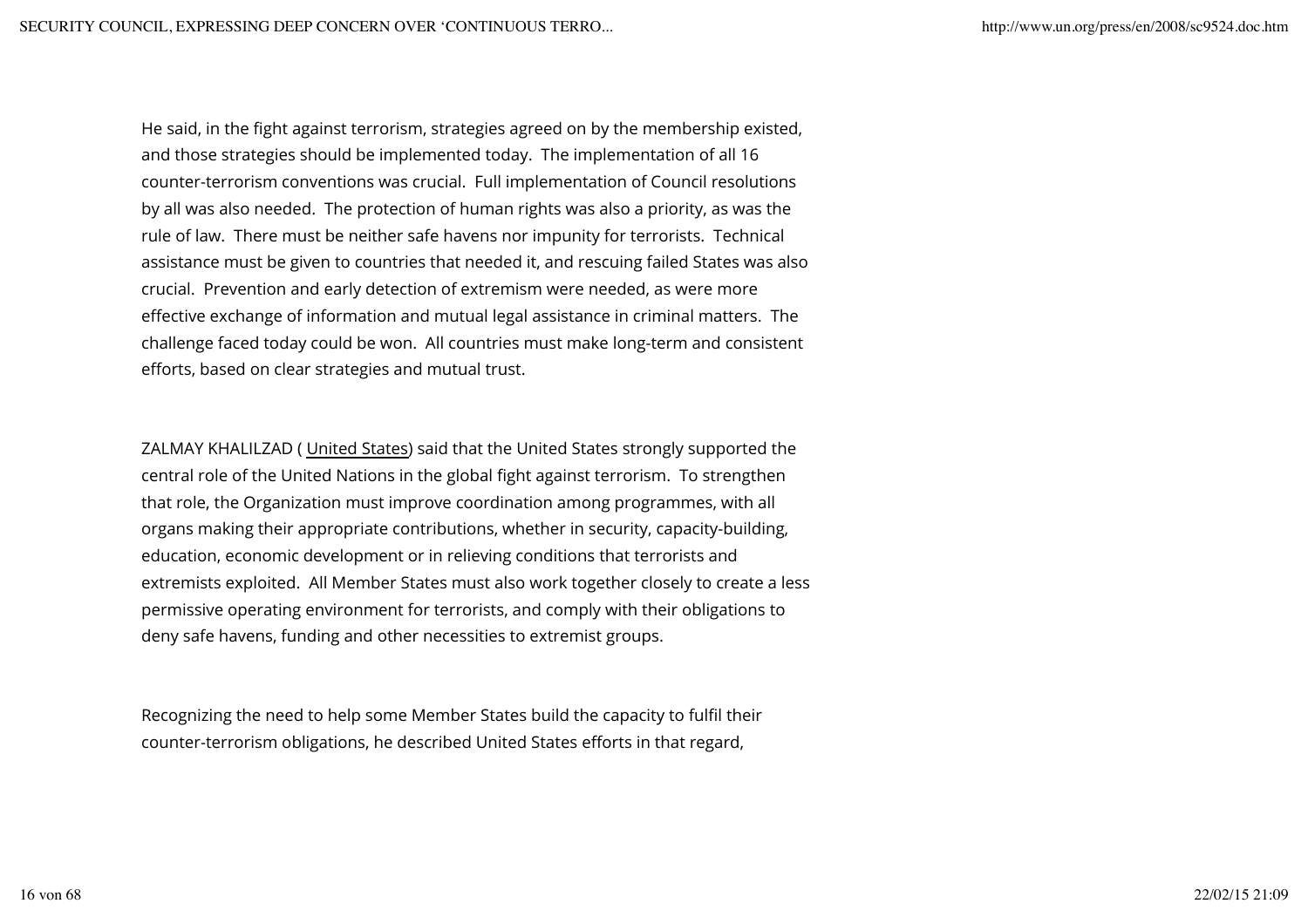including training and other capacity-building for law enforcement, financial investigation and border security. His country, he said, was also focused on economic development to help stymie terrorists' ability to exploit poverty, unemployment, weak institutions and corruption. In conclusion, he welcomed the presidential statement to be issued, as well as the Council's reaffirmation of the importance of countering radicalization and violent extremism.

JOHN SAWERS (United Kingdom), associating his country with the statement to be made by France on behalf of the European Union, said that the attack in Mumbai was an attack on "all of us", because democracy in India was vibrant and Mumbai was one of the world's most diverse cities. He stressed that all Member States must help the Indian Government in whatever ways possible to investigate the attacks and bring those responsible to justice. In particular, he urged the leaders of Pakistan and India to work with each other, as well as continue their efforts to normalize relations and find a lasting resolution to the issue of Kashmir.

In regard to the Security Council, he said that body must be robust in its practical responses, helping disrupt terrorist networks and denying terrorists the safe havens and funds they needed to operate. Sanctions against the Taliban and Al-Qaida were important tools. The Organization also had an important role to play in building Member States' capacities. He described the "full role" that his own country was playing, having the Counter-Terrorism Committee Executive Directorate (CTED) visit London as the first visit to a permanent member of the Council. Core to the British strategy had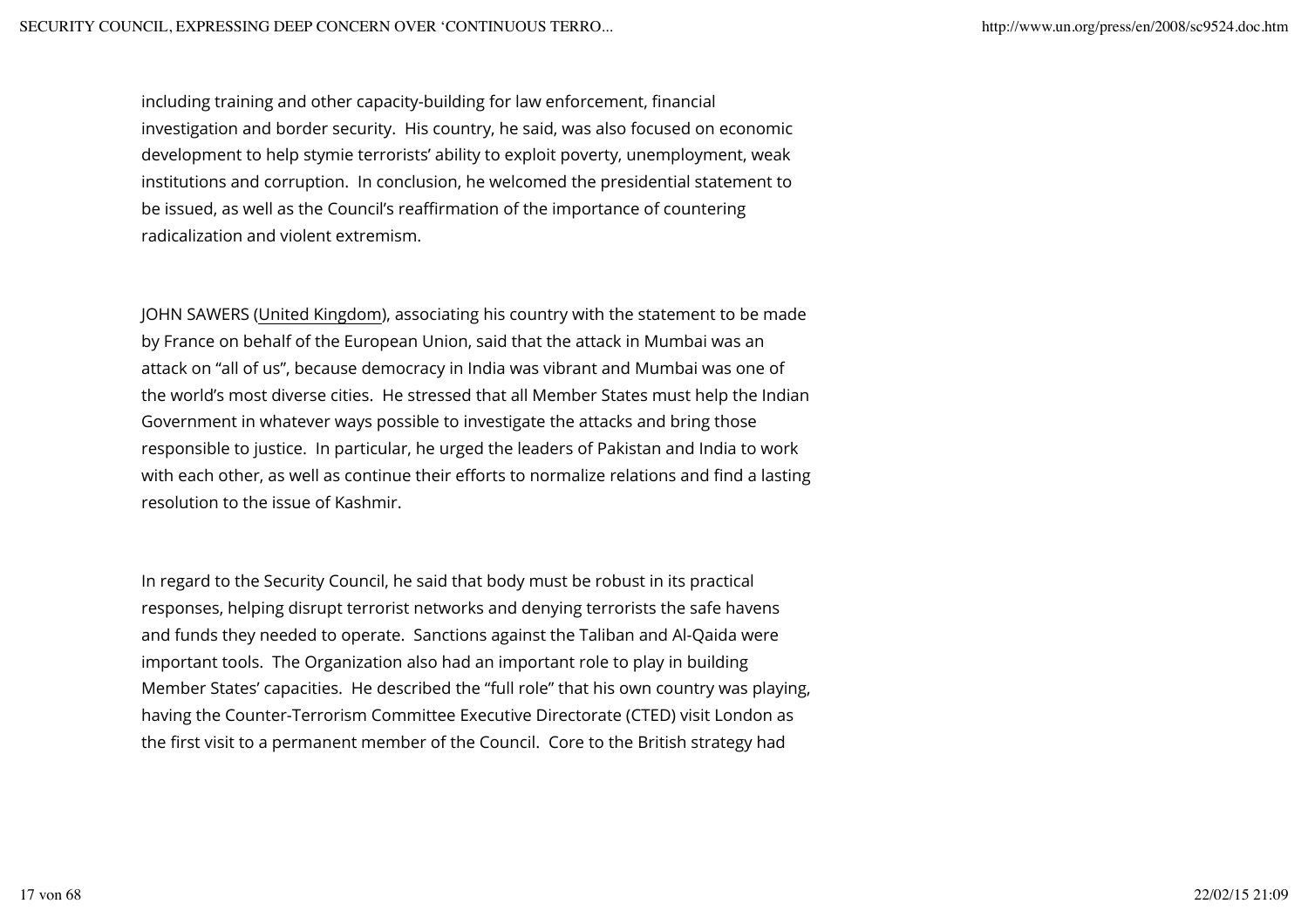been the establishment of an office within the Home Office and to coordinate efforts across Government. Resources had been increased, convictions had been obtained and capacity-building had been conducted, including local and international efforts to counter radicalization.

In addition to such efforts, the Council had to show that terrorism did not work. The international community needed to demonstrate that, where there were justified grievances, they would be addressed and there were alternatives to violence. Over the long term, it needed to improve access to justice, tackle political disenfranchisement, and develop better educational opportunities.

MARTY M. NATALEGAWA (Indonesia) said that the latest heinous attacks in Mumbai showed that terrorist groups continued to reinvent themselves with different means of committing atrocities, and that the pace of cooperation must match their skewed capacity to wreck havoc. As such, he called for being "decisive in our policies, but also innovative and practical in our approach". To that end, he said efforts to overcome terrorism must be multifaceted, and an integrated approach was needed that encompassed intelligence, law enforcement, a legislative framework and foreign policy, including diplomacy.

Second, he said "no country can go it alone", hence, the need for global cooperation, including in sharing information, intelligence and best practices. Capacity-building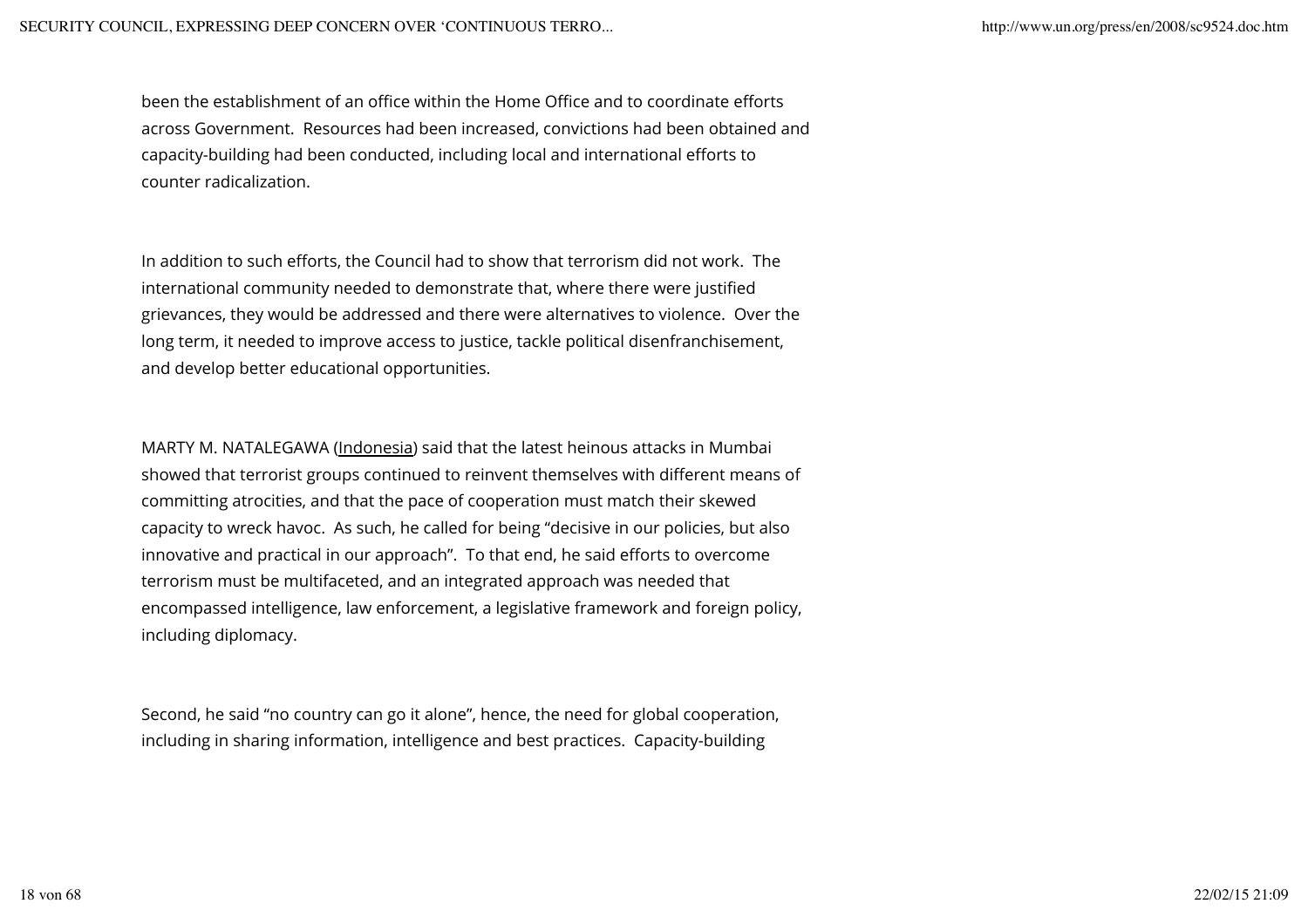should also be sustained. Discussing Indonesia's initiatives, he said the country also had worked to build a "web" of counter-terrorism cooperation: bilateral, subregional, regional and interregional. In South-East Asia, that effort reached a high point with the signing of the Association of South-East Asian Nations (ASEAN) Convention on Counter-Terrorism in January 2007.

At the same time, the need for a comprehensive convention on international terrorism should be evident, he said. Global multilateral frameworks should not "reinvent the wheel", but rather build on existing national, bilateral and regional efforts. Indonesia firmly believed in the "democratic response", and efforts must respect the integrity of international law, human rights and the Charter. They also required being "alert" to the conditions associated with terrorist acts, and he drew attention to addressing root causes, including prolonged unresolved conflicts, to which the Council should devote its political energy.

Finally, effective efforts required the use of "soft power", and the global community should delegitimize terrorism by strengthening democratic values. "We need to give voice to moderation", he said.

VITALY I. CHURKIN ( Russian Federation) said the attacks in Mumbai had been evidence of the continuing threat of terrorism and a reminder of the collective responsibility of the international community in combating that threat. The United Nations was the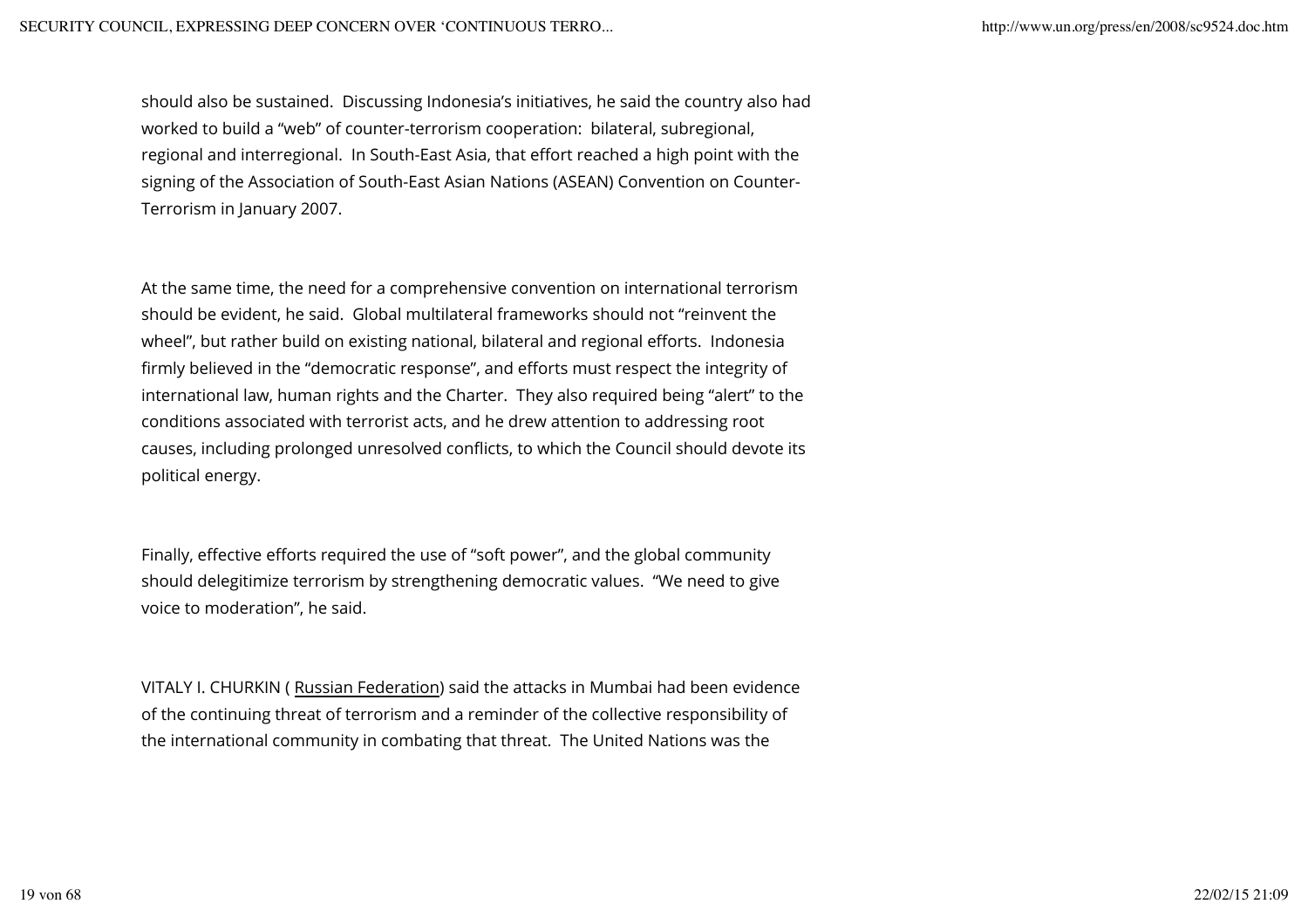organization that must provide solid leadership in combating terrorism in an ever-globalizing world. Strengthening the role of the United Nations in building counter-terrorism strategies was essential. "There is no other option." The Council had played a key role in establishing a first line of defence.

He said it was important to expose and neutralize terrorist networks, to block financial flows and to eliminate safe havens. Many of those issues had now become clearer, such as the mix of drug trafficking and terrorism. Law enforcement measures must be supplemented by prevention measures, such as tackling the root causes of terrorism and strengthening the dialogue between cultures and faiths. The global counterterrorism strategy offered a way of eliminating international terrorism, rather than reacting to it. One huge potential not yet tapped was the development of partnerships between public and private sectors. Experience in his country had shown that, when the State met certain conditions, the business community was willing to cooperate. The battle-lines in the fight against terrorism could not be clearly drawn. One of the most important conditions was the comprehensive strengthening of the international legal basis. Further international legal regulations were necessary to ensure that cyberspace was never used for terrorist purposes.

JAN GRAULS (Belgium) said the events of Mumbai had once again reminded the international community of the fact that terrorism spared no country and remained one of the most serious threats to international peace and security. Only through a holistic strategy and unstinting cooperation could the scourge be eradicated. The fight against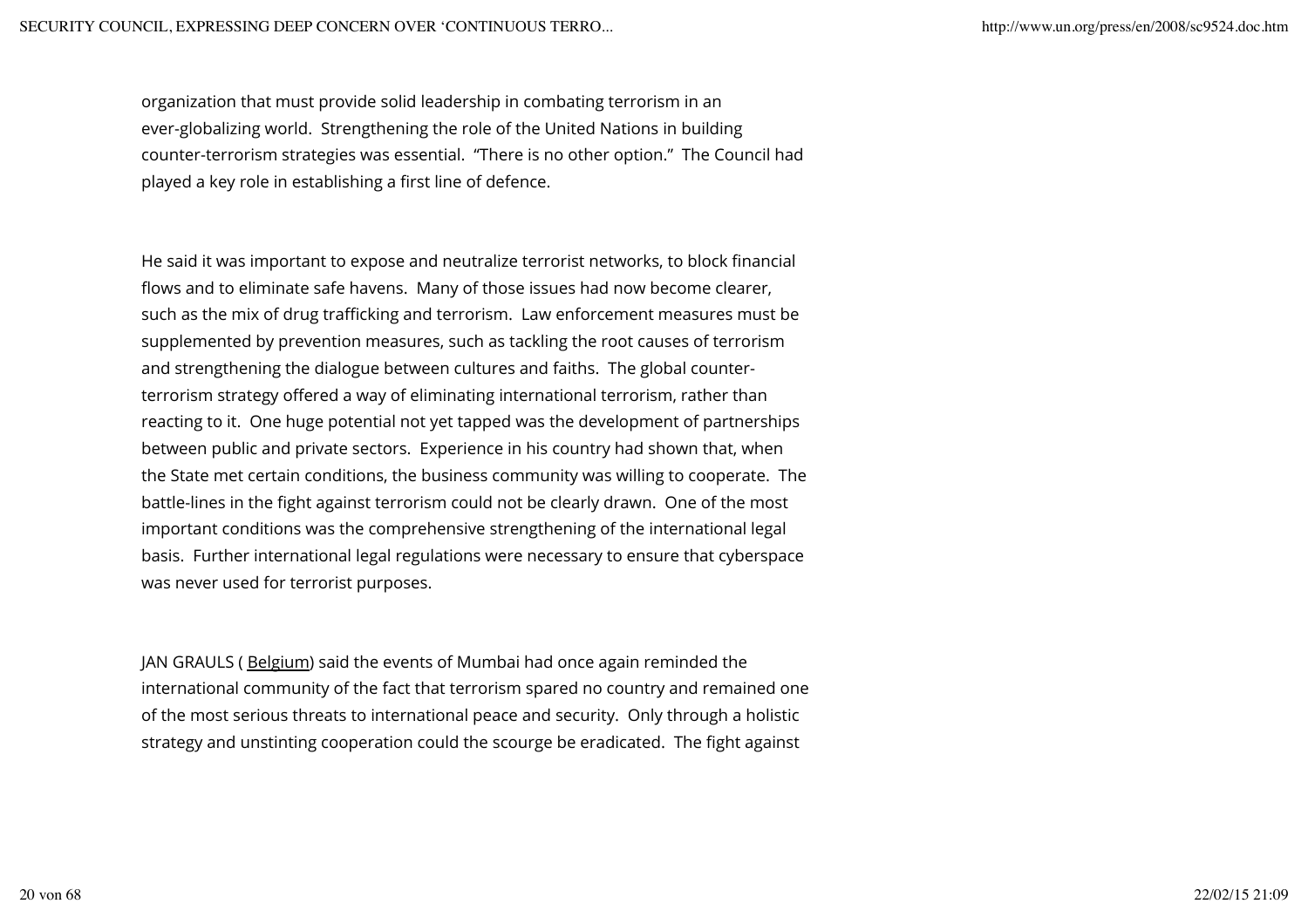terrorism must be waged tirelessly and across the board by attacking networks and financing, and also addressing those factors that could fuel extremism. Terrorism could not be associated with any belief or religion. The United Nations had to play a central role in combating international terrorism. The General Assembly had defined a global counter-terrorism strategy, as had the European Union. As a consequence of those strategies, attacks in his country had been thwarted, networks dismantled and trials held.

He said that strengthening the counter-terrorism capacity must remain a priority of the international community. The role of regional and subregional organizations, in that regard, was essential. The respect for human rights and the primacy of the rule of law were fundamental. The protection of those rights was a moral and legal obligation and was a central element of any counter-terrorism strategy. It was essential that clearer guidelines be developed for listing and de-listing individuals and organizations by the Council counter-terrorism committees.

RICARDO ALBERTO ARIAS ( Panama) said that terrorism had shattered peaceful coexistence in the modern world. He condemned the scourge in all its forms, irrespective of who conducted those acts, whether Governments or liberation movements. Acts such as those perpetrated in Mumbai showed that international measures still fell short and required a strengthened international response. He underscored the needed to try and sanction all those linked to terrorist acts, while fully respecting human rights.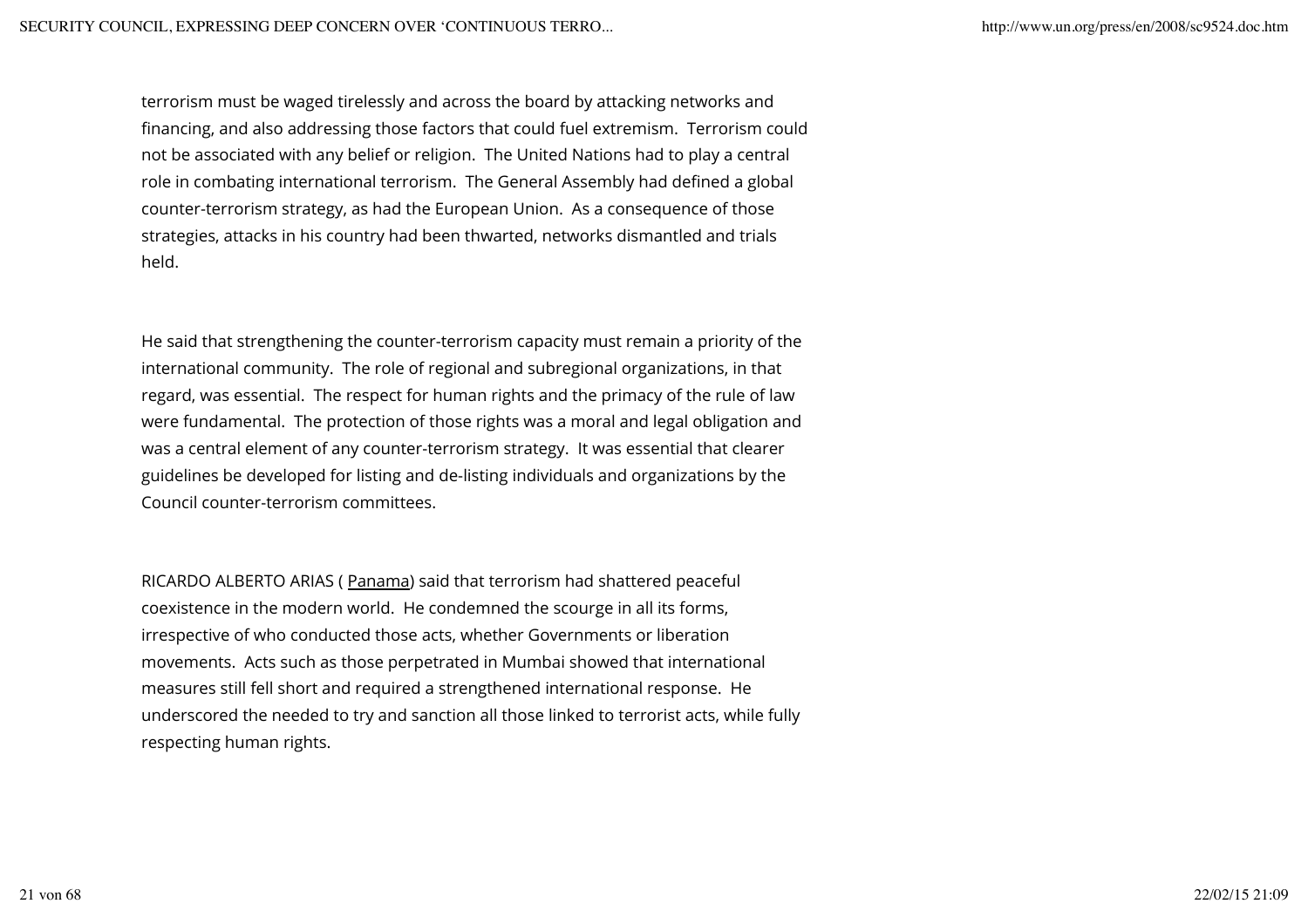GIADALLA ETTALHI ( Libya) said recent attacks had shown the kind of destruction that could be caused by terrorism, both in Mumbai and by settlers in Hebron. Welcoming the concept paper, he noted, however, that disagreements on fighting terrorism still existed. War could not be merely declared on terrorism; preventive measures and a comprehensive approach were needed, as well. The Council's efforts had been partial in many instances and did not build up the needed synergy of cooperation. All measures needed to be reviewed and reconsidered, with anti-financing measures, in particular, needing to be more robust and fair. Asylum, in addition, must be subject to rules.

In addition, the causes for the growth of terrorism needed to be dealt with, he said. Occupation and other injustices suffered by Palestinians and others fed violence and counter-violence. In addition, capacity-building to assist Member States to comply with their obligations needed to be strengthened within the United Nations system, including the specialized agencies. All action against terrorism, he stressed, must comply with international human rights, refugee and humanitarian law. In conclusion, he supported the draft presidential statement to be adopted at the end of the meeting.

BASO SANGQU ( South Africa) said his country was firmly committed to addressing the treat of terrorism and other forms of international crime, multilaterally and in accordance with human rights and international law. The United Nations Global Counter-Terrorism Strategy provided a holistic and multifaceted response, premised on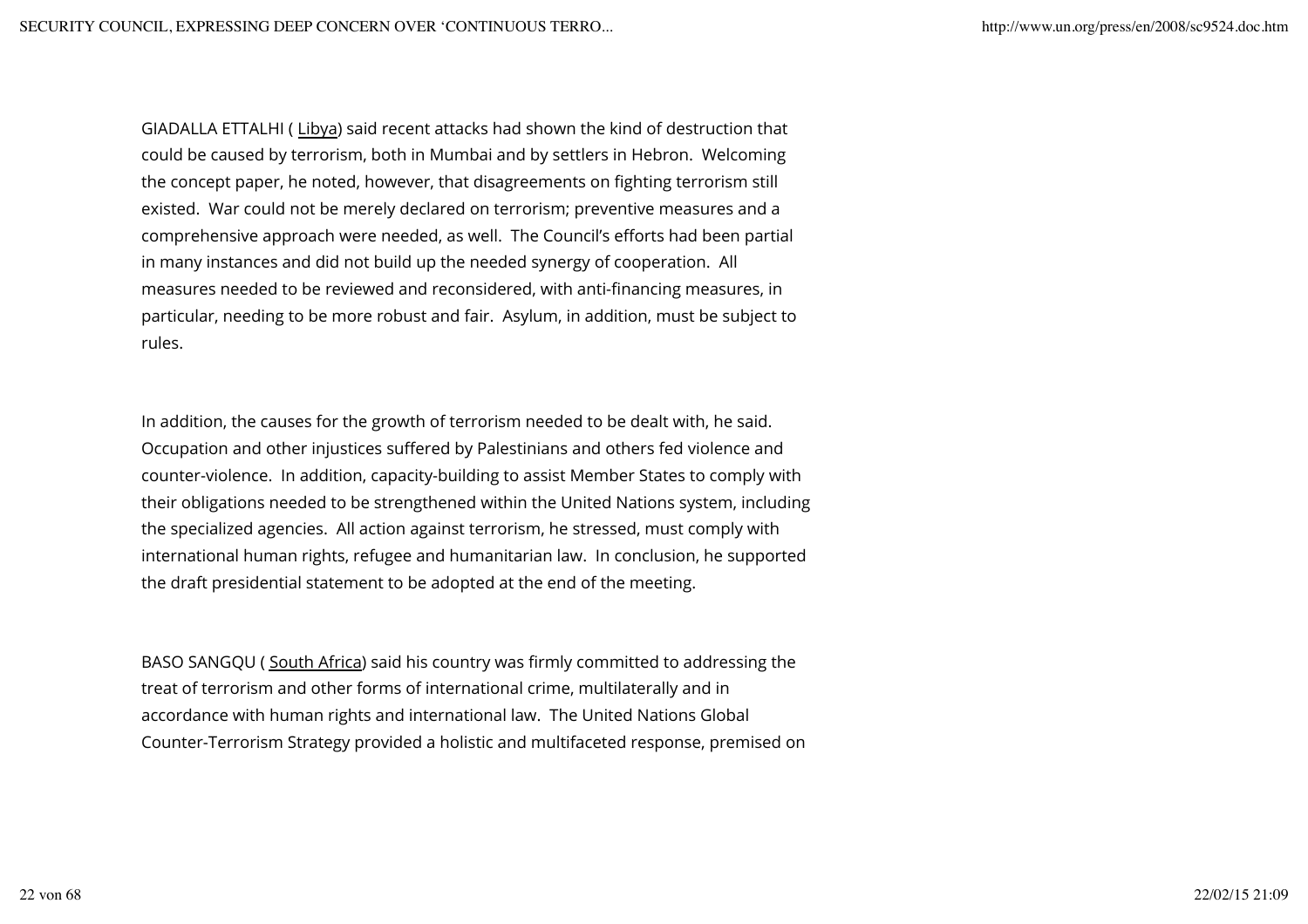respect for human rights and the rule of law. Recognizing that it was up to each country and subregion to contextualize the global Strategy, South Africa had recently hosted a national workshop on the Global Strategy that had raised awareness of the Strategy among Government and civil society actors. There, it had been argued that the Convention against Torture ought to be included in the list of instruments that all countries were urged to ratify pursuant to their counter-terrorism obligations. Further, countries must explore where counter-terrorism fit into the development agenda, and not the other way around.

He said that, because building on existing international solidarity and cooperation was the key to progress, efforts must be redoubled to finalize the comprehensive convention against international terrorism by reaching agreement on a definition of terrorism. Developing countries were disproportionately affected by terrorist attacks, irrespective of whether they were the intended target, and the impact on investment and tourism in the poorest countries could be particularly devastating. As stressed in the Global Counter-Terrorism Strategy, respect of human rights was an essential part of counter-terrorism efforts. Council sanctions should, therefore, have to withstand legal scrutiny, including on the question of due process. A number of challenges to the Al-Qaida and Taliban sanctions regime should put the Council on notice that it should not be a case of "business as usual".

ZHANG YESUI ( China) said the alarming terrorist attacks that occurred in Mumbai underlined that terrorism was still a strong threat to international peace and security.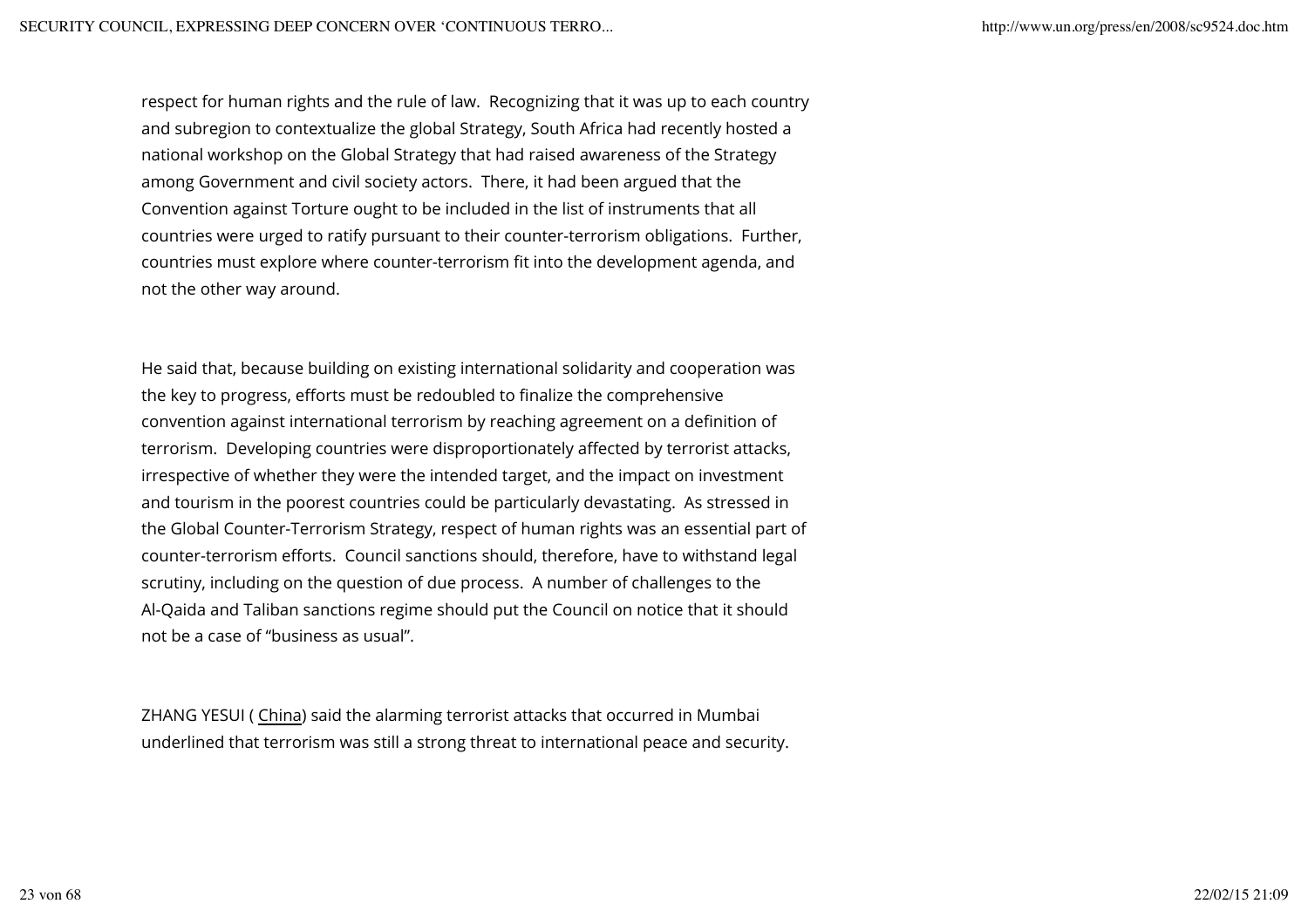The Council, therefore, had an important role to play in the international fight against terrorism. The Council had adopted a series of resolutions that formed a legal basis for the international community in its fight against the scourge. He hoped that the three Council committees would heed the voices of all Member States, particularly those of the developing countries.

He said it was imperative to step up cooperation within the United Nations framework. All United Nations bodies should step up both counter-terrorism measures and activities to address the root causes of the terrorism. Counter-terrorism efforts of the Council should be coordinated with those of the Assembly. The Member States were the owners of the implementation of counter-terrorism resolutions. Their will and capacities determined the implementation of those resolutions. However, limited resources, particularly in developing countries, had prevented several countries from owning up to their obligations. He hoped the international community would invest more resources to help developing countries with counter-terrorism capabilities.

JEAN-PIERRE LACROIX (France) spoke on behalf of the European Union and the candidate countries, Turkey and the former Yugoslav Republic of Macedonia, the Countries of the Stabilization and Association Process, and the potential candidates Albanian and Montenegro, as well as Ukraine and the Republic of Moldova. He declared that, despite the international community's best efforts, the threat of terrorism was as real as ever, a sobering reminder of which was the long and bitter litany of terrorist acts that occurred around the world.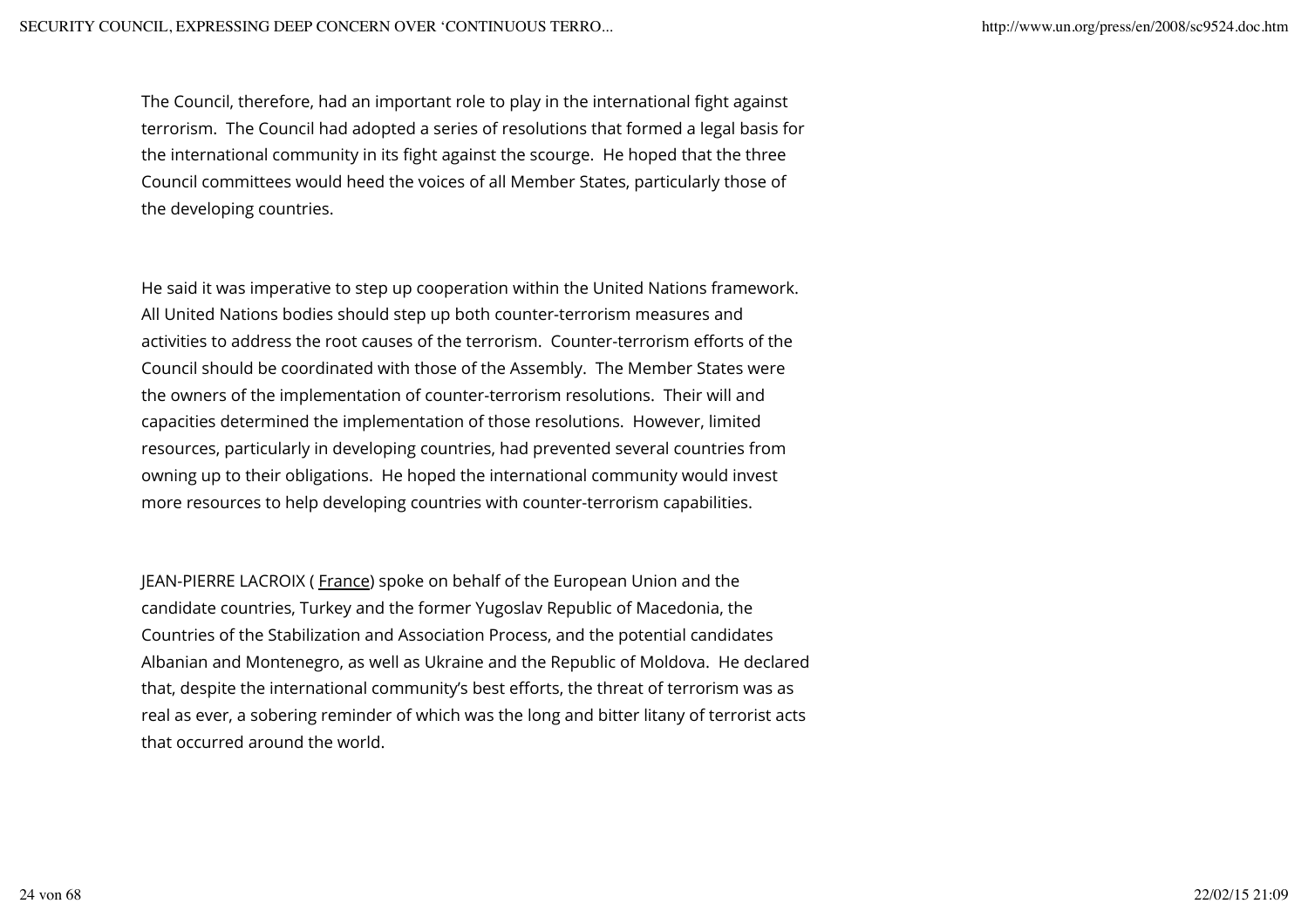Pointing to the sophistication and determination of the recent terrorist attack in Mumbai, he said, to effectively combat terrorism, the international community needed to first understand the mechanics of global terrorism, which here in New York had opened up a new and bloody era in the history of terrorism. Not only was terrorism global in its scope, it was also global its ability to blend in with globalization and change with modernity, despite the archaic nature of its ideological referents. It was also global its ability to defy and threaten Member States, despite the fact that there were probably only a few hundred, "or perhaps a few thousand", terrorists scattered around the world.

He said the European Union regarded terrorism as one of the greatest threats to international peace and security and made it its duty to fight it using all possible means. To do that, however, many "deadly traps" that terrorism had set up had to be overcome, among them, fear, division and renunciation. Fear was one of abdication and defeat, while the division referred to the rifts between peoples, cultures, and religions, which were the very things that terrorists sought to provoke. The renunciation was the abandonment of the principles and values on which democratic nations, as well as the United Nations itself, were built. For the European Union, respect for human rights and the rule of law were fundamental elements in the fight against terrorism, and it was not a case of an arbitrary power against indiscriminate violence, but rather the rule of law against crime.

Continuing, Mr. Lacroix stressed that, for the European Union, the United Nations was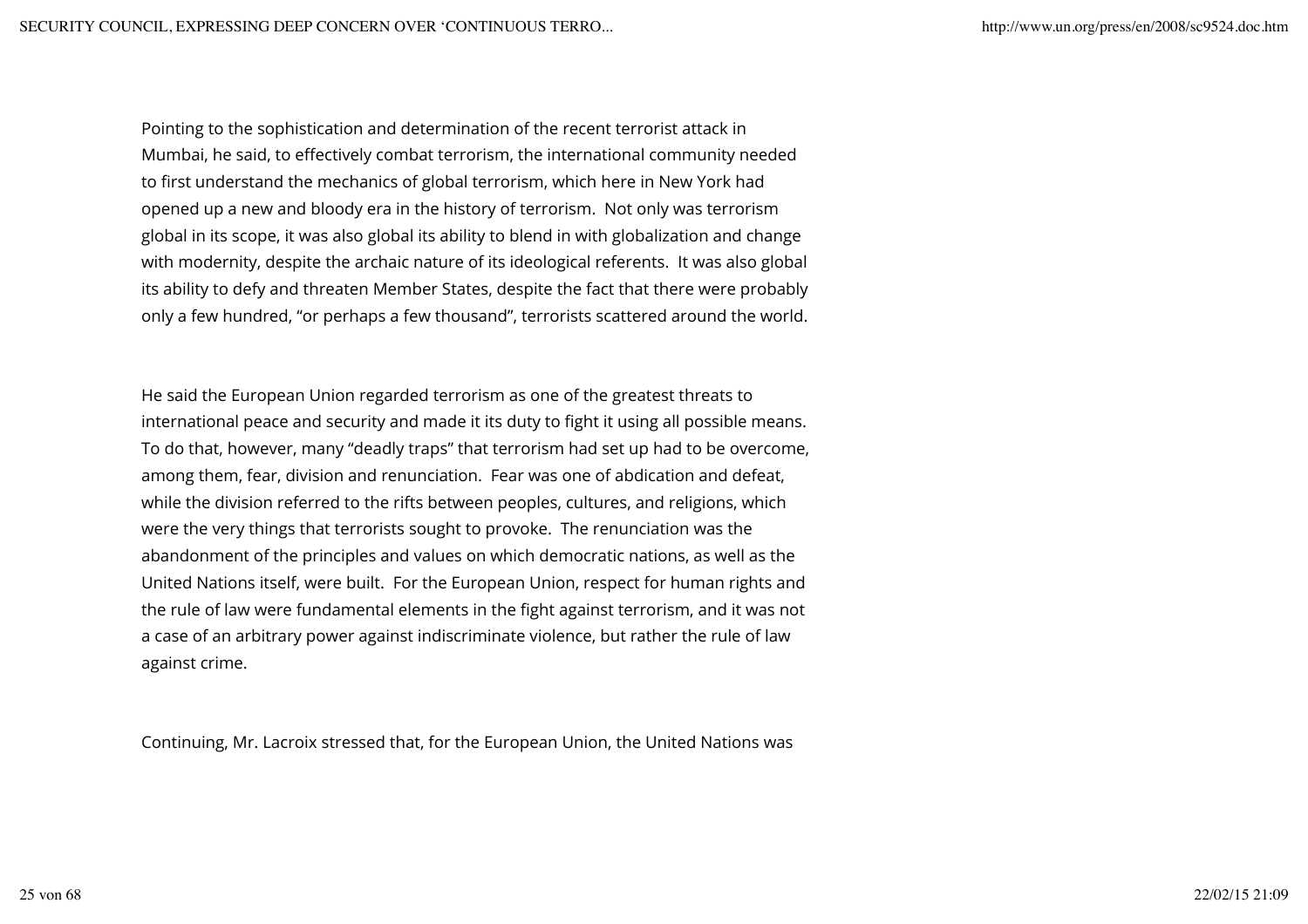the natural framework for developing standards and structures to strengthen international cooperation against terrorism. In that regard, he highlighted some of the challenges the international community had to overcome in its confrontation of terrorism. First, the important work that sought to address, more generally, the conditions that led to the spread of terrorism needed to continue. Also, it was important to ensure that both the individual Member States and the international community as a whole remained mobilized in the fight against terrorism. That fight was not only waged in emergencies, when violence broke out for all to see, resulting in innocent victims.

Further, regional organizations also had a role to play in that respect. He pointed out that the strengthening of regional cooperation against terrorism was thus a factor of integration, as evidenced by the adoption of the European arrest warrant, which played a key role in the fight of Spain, and France at its side, against the ETA. However, the primary responsibility for the fight against terrorism still lay with States. He called on all States to redouble their efforts to fully implement the Security Council resolutions and recommendations of the Counter-Terrorism Committee, to become parties to all international instruments against terrorism and to implement the Global Counter-Terrorism Strategy in an integrated manner. In the face of a global threat that was capable of exploiting all vulnerabilities, the international community needed to carefully address two key issues: How the international community prevented territories from becoming safe havens for terrorists; and how to ensure States that had the political will, but lacked the means, received advice and support.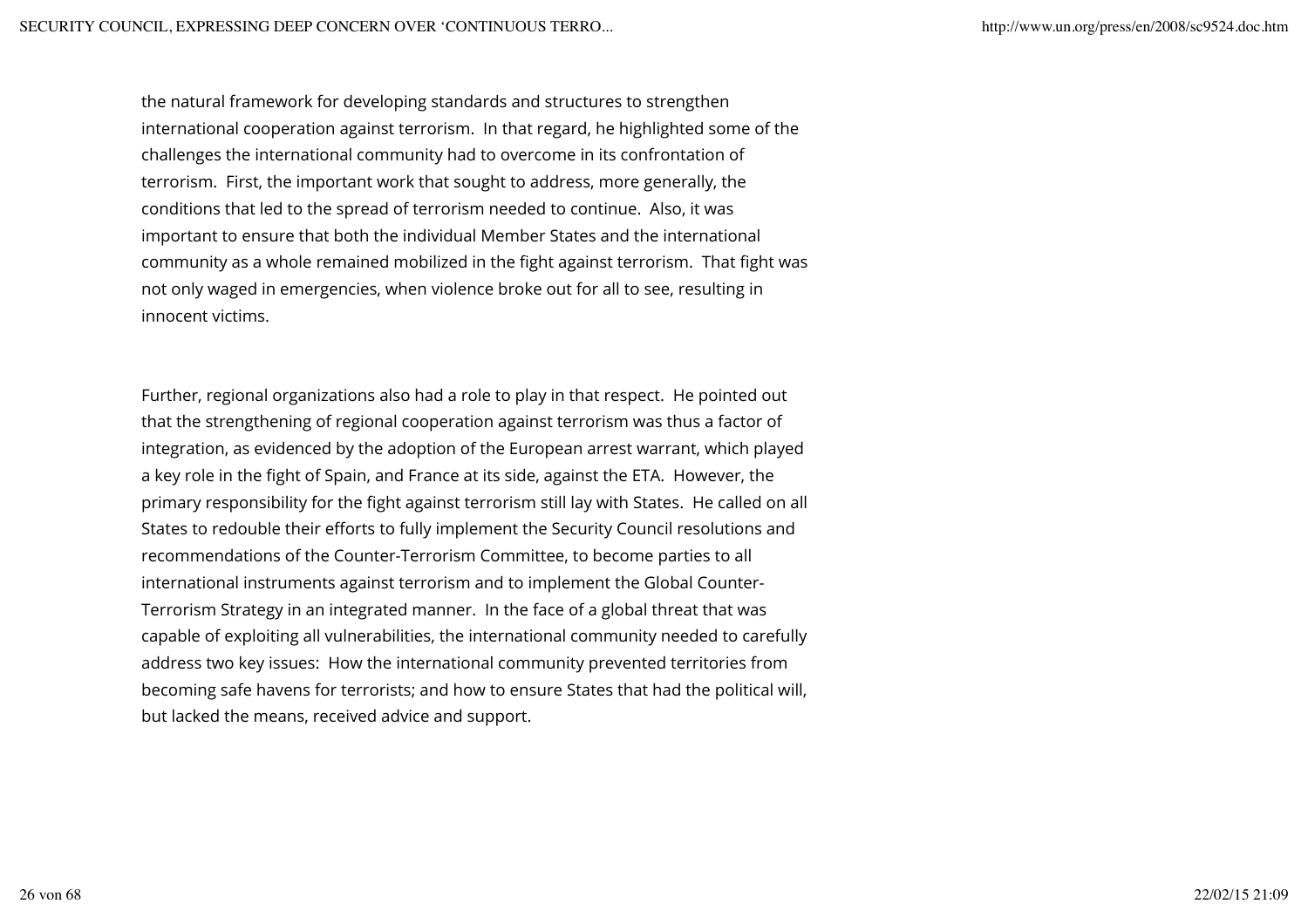HOAN CHI TRUNG ( Viet Nam) said terrorism constituted a flagrant violation of international law, endangered the territorial integrity and stability of States, and caused adverse consequences for economic and social development and the destruction of infrastructure. The primary responsibility to formulate and implement appropriate policies to protect its people from the terrorist scourge fell on every State. Counterterrorism efforts could, however, not be successful without international cooperation and coordination. His country supported the leading role of the United Nations in the international fight against terrorism, in which all measures taken must be in compliance with international law, particularly the principles of national sovereignty, territorial integrity and non-interference in internal affairs.

He said much attention, effort and resources had been dedicated to the fight against terrorism, and yet terrorism persisted. The Council had consistently condemned terrorist acts and called for international cooperation. While recognizing the importance of such measures, it was equally important for each State and the international community as a whole to address the root causes of international terrorism. Political, economic and social inequalities, double standards, selectivity, as well as the use of force in international affairs, all created conditions conducive to the spread of terrorism.

SAUL WEISLEDER ( Costa Rica) said that less than a decade ago the relationship between the fight against terrorism and respect for human rights had often not been recognized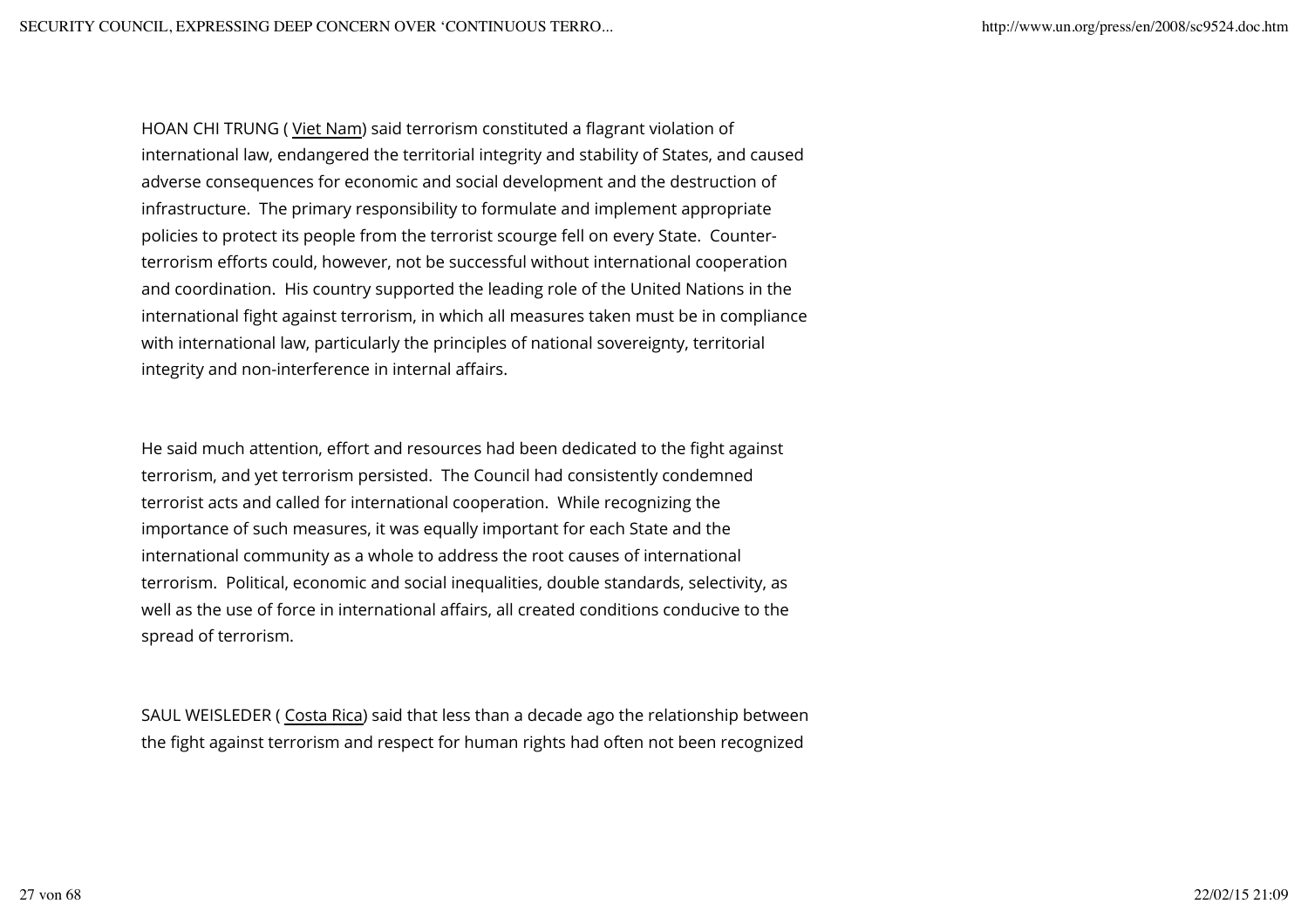and, today, some were still not sufficiently concerned with that relationship. Respect for human rights did not imply that the struggle was weakened; on the contrary, it made the fight against terrorism more effective in the medium and long term. That perspective had been reflected in the Global Counter-Terrorism Strategy. The Council must ensure that the measures adopted were being matched with an analysis of the social and economic roots that fuelled the scourge. The fight against terrorism must be comprehensive and not restricted to military aspects.

He said the promotion of education was also fundamental. However, in a number of cases, education had become an instrument to promote hatred and a trigger that sent many young people to their deaths and resulted in the deaths of thousands of victims. The Organization must work deliberately to incorporate its principles and values in educational programmes and plans, especially in those societies where it had been ascertained that many centres of education had been used to train human bombs, but with respect for the sovereignty of States.

The challenge for the Council was also to improve internal procedures to make them more effective and transparent, he said. His country had repeatedly proposed to establish an integrated counter-terrorism office, consolidating numerous mandates. In the absence of such an integrated office, the three committees should strengthen coordination among themselves and regional and international organizations. There should also be an independent sanctions review mechanism to hear individuals and entities regarding their listing and de-listing. Costa Rica, which had no army, had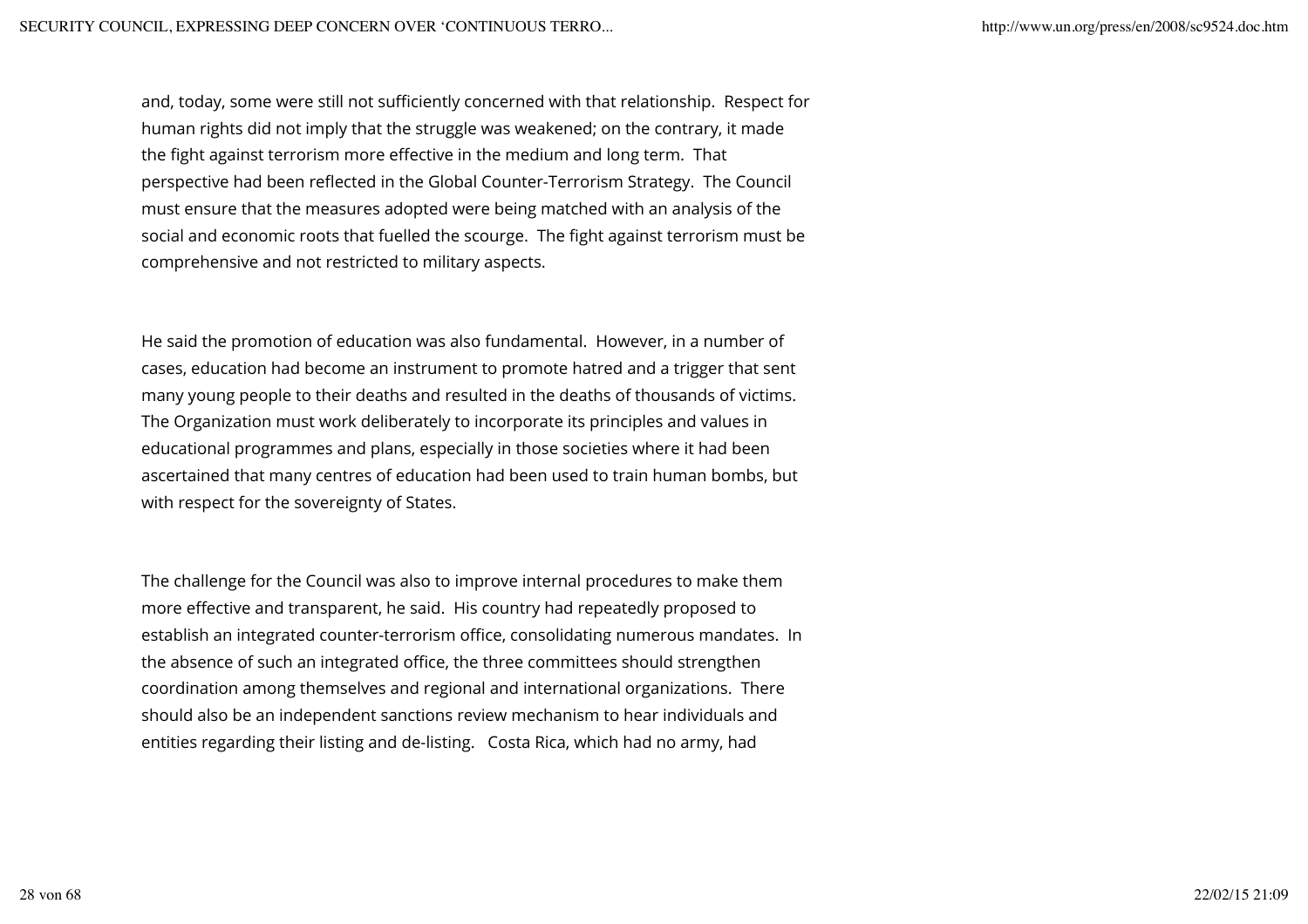decided to use international law as its only defence, and waited for the international community to establish a comprehensive convention on international terrorism.

STEJPAN MESIC, President of Croatia, said events in Mumbai had confirmed in an "extremely tragic way" that terrorism was a global threat, rather than a threat affecting a particular country. That type of terrorism required a global response, which, in turn, could only be achieved if the response was based on the broadest possible international cooperation. "In our estimate, such solidarity is not currently at the required and desirable level", he said. The "sincere" solidarity shown after 11 September had "deflated" because the war on terrorism had turned into "a kind of exclusive competence of one country or a group of countries". The global effort to fight terrorism was being compromised through the way in which it was waged, and was causing the preconditions for success -- a coalition that functioned on the basis of equal relations and mutual trust -- to disappear.

In the meantime, he continued, terrorism had not disappeared and may even have grown stronger, just as the world was experiencing a significant decline in global solidarity, a one-sided approach to the fight against terrorism whose focus "occasionally left something to be desired", and a climate of insufficient trust.

He said his intention today was to state Croatia's position as candidly as possible, which was that the war on terrorism could only be waged, and won, if nations proceeded on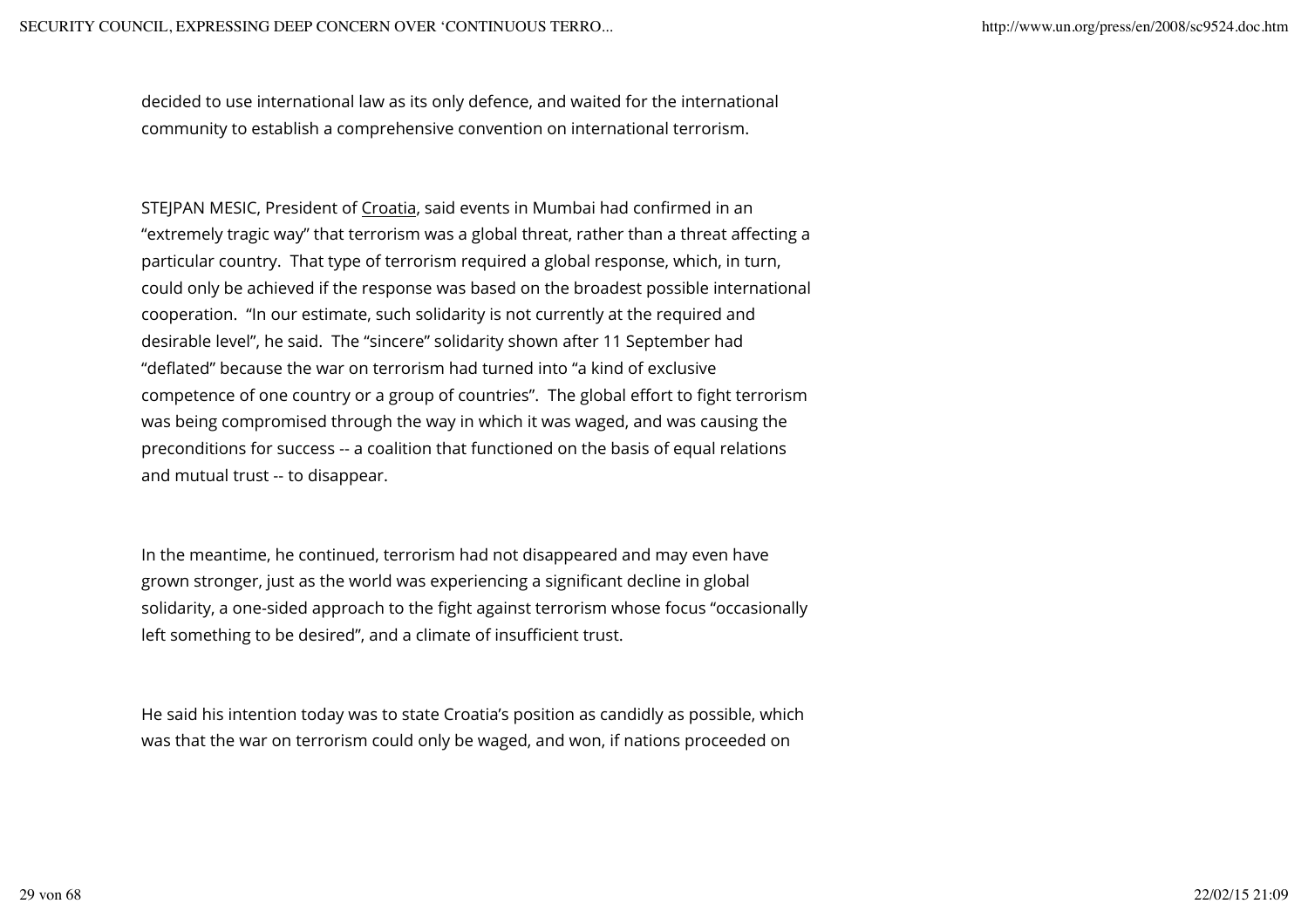two tracks: the first would refer to the use of force against perpetrators and their masterminds, and against the terrorist network. The second would involve addressing the deeper causes of terrorism. Today, questions must be asked. First, as long as there were people deprived of their rights, kept poor through no fault of their own, and were continuously deprived of opportunities –- in short, a pool of "people who had only one thing left, their life" -- would it be difficult to exploit and recruit potential terrorist from the pool? Second, would it be difficult to turn such people against those who they were made to think were responsible for their condition, especially when the cause was wrapped in faith, high ideals and martyrdom? "These are the questions", he said. "We are supposed to find the answers. And act accordingly."

However, he stressed that the use of force would not resolve anything in the long run. Pre-emptive action outside the United Nations was also unlikely to resolve the problem. It was imperative that the world focus on establishing equitable international relations and investing in the "de-monopolization" of the war on terror, based on international solidarity and trust. The United Nations had a key role to play in that respect. To be sure, by focusing on the environment that bred terrorism, he was not "justifying anyone", but was merely seeking to remove the conditions that terrorists tended to exploit.

There were certain indications that the international community was "on the threshold of creating new relations", both economic and political, he said. Indeed, the post-Second World War structure needed modernizing, especially in the face of a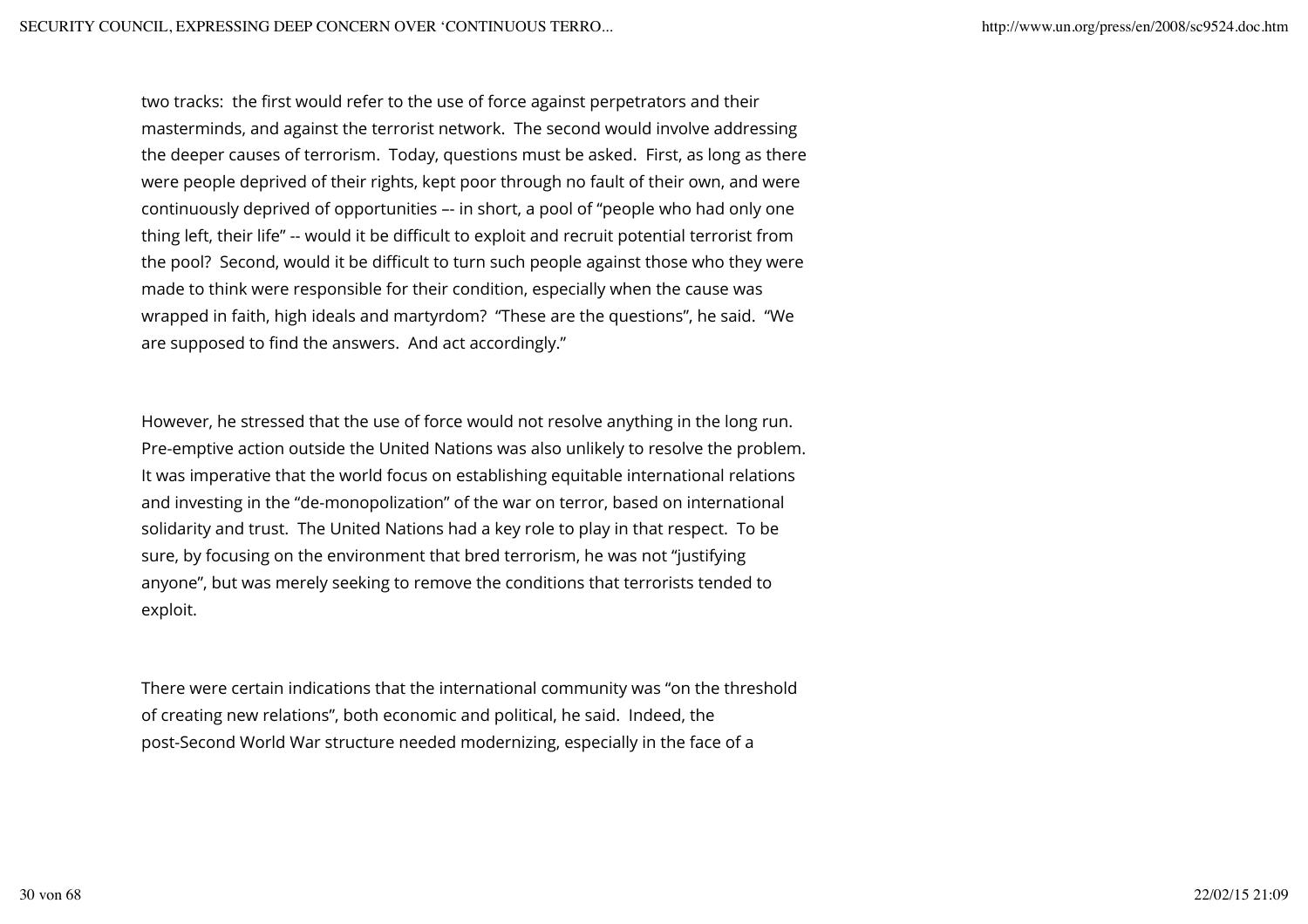financial, food and energy crisis. Respect for human rights was becoming increasingly important. Just as it was unacceptable to jeopardize human rights in the name of fighting terrorism, it was unacceptable to justify terrorism by invoking religion or a nation. "All of us must wage this war, united in a global coalition based on equality and mutual trust", he said. The United Nations was the place to coordinate all efforts to eradicate terrorism.

SVEN ALKALAJ, Minister for Foreign Affairs of Bosnia and Herzegovina, said his country was an active member of the anti-terrorist coalition and was committed to building institutional capacity and ensuring that national legislation was in harmony with United Nations and European terrorism conventions and protocols. In addition, Bosnia and Herzegovina had concluded a series of bilateral treaties and agreements with neighbouring countries on police cooperation, which encompassed the fight against terrorism, and had implemented most of the measures provided in the "Strategy for Combating Terrorism" adopted in July 2006. At the same time, the Ministry of Security in Bosnia and Herzegovina was currently working on a draft document to strengthen its anti-terrorist capacities.

He further stated that his country was cooperating actively to carry out the provisions of resolutions 1373 (2001) and 1267 (1999). The Monitoring Team of the 1267 Committee had conducted a visit to Bosnia and Herzegovina in May 2006 and officially acknowledged the State authorities' efforts to implement sanctions and to undertake effective measures to counter the threat of terrorism. The same Committee also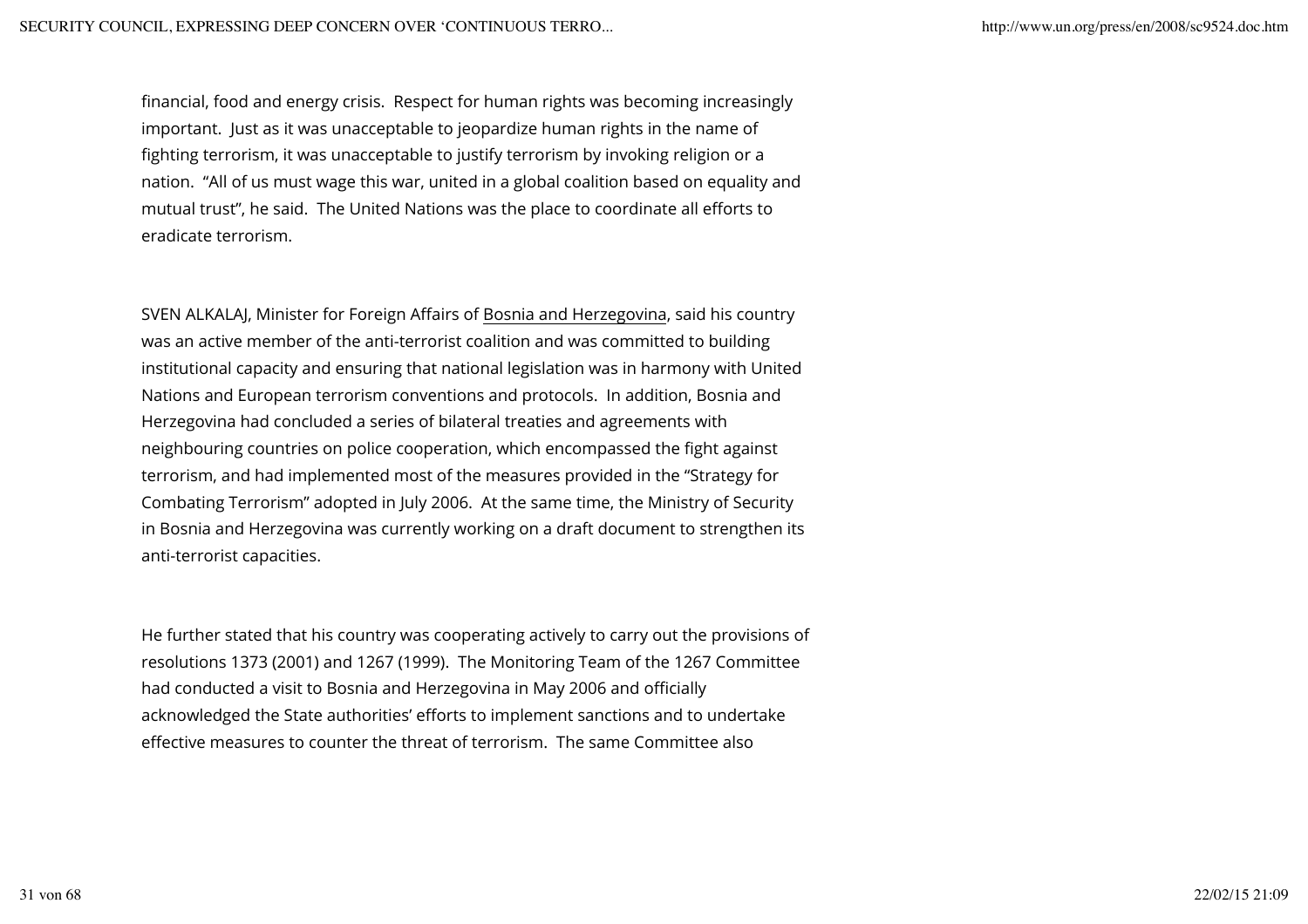recognized the need for further technical assistance, in particular strengthening and modernizing the country's capacities with respect to immigration and border control.

The convening of today's meeting was timely, especially in light of the tragic events in Mumbai, he continued. He condemned the Mumbai attacks and offered his condolences to the people of India, saying it was more important than ever to address the root causes of terrorism. In that respect, it was important to deepen regional cooperation to ensure a coordinated multilateral response to terrorism. Indeed, technical assistance from the European Union, the Council of Europe, the North Atlantic Treaty Organization (NATO) and other regional organizations was helping Bosnia and Herzegovina to carry out needed reforms aimed at full integration into Euro-Atlantic security structures.

E. AHAMED, Minister of State for External Affairs of India, said that the heinous attack in Mumbai in his country marked a qualitatively new and dangerous escalation of the terrorism that India had faced for over two decades, during which acts had been sponsored and organized by forces outside its borders. In the Mumbai attack, a group of 10 terrorists from the global terrorist organization Lashkar-e-Toiba reached Mumbai on the evening of 26 November and, each equipped with AK rifles, pistols, grenades and explosives, conducted the attack like a commando operation, indicating that they had received professional training. They were ruthless and barbaric, and it is significant that it was the first terrorist attack in India where foreigners were specifically segregated and targeted.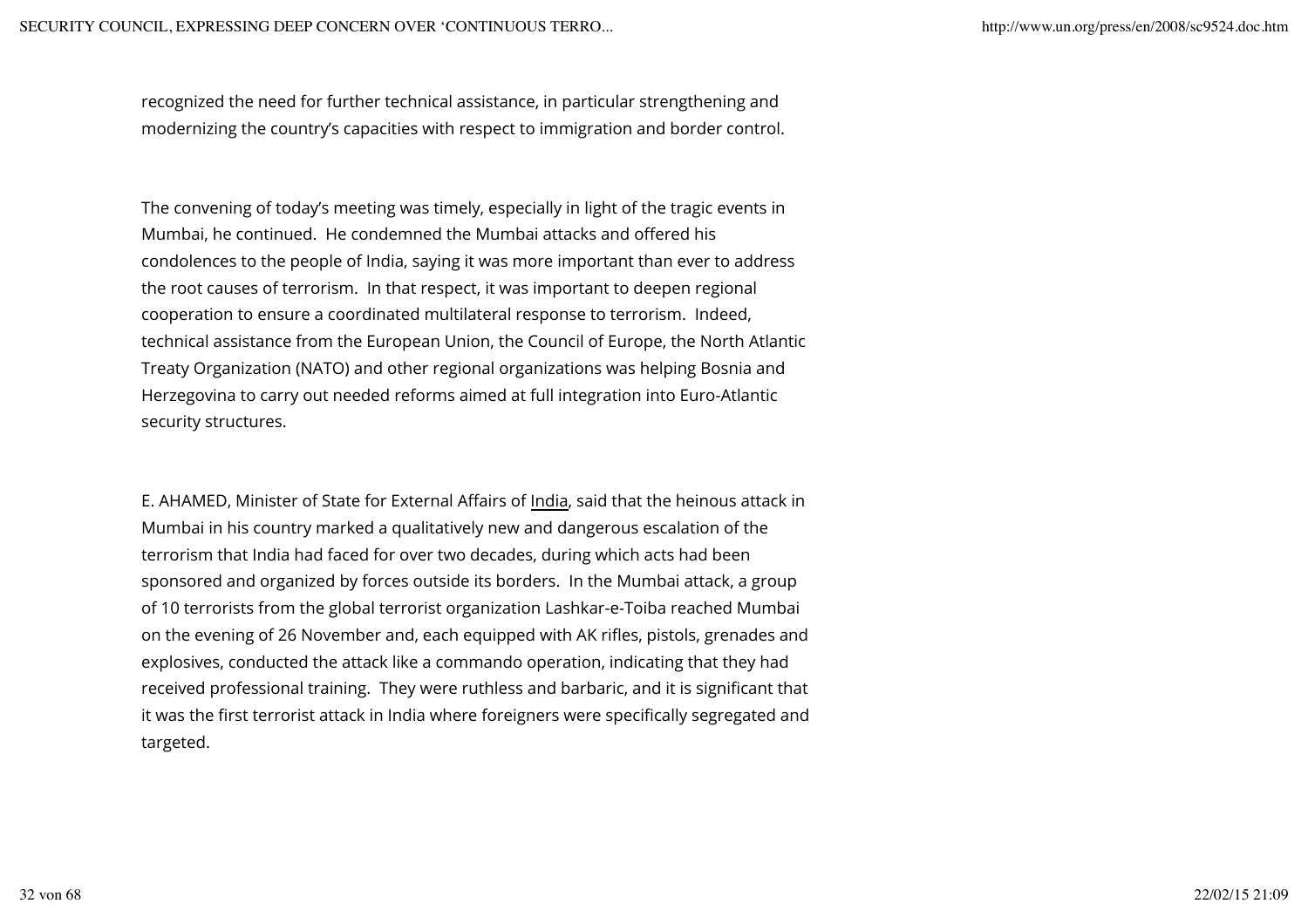Nine terrorists were killed in the action by India's security forces and one was apprehended. His interrogation revealed that they were trained in Pakistan and were launched from a ship from Karachi. They travelled to Indian waters and took control of an Indian boat, killing the crew. Thereafter, they came to Mumbai to cause mayhem and murder. One hundred seventy-nine persons were massacred, including 26 foreigners. His Government had requested the Council to proscribe the Pakistani group Jammat-ud-Dawa, since it was a terrorist outfit and should be proscribed under Council resolution 1267. All those who were in any way responsible for the Mumbai attacks must be brought to justice, including those who provided havens and financial support.

Terrorism did not happen by chance, he said. It was planned, financed and required meticulous organization. When it occurred, the world was shocked. What was not easily seen was the backstream for terrorist acts. But, the Mumbai case was clear. "The back trail is marked and definite", he said, adding that, however, in cases where terrorists were aided and abetted in covering their tracks, all Member States must ensure that the perpetrators were brought to justice.

In the context of today's debate, he called for the Council and the international community to proscribe Jamaat-ud-Dawa and other such organizations, and the country of origin needed to take urgent steps to stop their functioning. Further, practical measures must be taken at the global and national level to see that the menace of terrorism was uprooted. In addition, the Comprehensive Convention on International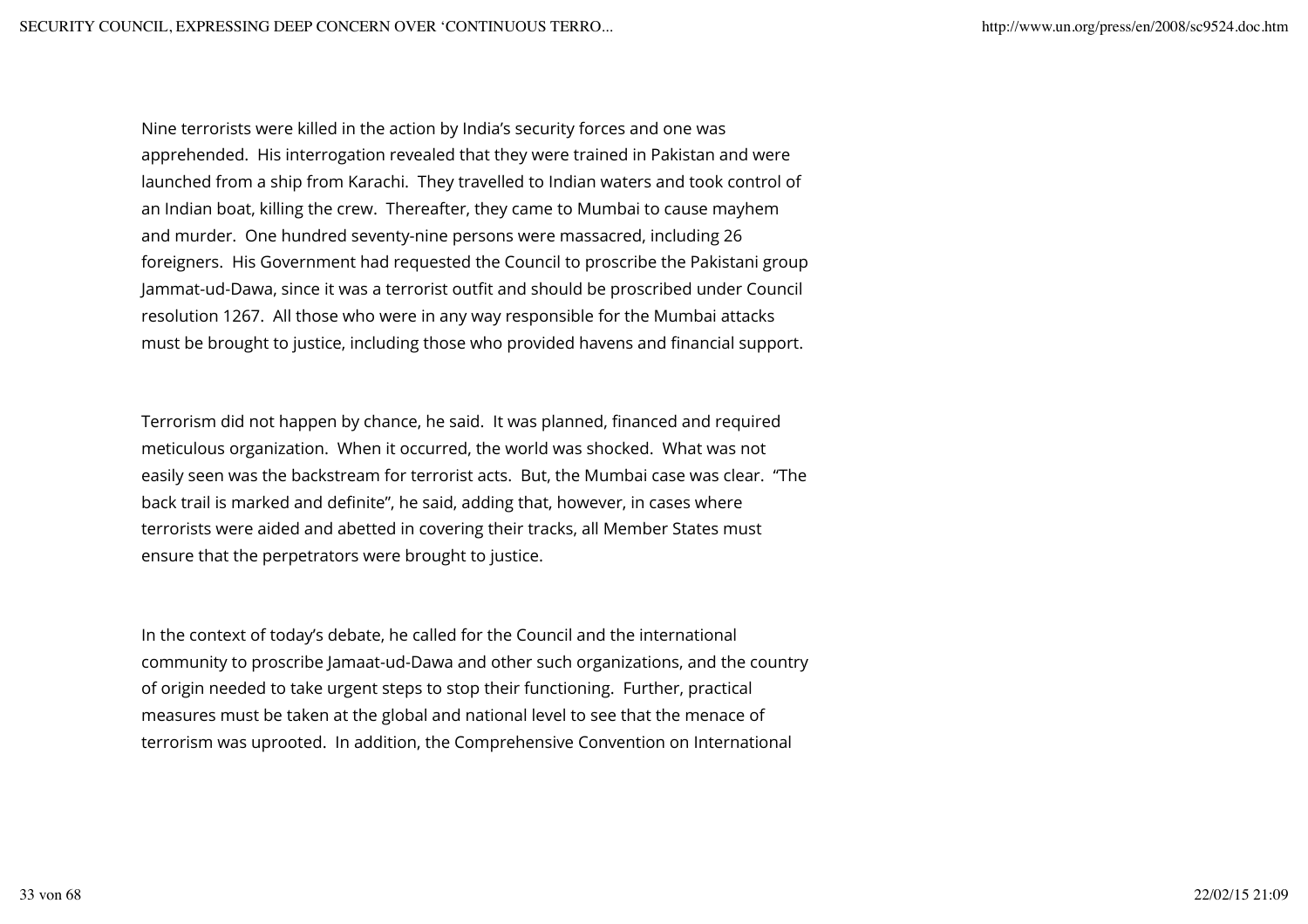Terrorism that India tabled in 1996 must be adopted immediately to provide a framework in international law. That adoption could not be held hostage to definitions, while terrorists continued to take innocent lives. He concluded by affirming that his country had acted with restraint in the face of terrorist attacks, but it must do its duty to protect its people, however long and difficult that task must be. The Charter of the United Nations and other international law provided the framework for such self-defence.

ANDREW GOLEDZINOWSKI ( Australia) reiterated his deep concern and solidarity with the Government and people of India, in response to the recent Mumbai attacks which killed Indians, as well as foreign nationals, including two Australians. Every effort must be made to bring the perpetrators to justice. Al-Qaida-inspired violent extremism would likely remain a challenge to global security for the foreseeable future. Indeed, Al-Qaida had undertaken attacks, funded and facilitated attacks by others, and established a sophisticated global propaganda campaign. At the same time, Al-Qaida-inspired extremism had never depended on a single overarching group: its fluid nature had produced "home-grown terrorists", largely in developed countries, who had organized independently.

The evolving nature of the terrorist threat called for a long-term global strategy, he said. Australia's counter-terrorism engagement was based on three pillars: policy dialogue, operational collaboration and counter-terrorism capacity-building with international partners. It also supported the United Nations in developing a legal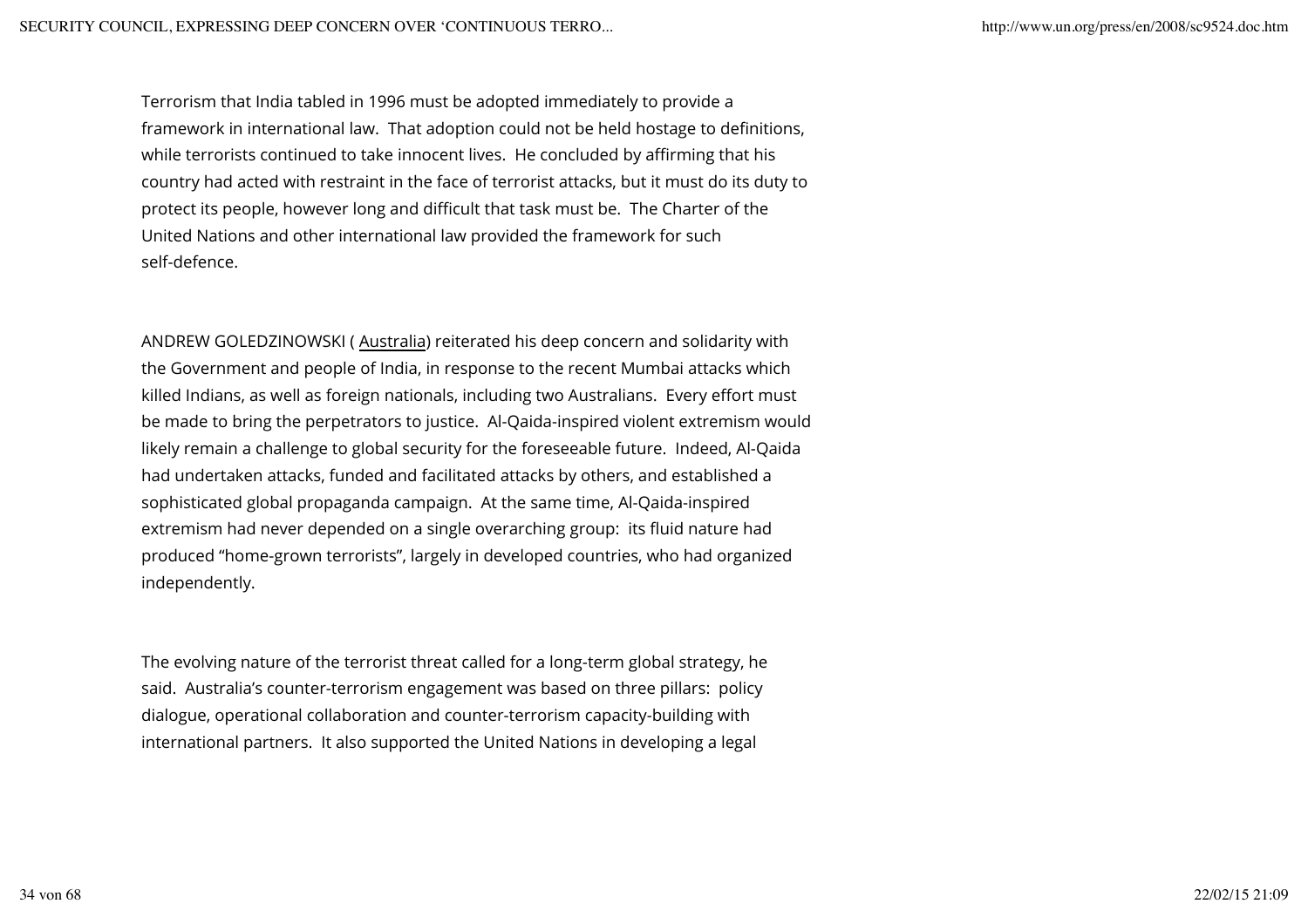counter-terrorism framework. At the national level, effective counter-terrorism required police, intelligence, political and developmental activities. To counter the influence of extremist propaganda on the internet, Governments should be more adaptive and collaborative.

Continuing, he said a key concern for the international community was the threat of terrorists acquiring and using chemical, biological, radiological or nuclear materials. He strongly supported efforts to prevent that, notably the Global Initiative to Combat Nuclear Terrorism. Turning to South-East Asia, he said the foremost terrorist groups had been disrupted by Indonesia's counter-terrorism actions; however, splinter groups and independent cells still posed a threat. Australia would continue to work with Governments to ensure that successes were consolidated. Australia was committed to deepening cooperation with South Asian countries, as the Afghanistan-Pakistan border was a frontline in the fight against terrorism. Australia was working with regional Governments to underline its shared values based on tolerance, non-violence, respect for human dignity and pluralism.

MOURAD BENMEHIDI ( Algeria) said vigilance and international cooperation were crucial in addressing the terrorist threat against international peace and security. The United Nations had a leader's role to play in the fight against terrorism and must identify specific goals. The Global Counter-Terrorism Strategy must be implemented by all Member States. Reacting to the consequences of terrorism was never enough, however, and a preventive approach, such as focusing on the financing of terrorism,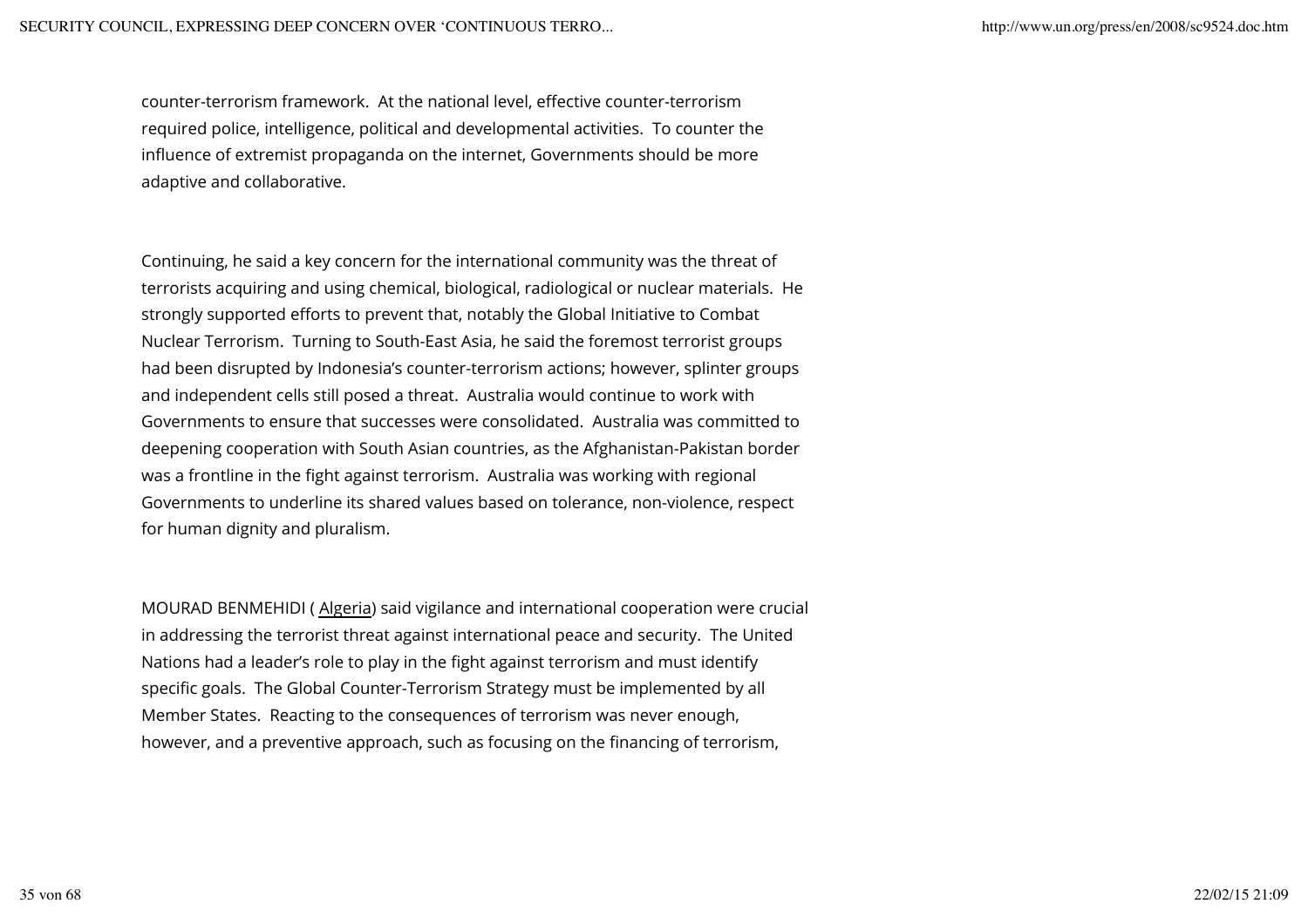was crucial. Networks that financed terrorism involved drugs and arms trafficking, and recently included piracy and hostage taking.

He said analysing the factors that fuelled terrorism must be continued, because terrorism must be understood, in order to better fight it. Young recruits with criminal roots were not terrorists because of their religious convictions, but were victims of several factors, including any lack of prospects. Studies by the task force on the rehabilitation of terrorists had been useful in that regard. The Internet was still the weak link in anti-terrorist actions by the international community, and the reluctance to address that matter must be addressed. The international community must focus on assistance to developing countries that lacked the capacity to implement the Council anti-terrorism resolutions. In that regard, he stressed the importance of strengthening cooperation with specialized regional and subregional bodies. In Africa, the Algiers Research Centre on Terrorism was becoming increasingly active in training African personnel in the fight against terrorism.

JUAN ANTONIO YAÑEZ-BARNUEVO (Spain), associating himself with the statement made by France on behalf of the European Union, recalled that his country, along with many others, had been a victim of terrorist attacks. Resolved and sustained actions, with the United Nations playing a central role, must be carried out by the international community to end the scourge. The United Nations had 16 international instruments at its disposal, as well as numerous resolutions adopted by the Council and other organs. Applying them must be a priority of all.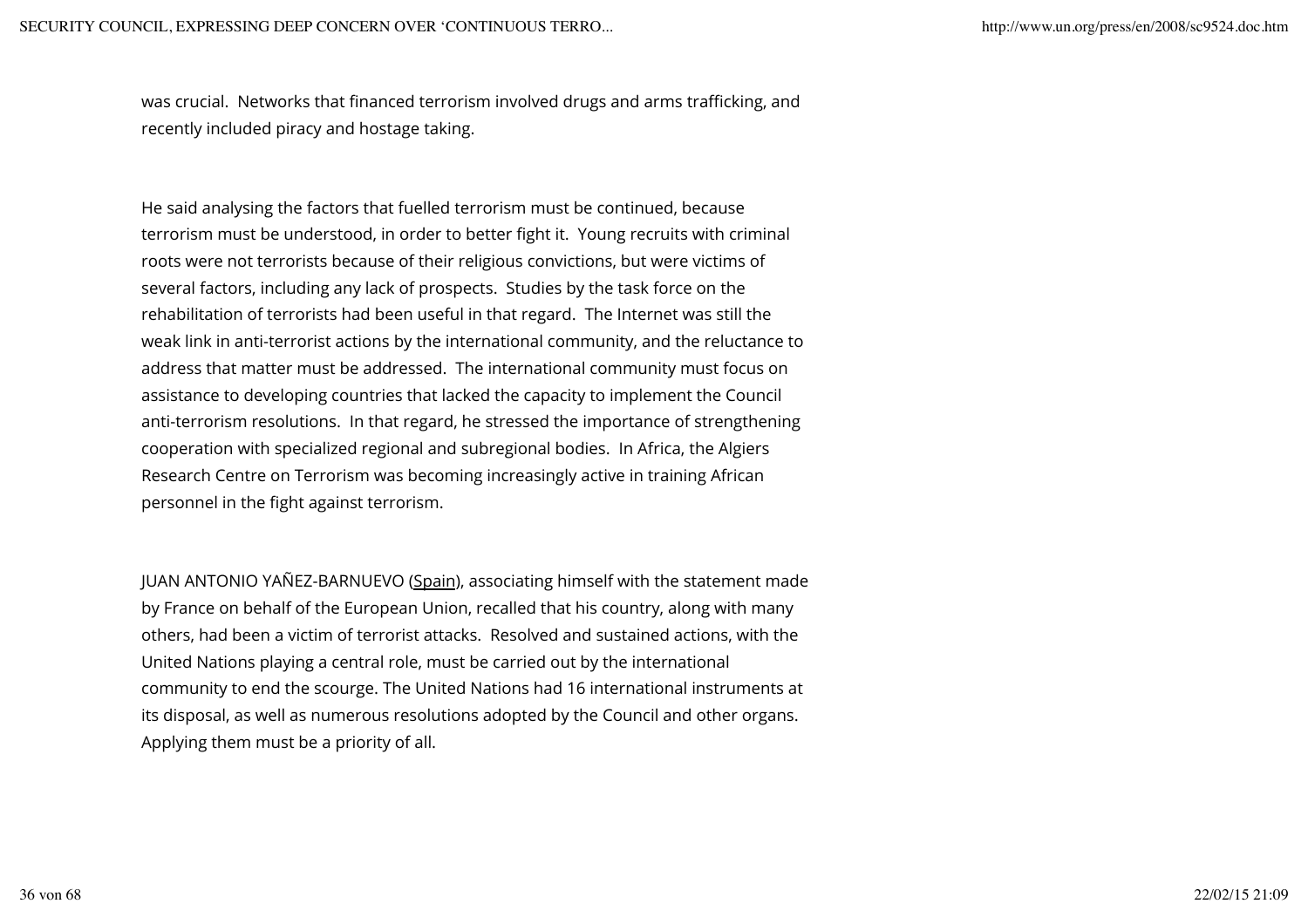He pledged his country's firm commitment to fighting terrorism and to assuring that the matter was high on the international agenda. The difficult task could only be carried out in compliance with international law and through international cooperation. His country was participating in initiatives to fight terrorism, as well as those that sought addressed the causes of terrorism and extremism. The country had also financed capacity-building initiatives. It was time for all Member States to take concrete steps together, including the adoption of a comprehensive convention on international terrorism.

ZAHIR TANIN ( Afghanistan) said the theatre of terrorist destruction was ever widening. In Afghanistan, spectacular terrorism had become everyday terrorism. It undermined the daily efforts of the Government to provide a sense of safety for families, to provide education, and to create conditions for free and fair elections. The overarching ideals terrorism was seeking to destroy were moderation, coexistence and peace. By murdering humans, terrorism hoped to murder moderation. It hoped the world's leaders would be careless with anger. It planned to murder peace and incite to war. "We cannot play out this script the terrorists have written for us, for that is how they win", he said. "Today we can strike a great blow against terror by affirming our honest collaboration and cooperation." Cooperation was key. He hoped the recent joint strategy of Afghanistan and Pakistan, forged in Turkey, would lead to the end of sanctuaries for Al-Qaida and the Taliban.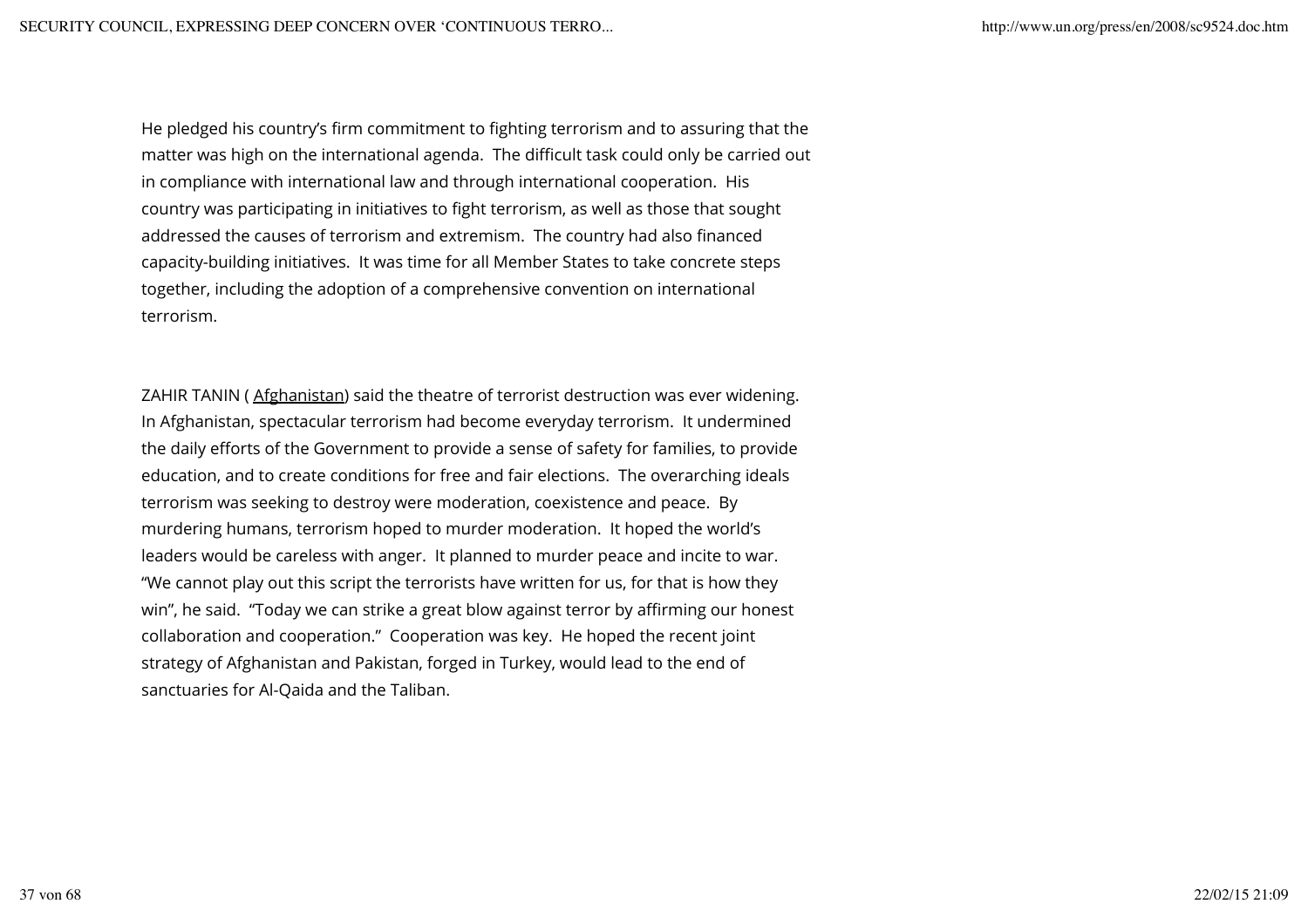He said a cooperative strategy would be strongest if consistent and comprehensive. Inconsistent approaches in the past had already strengthened terrorist groups around the world. The funding of terrorist groups served short-term, short-sighted policies to promote certain political agendas. There should be zero tolerance for terrorism or for support for terrorism. The recent initiative to pursue peace talks by his country would abide by that principle of consistency. There were many elements attached to terrorist groups who were ready to join the peace process, and those elements must be re-engaged.

A successful cooperation strategy should address terrorism from its root causes upward, he said. Terrorism gained its converts from those who suffered from societal economic imbalances, social handicaps and wrenching poverty. There was a need for preventive measures that addressed the social and economic inequity upon which terrorist elements preyed. The anti-terrorism strategy must also be about bringing security, development and good governance. Organizations such as the Council should further aid cooperation by calling for new sanctions against terrorist groups and those elements and entities who sponsored and supported terrorism.

NORIHIRO OKUDA ( Japan) endorsed recommendations for a multidimensional and comprehensive approach in countering terrorism. Affirming the crucial role of the Council and its subsidiary committees in that regard, he said that his country, as the Chair of the Group of Eight this year, had been striving to strengthen cooperation between the Group's Counter-Terrorism Action Group (CTAG) and the Counter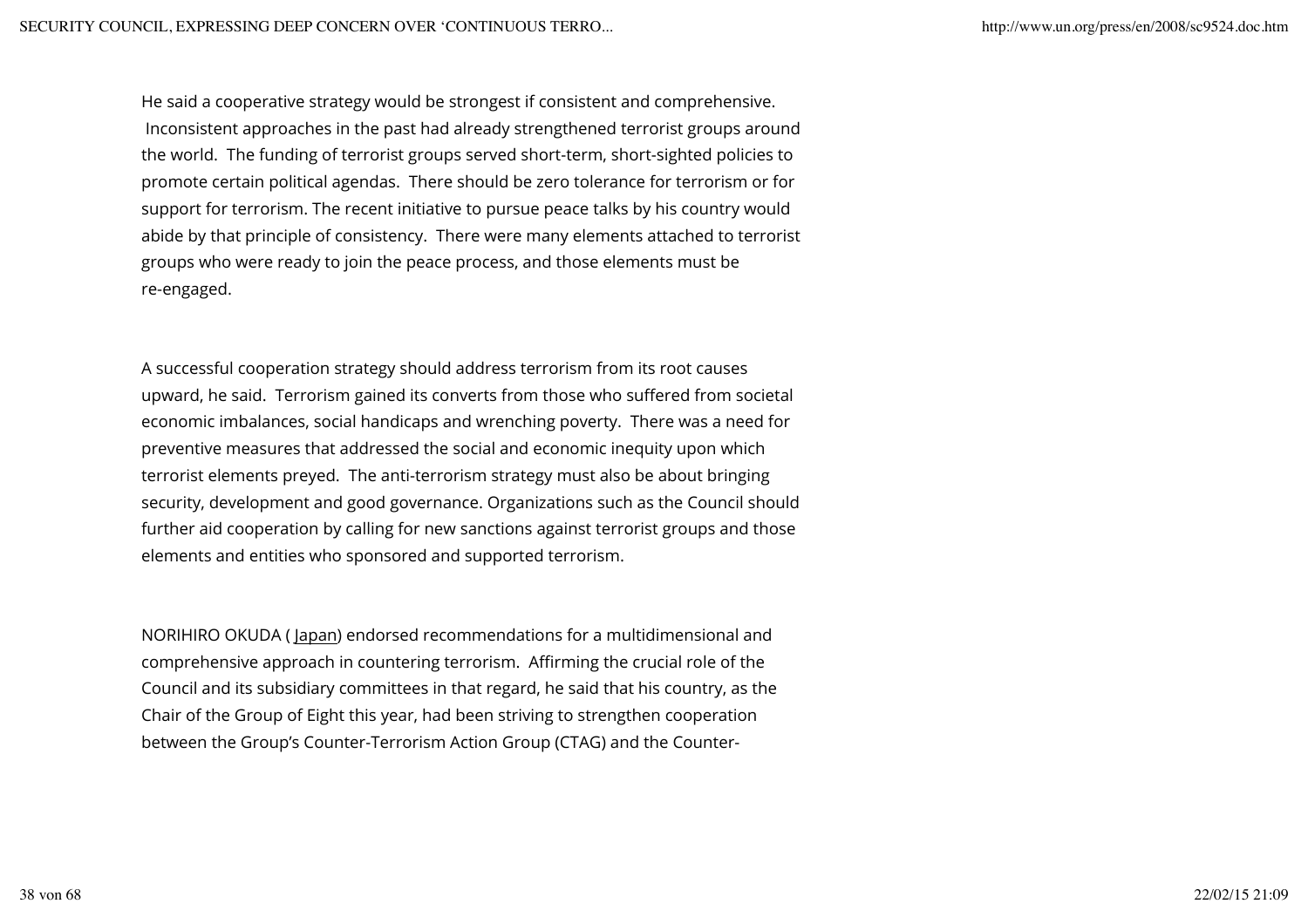Terrorism Committee Executive Directorate (CTED). He maintained that Afghanistan and its surrounding areas remained the most critical region in the fight against terrorism and supported strengthening measures on the ground, as well as maritime operations, noting Japan's continuing contribution to operations in the Indian Ocean.

Regional cooperation also had a crucial role in counter-terrorism, he stressed, noting Japan's participation in such cooperation, particularly in South-East Asia. He said that counter-terrorism must not be confined to traditional measures related to law enforcement. In particular, poverty reduction and education initiatives must be further strengthened. The United Nations must play an integral role as the basis for unified efforts in all those areas. He reaffirmed Japan's willingness to contribute to those efforts.

CHRISTIAN WENAWESER (Liechtenstein), expressing solidarity with the victims of recent terrorist attacks in India, unequivocally condemned such heinous acts, and reiterated his country's full commitment to continuing international cooperation in fighting them. He strongly agreed that the use of armed force could not be the only answer, and noted that such terms as "war on terrorism" had brought about more problems than solutions. Today was an opportunity to foster solidarity on the basis of a comprehensive approach, as reflected in the 2006 United Nations Counter-Terrorism Strategy.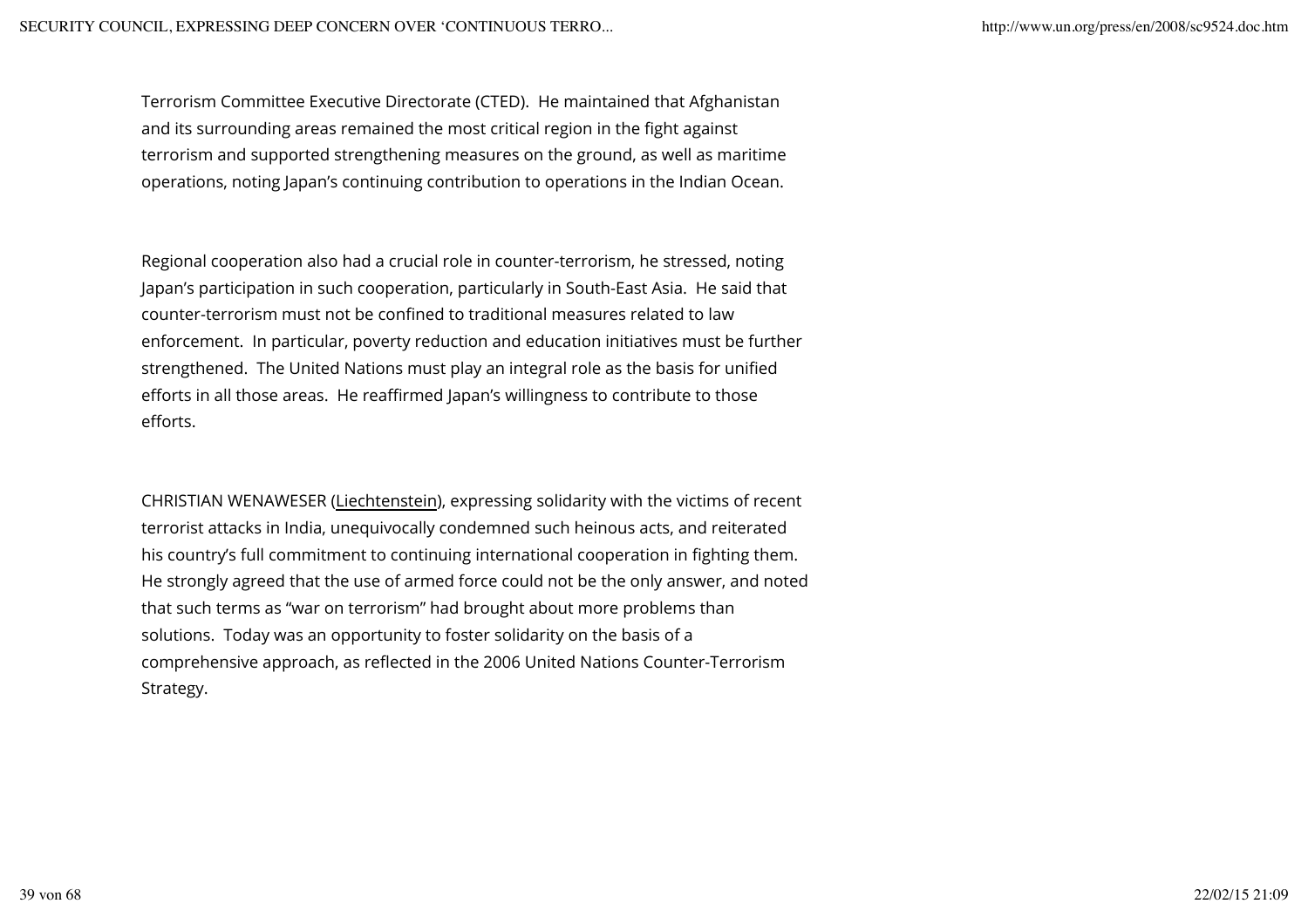Despite the United Nations' massive scaling-up of its global counter-terrorism toolbox, the pervasive terrorist threat persisted, which spoke to the limits of "traditional" measures and the need to systematically address the conditions conducive to the spread of terrorist acts, he said. While the Security Council had a particular role in addressing long-term conflicts that were directly related to violent extremism, the General Assembly must urgently deal with finalizing the draft comprehensive convention on international terrorism. He hoped for a political climate in which to solve outstanding issues related to the definition of terrorism.

Noting that the Counter-Terrorism Strategy identified the absence of the rule of law, human rights violations and lack of good governance as conducive to spreading terrorism, he said it was equally true that the fight against terrorism could negatively impact those precepts. There were numerous examples of measures where security interests were not properly balanced against the human rights of affected individuals. As such, the Council should "lead by example" in addressing that balance. He urged the Council to take further steps in improving its counter-terrorist sanctions regime.

BYRGANYM AITIMOVA ( Kazakhstan) said that, with the tragedy of the terrible events that took place in Mumbai, the most cruel and large-scale terrorist action since 9/11, it was necessary to strengthen international cooperation in the fight against terrorism. Unprecedented global threats were being faced today, including inter-ethnic and interreligious conflicts, international terrorism and organized crime, natural and humanitarian disasters, epidemics and environmental problems. Terrorism was well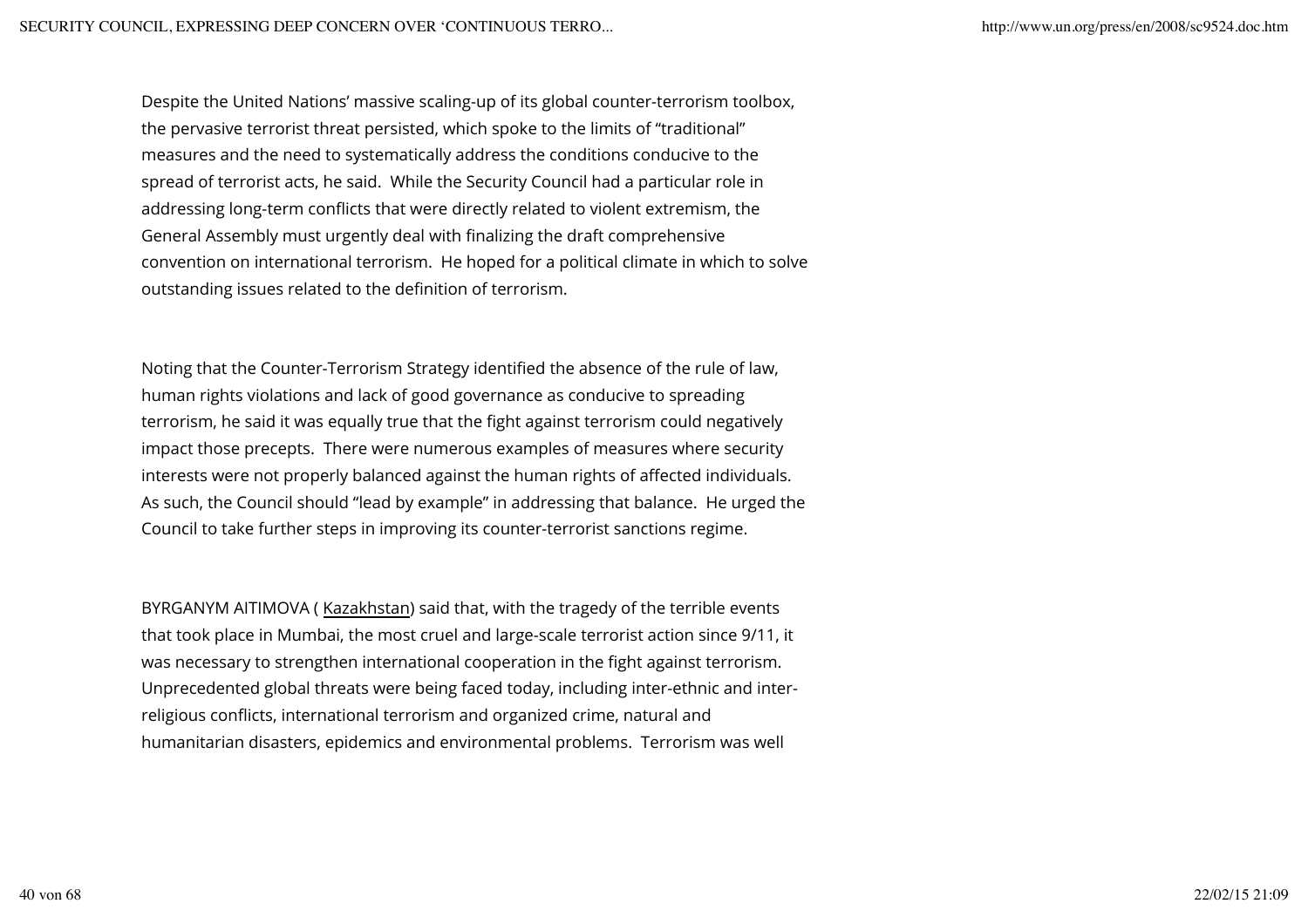organized, financially self-sufficient and bolstered by powerful ideologies. Against that background, the strengthening of the international legal framework of counter-terrorist cooperation was especially relevant.

She said the United Nations, with its authority, universal character and unique experience, played an indispensable leading and coordinating role. Its effectiveness, however, depended on the will of the Member States to reform the Organization, with a view to strengthening the role of the Council. The constructive and successful cooperation between the Member States on the implementation of the Global Counter-Terrorism Strategy would strengthen regional and international security and would eliminate international terrorism in the future. Regional and subregional organizations, such as the Shanghai Cooperation Organization and the Collective Security Treaty Organization, played critical roles in enhancing the effectiveness of global anti-terrorism actions, as did the conference on interaction and confidence-building in Asia.

ILEANA NUÑEZ MORDOCHE ( Cuba) said her country considered that all acts, methods and practices of terrorism, wherever, by whomever, against whosoever committed, were totally unjustifiable, whatever the considerations that might be invoked to justify them. Cuba also rejected the actions and measures, the use of threat or use of force, violating the United Nations Charter and international law, imposed by any State against others under the pretext of combating terrorism. It categorically rejected the unilateral drawing up of lists accusing States of allegedly supporting terrorism. Multilateral cooperation, under the auspices of the United Nations, was the effective means to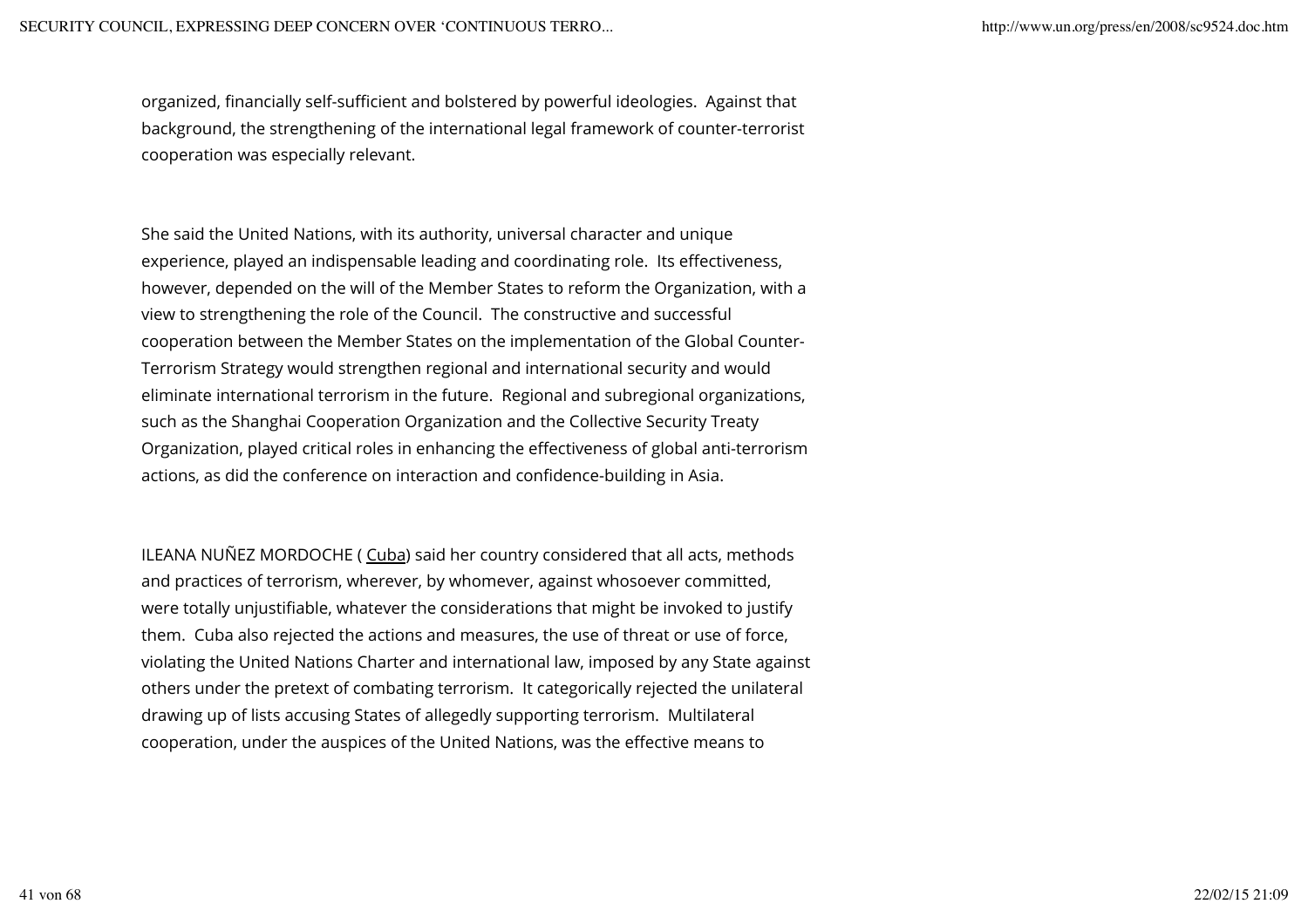combat international terrorism. An international conference, under the auspices of the United Nations, should be convened to define terrorism and take comprehensive and effective measures to carry out joint actions against it.

She said that, for several years, Cuba had been submitting to the Council detailed information on the terrorist acts against Cuba by various individuals and organizations, as well as on the conspiratorial protections they received from the Government of the United States. That information had not received any concrete response by the Council. Despite having all the evidence needed to accuse Posada Carriles for his countless terrorist acts, the United States Government had never done so. Once again, the Cuban Government demanded that the United States authorities return the terrorist to Venezuela, which had requested his extradition. While releasing self-confessed terrorists, the United States Government had kept five Cuban anti-terrorist fighters as political prisoners for over 10 years. She called for their immediate release. "Double standards cannot prevail", she said. Eliminating terrorism is not possible if some terrorist acts are condemned while others are silenced, tolerated or justified."

MEIRAV EILON SHAHAR ( Israel) extended condolences to the Indian people and the people of all those countries whose citizens were killed in the horrific Mumbai attacks. She recalled that Israelis were singled out for cold-blooded murder and took hope from the Indian caregiver who risked her life to rescue a two-year-old Israeli child. In fighting terrorism, she said that the chain of cooperation from country to country must be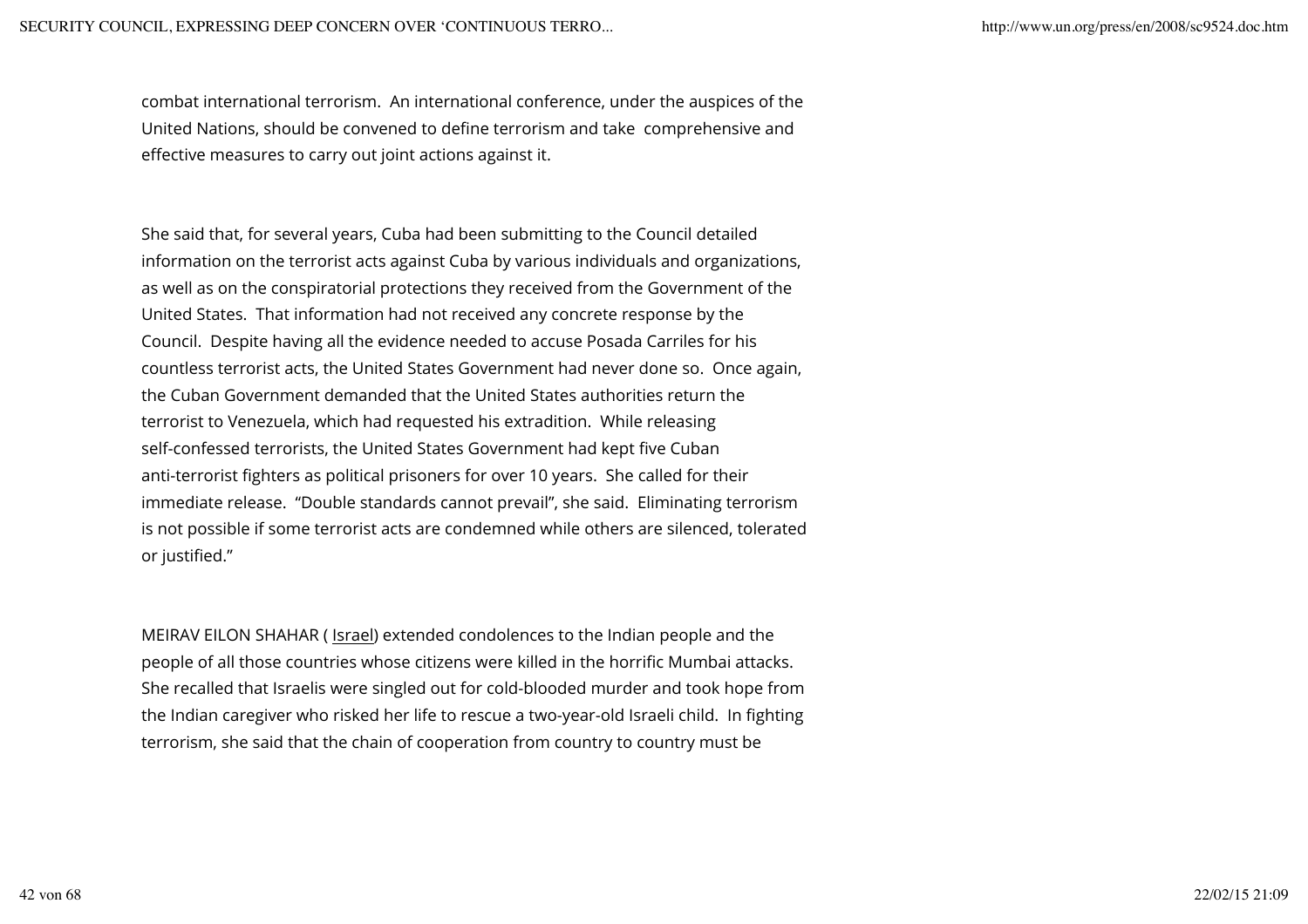complete; weak links would be exploited. Borders must be controlled, funds must be cut off, and terrorists must be faced with a seamless, unified front, and pursued wherever they might run.

Israel, she said, had been on the front line of efforts to combat the evil for many decades; Israelis and Jews were targeted worldwide. Like every terrorist group, Hezbollah and Hamas could not operate without the support given by States, in this case Iran and Syria. She urged the international community to stand fast against those organizations and speak in one voice against any State sponsorship of terrorism. The tools to fight terrorism exist, she said, but political will was lacking, and many States either passively or actively allowed or actually supported the scourge. Globalized networks must be broken, acquisition of weapons of mass destruction must be prevented, and religious and political leaders must speak out against fanaticism. Incitement of violence should be addressed at all levels. Appeasement, silence and neglect must be avoided.

VANU GOPALA MENON ( Singapore) said that seven years after the 11 September attacks and six years since the first bomb attacks in Bali, terrorism still persisted, and continued to adapt and to evolve. Because terrorists were decentralizing networks, spawning independent home-grown groups and harnessing modern technology, it was becoming much harder for security authorities to detect future attacks. There were also more plots or attacks involving self-radicalized individuals, not recruited by any terrorist group. His Government had adopted a multi-pronged strategy to deal with terrorism,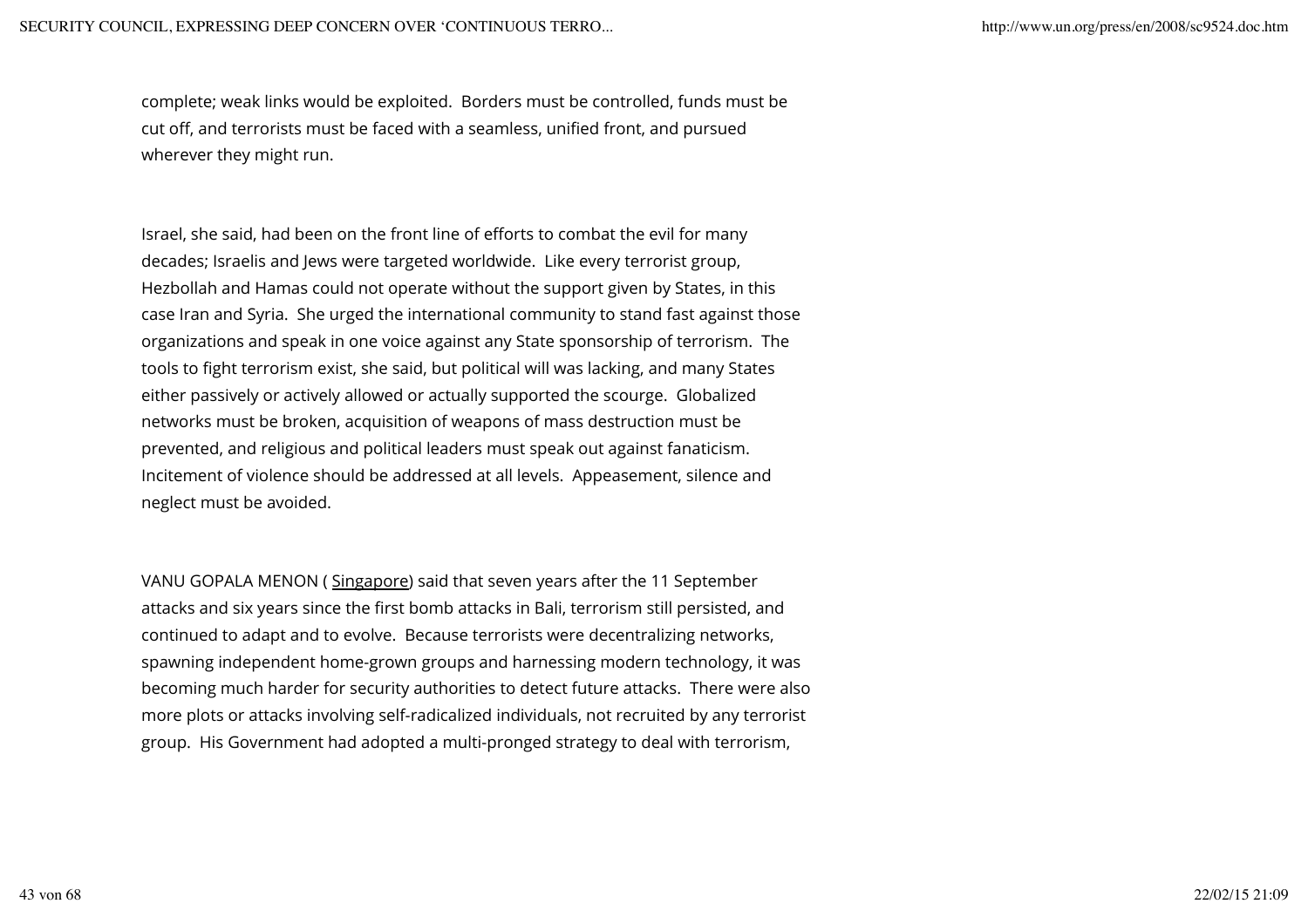the first element of which was the use of a multi-ministry-networked approach. The second element in that strategy was community engagement.

He said Singapore relied heavily on members of all religious communities to help counter any misrepresentations of religion. Another key element of the strategy was cooperation with the international community. The United Nations continued to play an important role in sending a clear political signal of the international community's consistent, unequivocal and strong condemnation of terrorism in all its forms and manifestations. The transnational nature of modern-day terrorism meant that all Governments would be faced with the menace. It was imperative that countries stayed the course and continued to work closely to combat the scourge and exchange information on strategies to address the root causes of the issue.

CLAUDE HELLER ( Mexico) said recent terrorist attacks necessitated the redoubling of efforts of the international community to combat terrorism. He stressed the central role of the United Nations in combating terrorism. The effectiveness of the Global Counter-Terrorism Strategy would depend on its coordinated and comprehensive implementation. The human rights pillar was a central element in combating terrorism. Mexico had consistently demanded that nations, in combating terrorism, comply with their obligations under international law, in particular human rights, humanitarian and refugee law.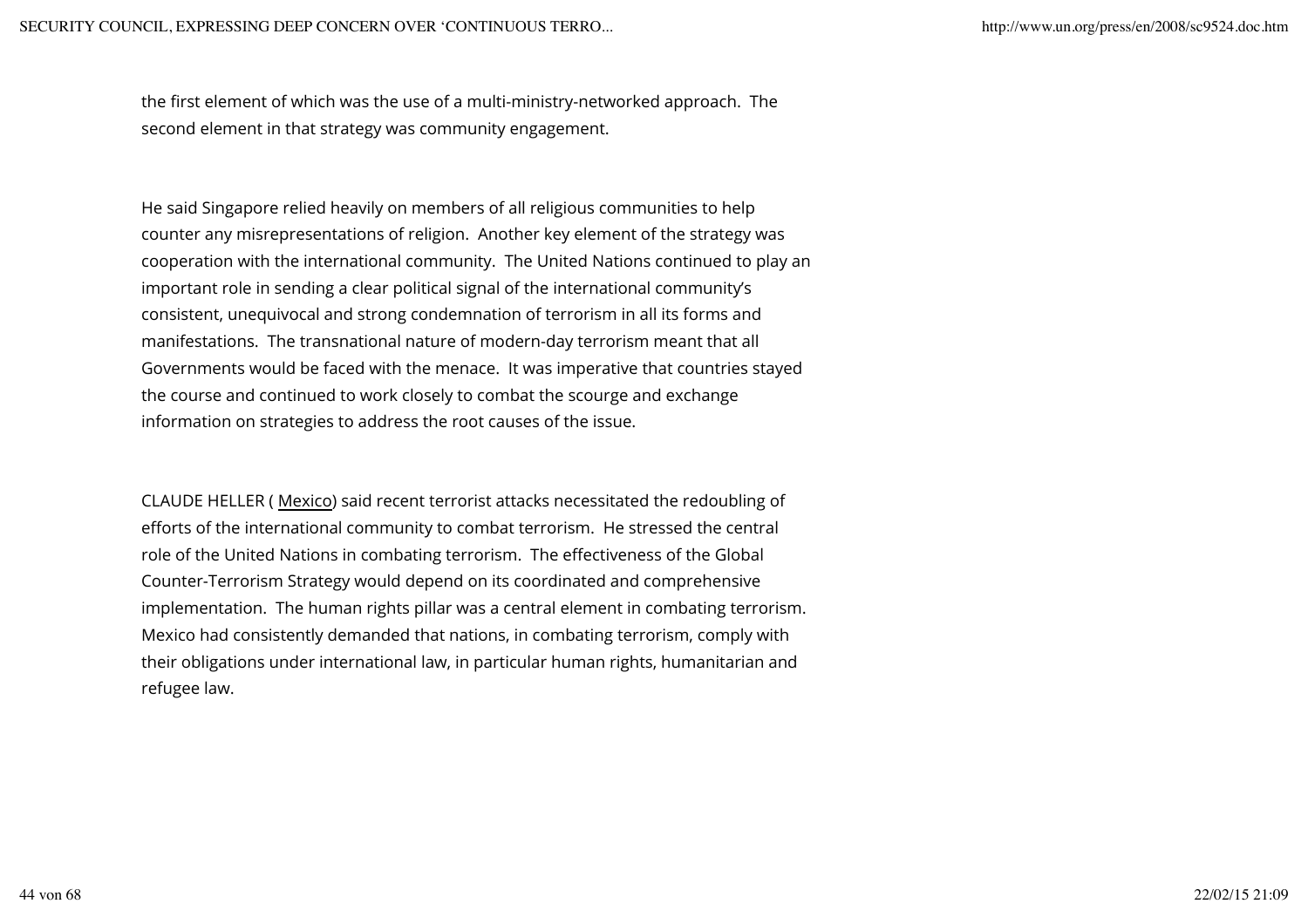He said that it was easy for terrorists to use advanced communication resources. Implementation of resolution 1373 was, therefore, important, in particular measures to put an end to financing terrorist activities, including from transnational organized crime, drug trafficking and weapons trafficking. He was concerned at the access to illicit conventional weapons by terrorist organizations, thanks to the legal vacuum that existed in the trafficking of such weapons. The United Nations should give priority to comprehensive strategies in combating terrorism, in order to find a lasting solution to address the causes of conflict. The most effective counter-terrorism activities were those that promoted socio-economic development.

JORGE ARGUELLO (Argentina), recalling that his country was the victim of two brutal terrorist attacks, said it would not cease in its efforts to bring the perpetrators of those acts to justice. An effective fight against terrorism entailed the commitment of the entire international community, the involvement of the United Nations and regional organizations and a respect for international law.

Stressing the importance of all States becoming parties to the international conventions on terrorism, he noted that his country had ratified 12 United Nations conventions and had enacted the internal laws they required, along with ratifying the Ibero-American Convention against Terrorism and signing the convention on nuclear terrorism. Argentina was also participating in the initiatives of the Organization of American States (OAS) and the Southern Common Market (MERCOSUR). He supported the draft presidential statement to be issued at the conclusion of the meeting.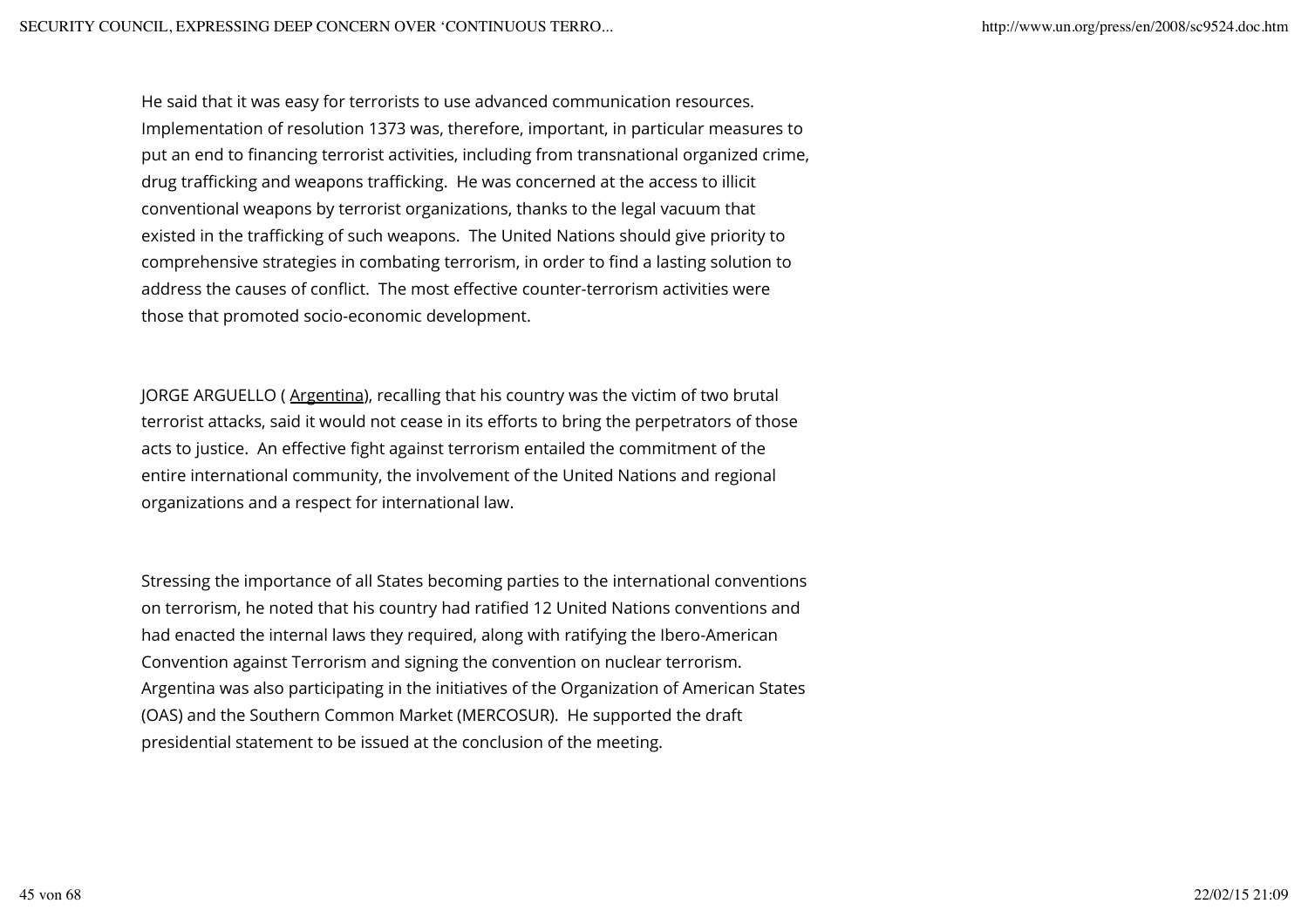BAKI ILKIN ( Turkey) joined others strongly condemning all acts of terrorism and expressing sympathy to the victims and families targeted in the "monstrous crime against humanity" that had taken place in Mumbai last week. Those heinous terrorist attacks had once again underlined that only the international community could only gain an upper hand against terrorism through a coherent, consistent and resolute response. While the United Nations had already made some useful contributions to global counter-terrorism efforts, "we can by no means consider our mission accomplished", he said, calling urgently on Member States to finalize work on the draft comprehensive convention on international terrorism as a further measure to strengthen collective efforts against the scourge.

While agreeing on such a convention was vital in the area of norm-setting, as for capacity-building, he said the United Nations must continue to improve facilitation of technical assistance aimed at enhancing the capabilities of Member States in the fight against terrorism. "We must help those countries who are willing to shoulder their counter-terrorism obligations, but lacking the necessary resources and expertise to do so", he said, noting certain steps taken, such as the recently introduced Preliminary Implementation Assessment mechanism, which was expected to identify the areas where countries needed to take additional measures for the full and efficient implementation of Security Council resolution 1373 (2001).

He went on to highlight the importance of developing a global monitoring mechanism,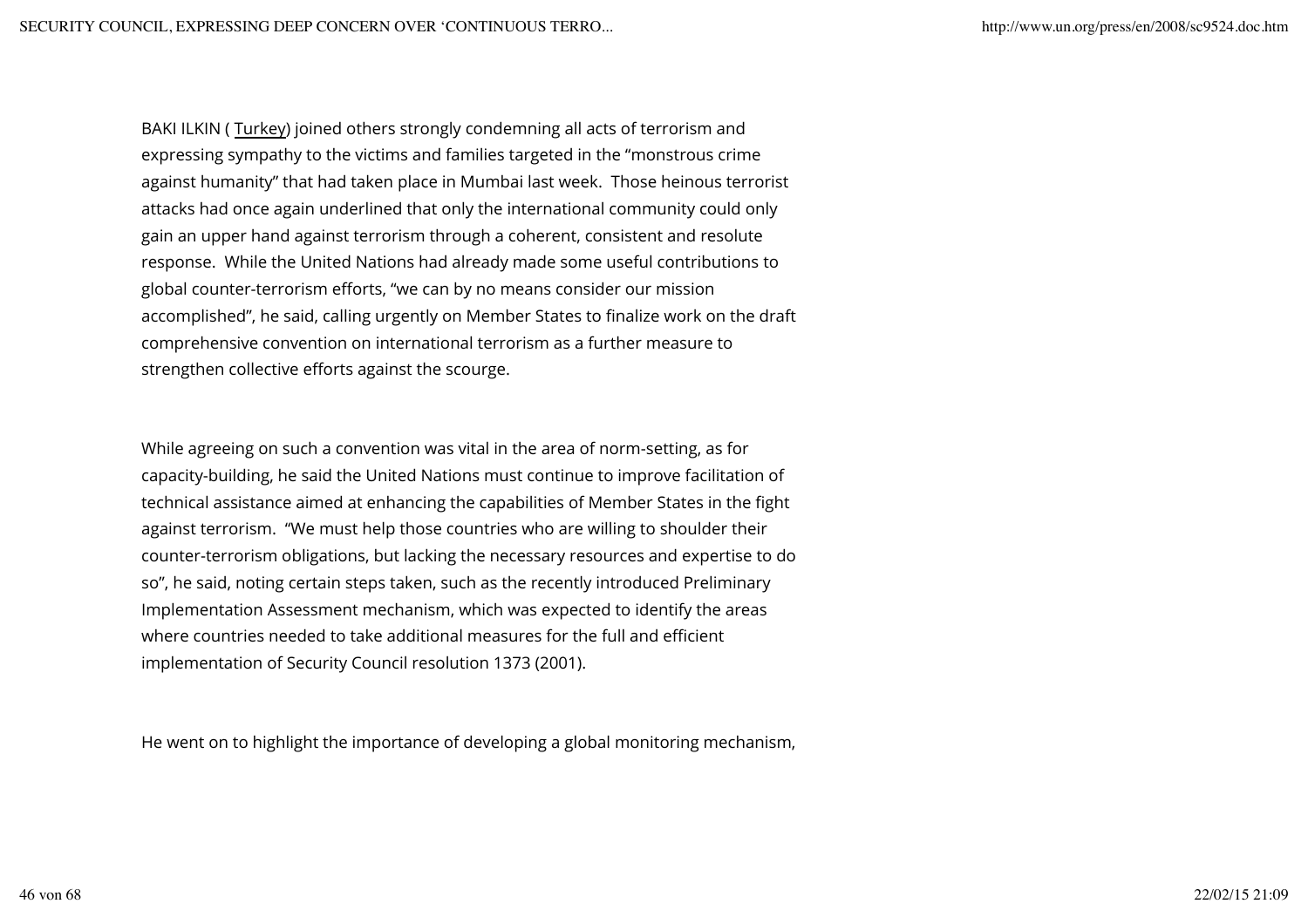which would not only identify the threats and perpetrators in clear terms, but which would also highlight the weak and strong aspects of implementation of resolutions and agreements. Only through such a central and effective monitoring and follow-up mechanism would the international community be able to fulfil its commitments and encourage tangible and substantive cooperation among Member States. Concluding, he drew attention to the United Nations-backed Alliance of Civilization initiative, co-sponsored by Turkey and Spain. That initiative could be "one of the most efficient panaceas against all forms of terrorism", he said, stressing that the more everyone understood and appreciated that "what unites us is stronger than what divides us", the international community would inevitably be urged to take serious measures against those who wished to use violence and terrorism as a means of advancing their "ill agendas."

AGSHIN MEHDIYEV ( Azerbaijan) said his country was a direct target of externally sponsored terrorist activity. Since the late 1980s, Armenia had openly encroached upon the territory of Azerbaijan and had resorted to deliberate terrorist attacks against his country's citizens and critical infrastructure. Over 2,000 citizens of Azerbaijan had been killed, the majority of them women, the elderly and children. Territories under foreign military occupation often created conditions conducive to exploitation by terrorists. Thus, the continuing occupation of a part of Azerbaijan's territory provided a fertile ground for terrorists. As conventional arms control mechanisms were not effective in the territory, accumulation of armaments and ammunitions beyond international control posed serious threats to regional peace and security.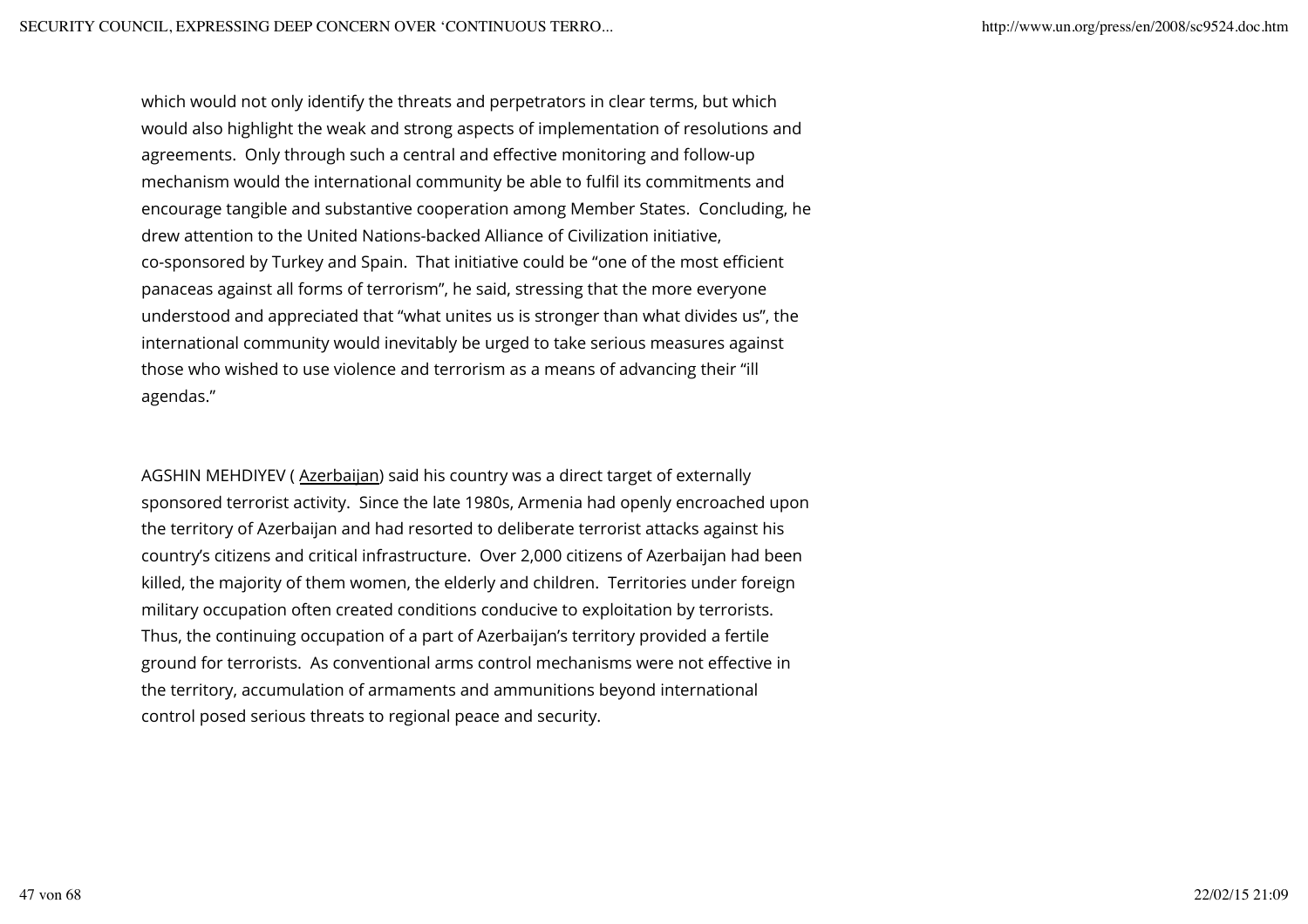He said it was not accidental that Armenia's military expenditures in gross domestic product (GDP) was one of the highest in the world and regretted that the international community, especially those mediating the negotiation process, showed indifference to that problem. It was necessary to take more efficient measures aimed at preventing those who had effective military and political control of occupied territories from acquiring conventional weapons, as well as to disclose their attempts to deny responsibility. It was also important that States took appropriate measures to ensure that their respective territories were not used for terrorist or related activities.

The absence of a clear definition of terrorism merely hampered the efforts of the international community in bringing not only individual terrorists and organizations to account, but also States that promoted, supported or financed terrorist activities, he said. Every effort must be made to reach an agreement on a comprehensive convention on international terrorism. The war on terrorism should not be used to target any particular religion or culture. In recent years, unacceptable attacks against Islam in some countries confirmed the vital necessity of joint efforts and dialogue to counter such defamatory manifestations and misconceptions.

PARK IN-KOOK (Republic of Korea) stressed the importance of strengthening law enforcement and improving the capacity of States to prevent and combat terrorism, as well as addressing the conditions conducive to the spread of terrorism. Such measures as the easing of socio-economic marginalization, promotion of dialogue among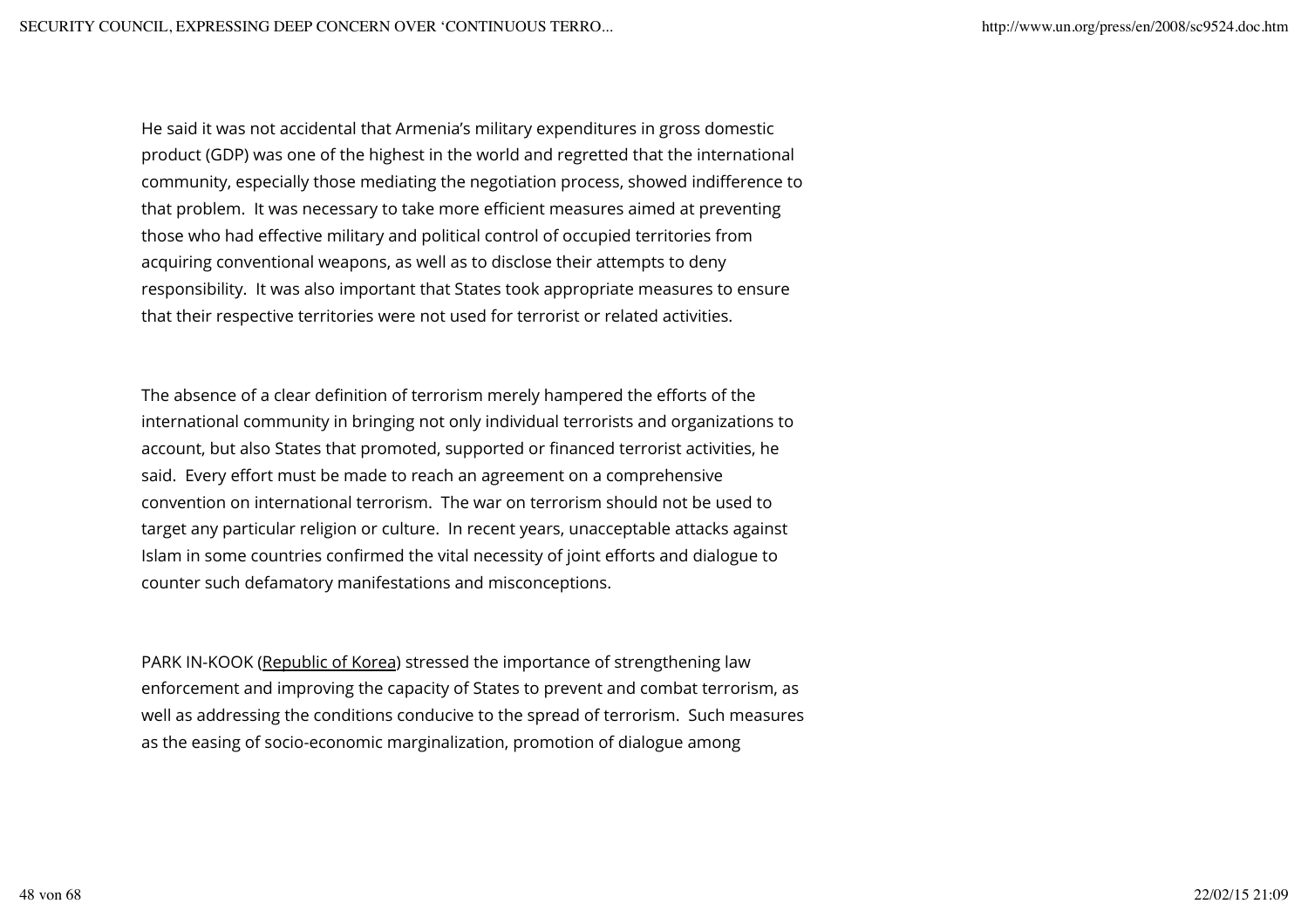civilizations, and integration of ethnic and religious minorities would complement the efforts of the international community, in that regard. Strongly convinced that terrorism should be eradicated, regardless of its forms and motivations, the Republic of Korea was fully committed to preventing and combating the acts of terrorism and its misguided extremist ideology. To that end, his Government was faithfully implementing relevant Council resolutions. It also joined other efforts, such as the Global Initiative to Combat Nuclear Terrorism.

Comprehensive and systematic counter-terrorism efforts were required at the global level, he continued, and the Global Anti-Terrorism Strategy offered a solid basis for international cooperation. His country strongly supported the Strategy and complete implementation of its four pillars. The Strategy also emphasized coordinated joint efforts by encouraging Member States and international and regional organizations "to support its implementation through mobilizing resources and expertise". Harmonization of counter-terrorism measures and exchange of best practices were important elements of the efforts to cope with terrorism. It was also time to make another serious attempt to adopt a comprehensive convention on international terrorism. Further, it was essential for Member States to become party to the relevant international instruments relating to terrorism and assist each other in doing so. His country had ratified 12 counter-terrorism instruments and signed the Convention on the Suppression of Acts of Nuclear Terrorism.

The United Nations should continue playing a central role in international counter-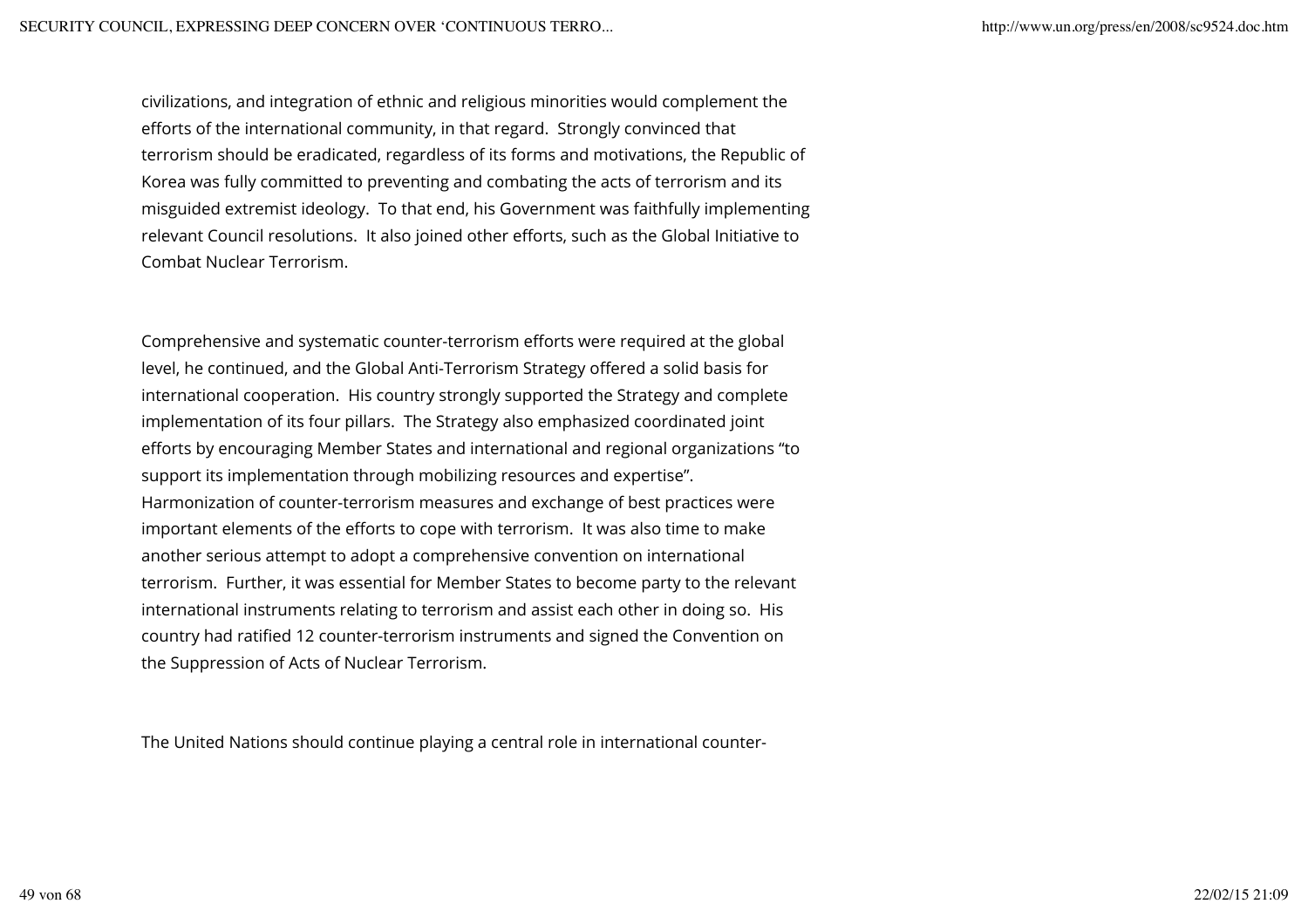terrorism cooperation, he said. A greater interaction and complementary cooperation between the Security Council and General Assembly should be continuously promoted to ensure synergy in the Organization's efforts. Terrorism was a common threat, which required solidarity within the international community.

HILARIO DAVIDE ( Philippines) said that terrorism was man-made and could be solved by men and women of resolve, together through the United Nations. With the deadly tentacles of terrorism spreading over many places, the latest of which was Mumbai, the Organization must now, more than ever, assert its power and might. For that purpose, there should now be a universally accepted definition of terrorism and condemnation of it as a crime. It should be resolved through the negotiations for a comprehensive convention, which he hoped could be expedited by the Security Council and the General Assembly.

Similarly, he reiterated his proposal for national laws defining and punishing terrorism as a crime. The Philippines, he said, had already enacted the Human Security Act of 2007, which defined and penalized terrorism, as well as conspiracy to commit it. Expeditious prosecution of offenders would provide a deterrent. If there had been expeditious prosecution and the meting of justice to terrorists involved in the 9/11 tragedy, things would have turned out entirely different. The United Nations must act to make continuous trials of such cases a standard practice.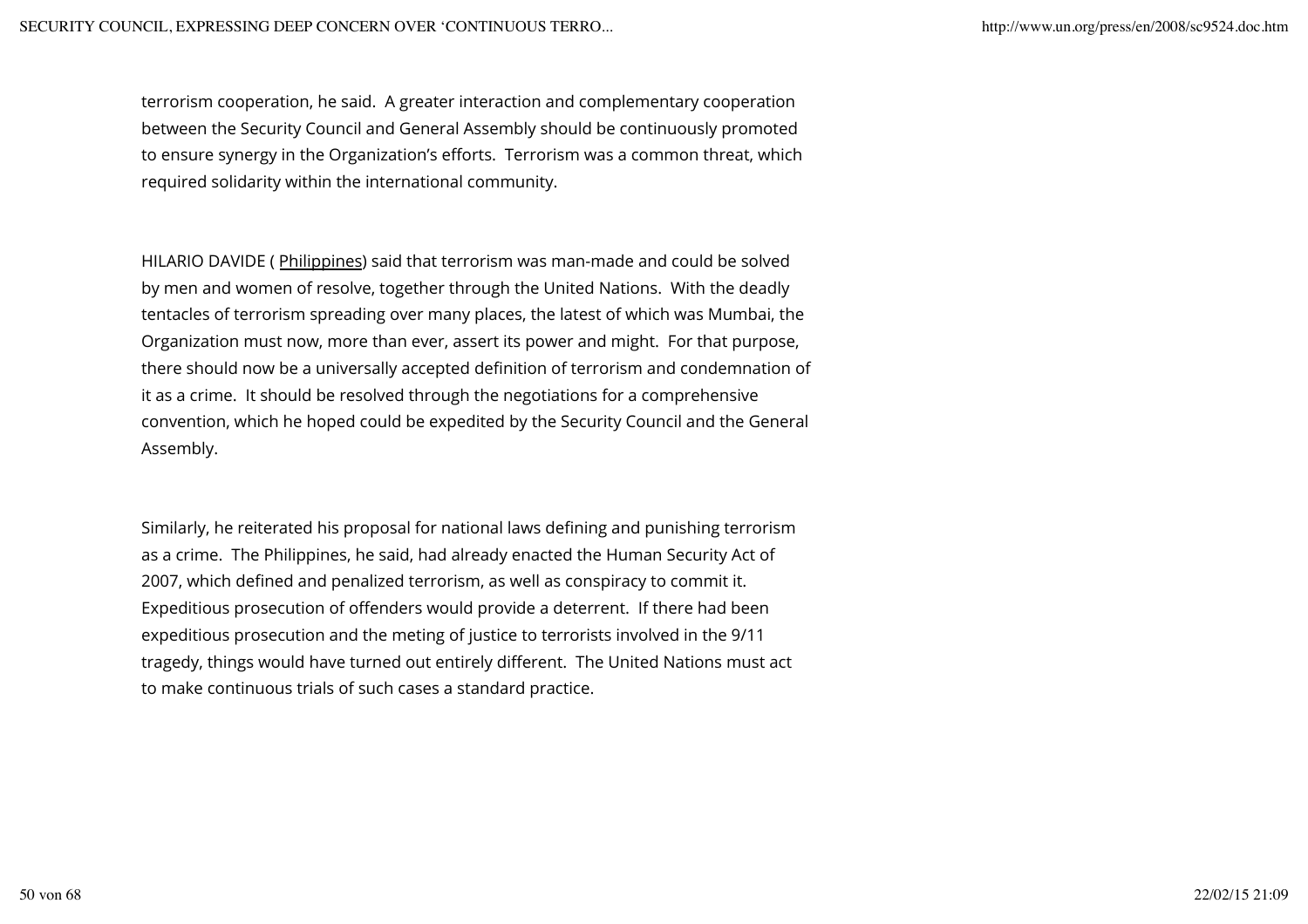MOHAMMED AL-ALLAF( Jordan) expressed deep sympathy with the victims in Mumbai, where terrorists sought to send a message that they sought to make themselves crucial actors on the international scene, leaving their prints on regional struggles. That message required a transformation of the international response, which must include a unified, multidimensional vision of the fight against terrorism. He recognized the value of counter-terrorism, but it must be enhanced. Now was a time to think out those new strategies. An escalation policy would be unwise, and more regional conflicts must be avoided.

Jordan, he said, had always been in partnerships to fight terrorism and had developed a national strategy that balanced the need to fight the scourge against the protection of right, to maintain rights and pursuit of development. Success did not only depend on military and security measures. Legal, economic and social means were also needed, included the nurturing of a culture of peace. True partnership among States through the United Nations was also required. His country would continue to fulfil its responsibilities in related international agreements, and to respect the international partnership against terrorism.

MARIA LUIZA RIBEIRO VIOTTI (Brazil) said, while the world had been shocked by the series of terrorist attacks in Mumbai, the "boldness and savagery" of the acts reminded everyone that the international community must stand together and work to prevent such events from occurring. "Those responsible for the killing and destruction must be brought to justice without delay", she declared, stressing that there should be mo doubt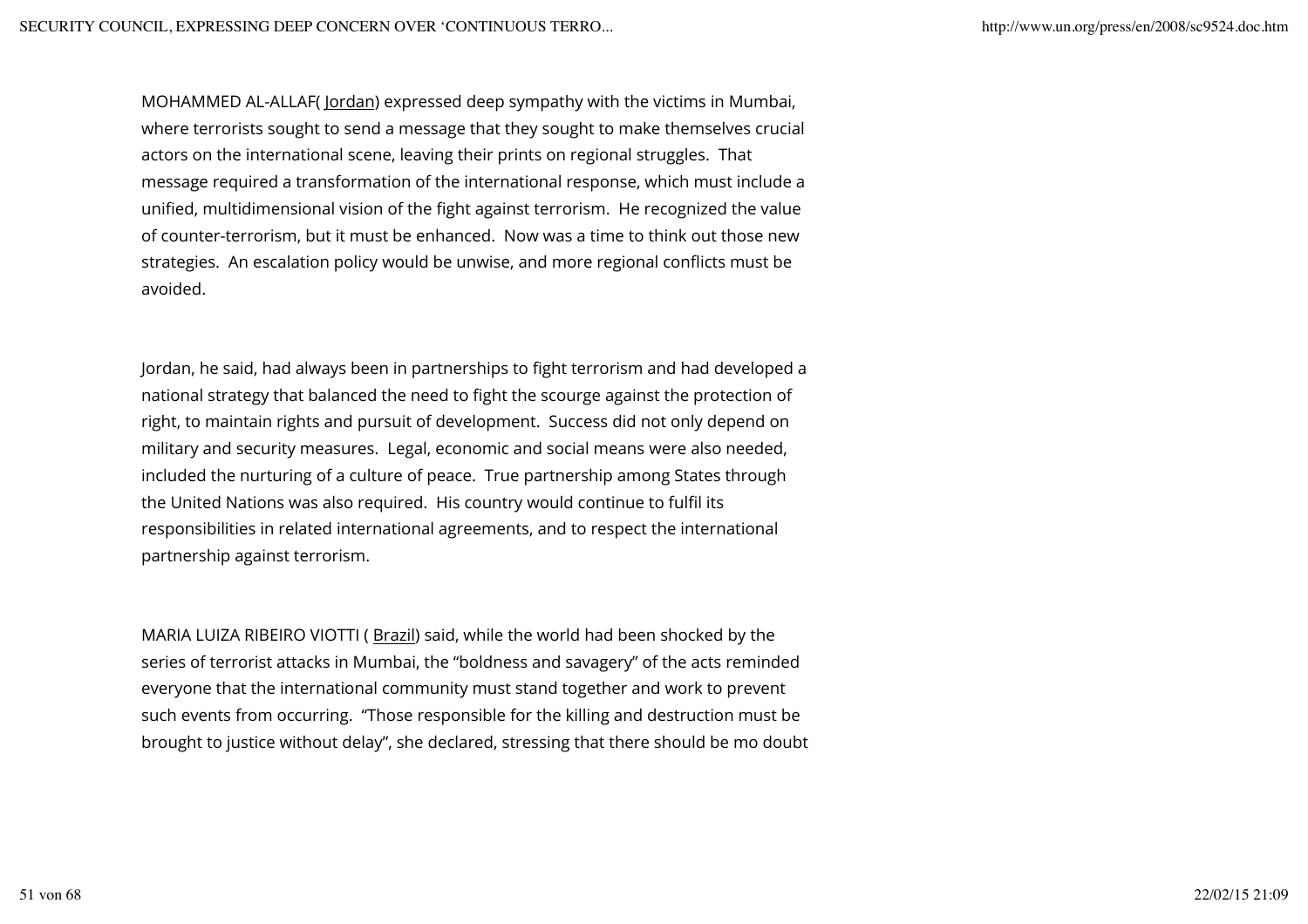that civilian lives would be protected and the rule of law would prevail. Brazil strongly condemned all acts of terrorism, and the country's Constitution enshrined repudiation of the scourge.

"Acts such as those seen in Mumbai must be met with our resolute willingness to deepen our cooperation", she continued, stressing that the Global Counter-Terrorism Strategy was particularly relevant because it promoted a comprehensive, coordinated and consistent responses. Many of the Strategy's elements made it clear that it was an instrument of justice, peace and order, and not vengeance, discrimination or blind attachment to the status quo. She went on to stress the importance of combating terrorism while strictly observing international law, including procedures under the Charter and in line with relevant human rights and humanitarian treaties.

Indeed, she said, such agreed procedures were essential to preserve the moral standing of Governments fighting terrorism and to win that battle where victory was needed most: in the hearts and minds of those that terrorists claimed to defend, but in fact threatened, hurt and often killed. At the same time, Brazil strongly supported the adoption of a comprehensive counter-terrorism convention and would continue to contribute to the relevant negotiations to that end. She said that another essential element of the collective struggle against terrorism was enhanced judicial cooperation and exchange of information among States, especially national financial and police intelligence agencies. To that end, the Security Council's relevant counter-terrorism committees had proved valuable in ensuring a coordinated response to threats caused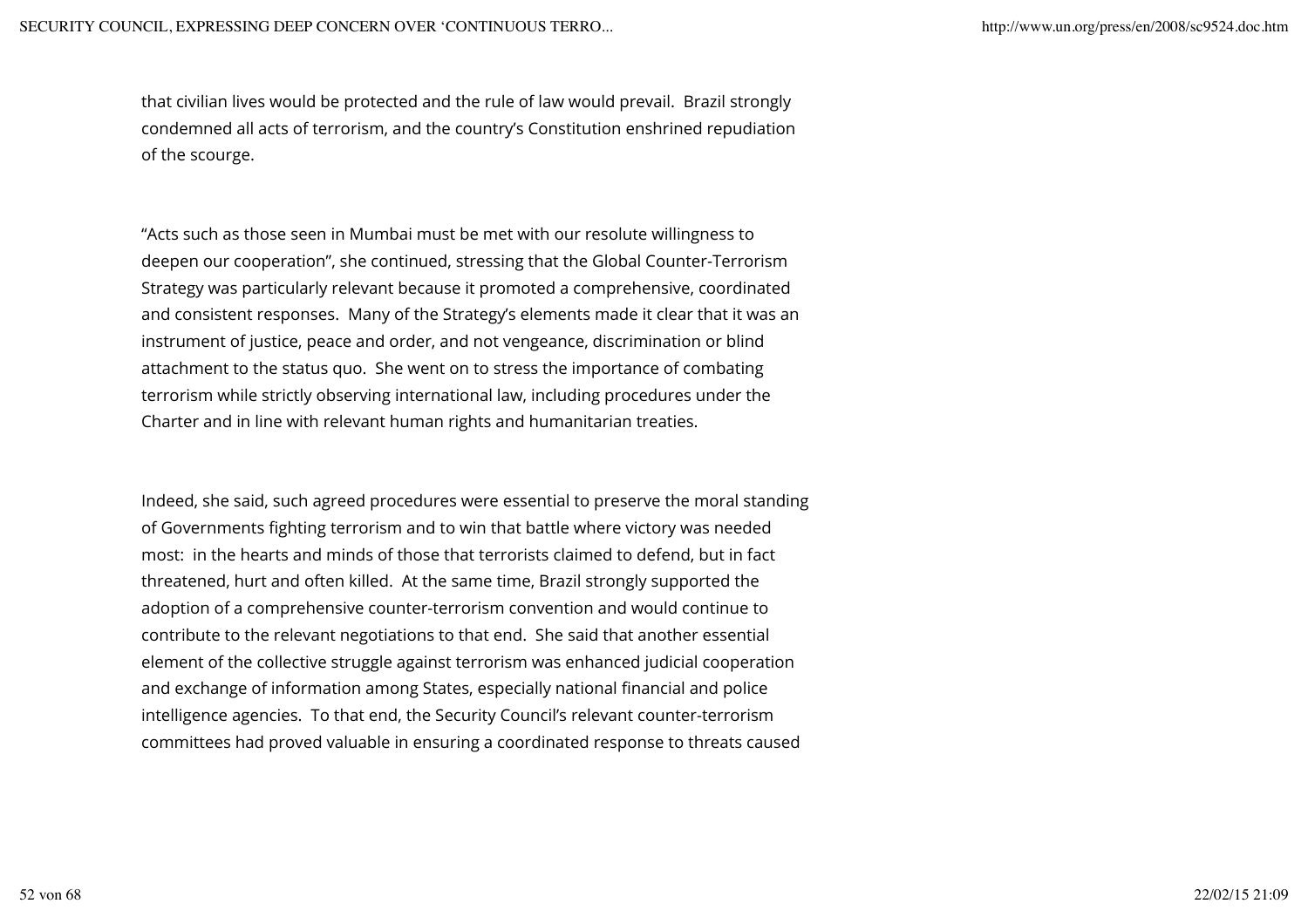by terrorist acts.

Among other measures indispensable to the global effort to combat terrorism were prevention, including by eliminating or mitigating factors that bred terrorist acts; education for peace and diversity, including through initiatives such as the United Nations-backed Alliance of Civilizations; and addressing social and economic disparities between nations. Finally, she reiterated her delegation's call for a multidimensional approach against terrorism –- one that did not shy away from the use of force whenever necessary and, at the same time, understood the need to address the powerful causes that made many choose extremism and violence.

DIEGO MOREJON ( Ecuador) said his country supported the United Nations' activities to combat terrorism, drugs and organized crime, and to implement its Global Counter-Terrorism Strategy. In accordance with his country's new Constitution, adopted in 2008, reforms would be integrated in the criminal and banking codes to combat the financing of terrorism. The Government, together with the United Nations Office on Drugs and Crime (UNODC), had also been working on reform of the criminal code. It had also established control on information-technology imports and exports and had strengthened information-sharing with Interpol. Further, it had implemented internationally-agreed standards for the security of maritime transport.

He said Ecuador received many refugees from Colombia and, in cooperation with the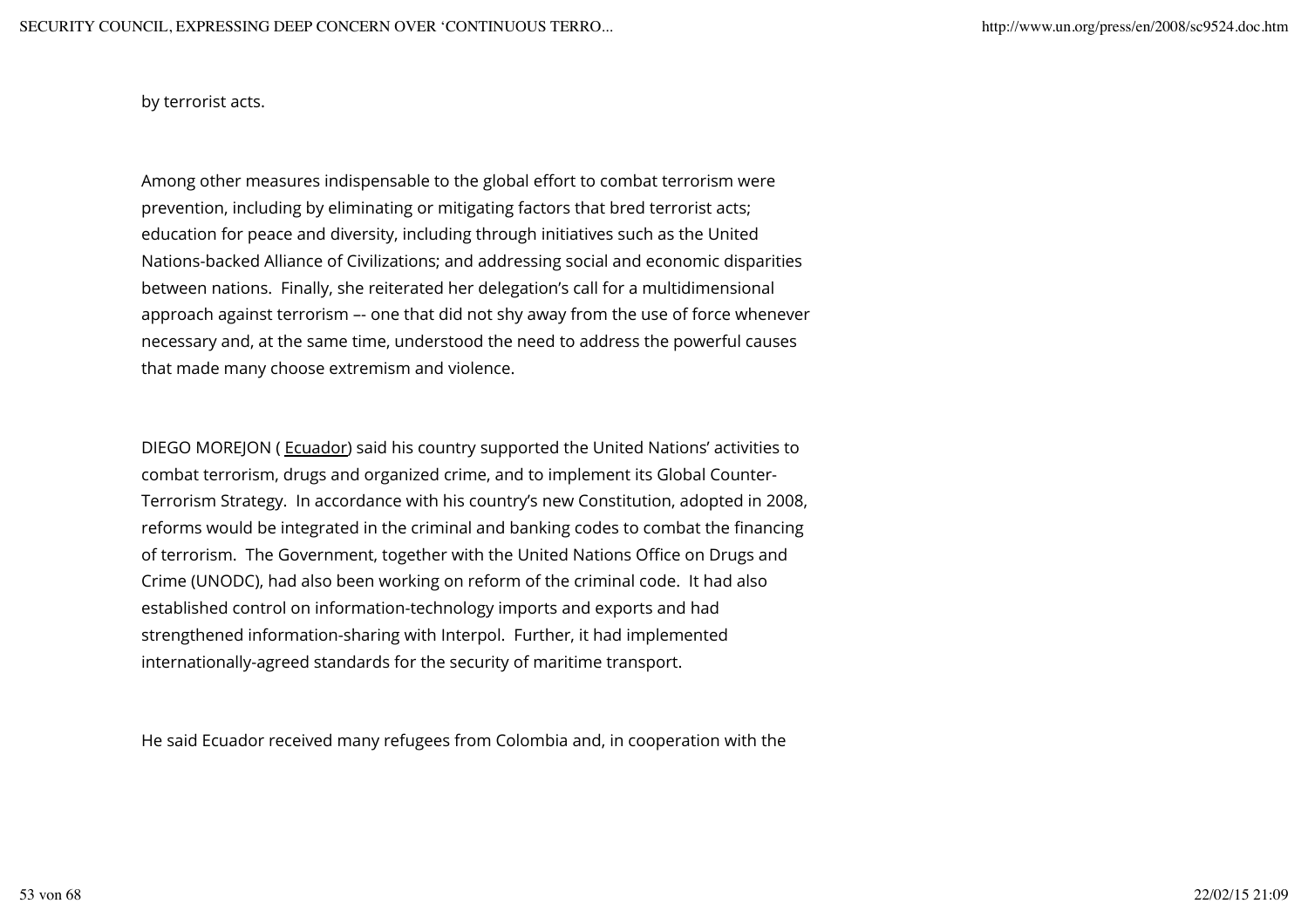Office of the United Nations High Commissioner for Refugees (UNHCR), standards had been implemented to grant refugee status. It was important that international and regional cooperation not only focused on strengthening the national capacity to combat terrorism, but also on fighting social and economic inequality, one of the root causes of terrorism.

THOMAS MAYR0HATING (Austria) said respect for human rights and the rule of law was a fundamental basis of the fight against terrorism. Effective counter-terrorism and the protection of human rights were complementary and mutually reinforcing. The development of an effective and rule of law-based national system of law enforcement and criminal justice was an essential element in preventing terrorist acts and bringing terrorists to justice. The Council should be proactive in further improving "fair and clear procedures" to protect the rights of individuals affected by its decisions. Counterterrorism efforts required an integrated, balanced and multidimensional approach, covering a broad range of "hard" and "soft" measures.

He said it was essential to strengthen coordination in combating crimes connected with terrorism, such as organized crime, human and drug trafficking and the illicit arms trade. At the same time, efforts must be redoubled to address the conditions conducive to the spread of terrorism and promote a culture of peace, mutual respect and tolerance, including through dialogue among religions and civilizations. Combating the incitement of terrorist acts, radicalization and recruitment of terrorists, especially through the Internet, was a key challenge. He stressed, in that regard, the full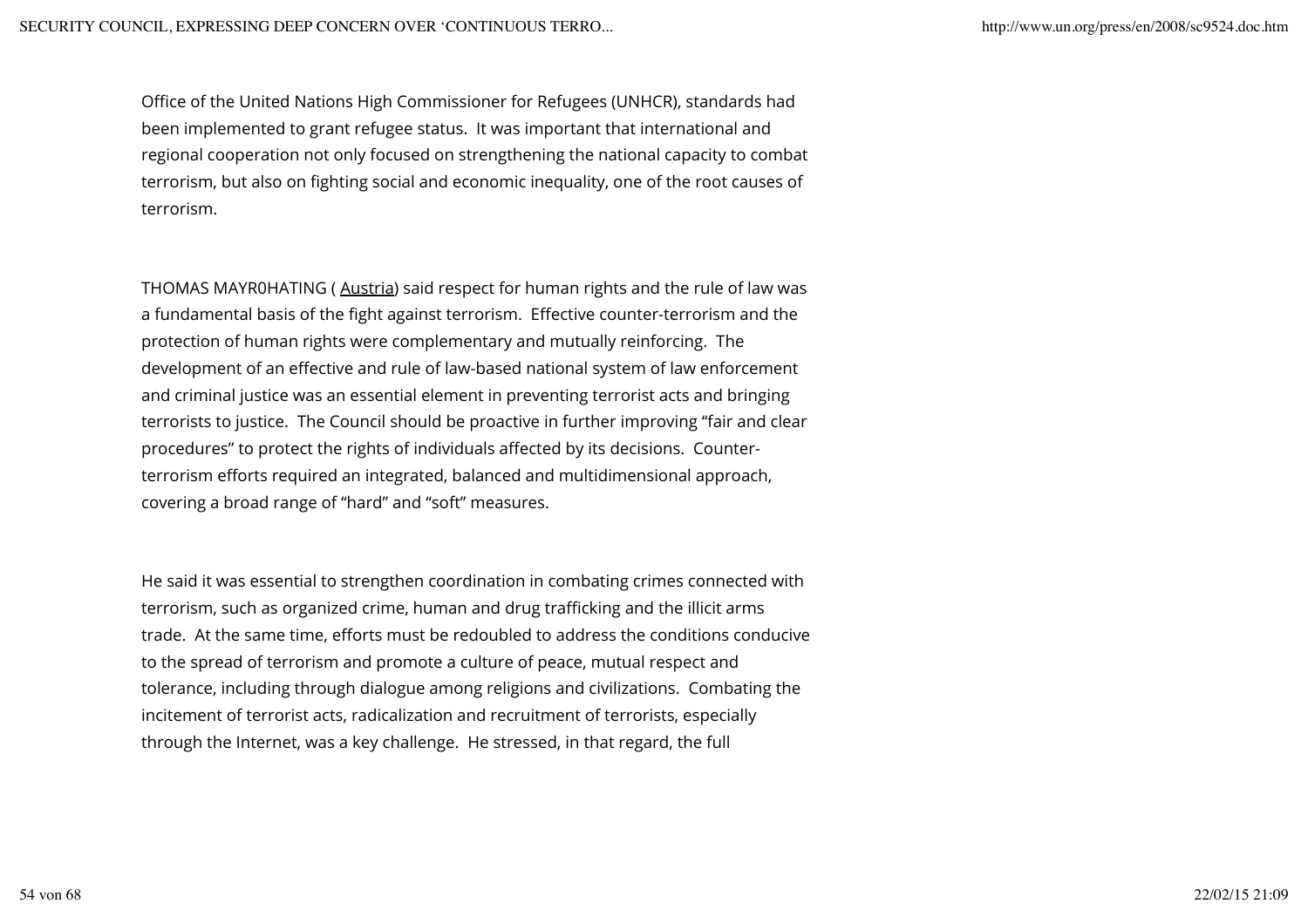implementation of resolution 1624 (2005). As many States lacked the capacity to prevent terrorist attacks, he called upon the Counter-Terrorism Committee, the CTED and the UNODC to intensify their efforts in facilitating assistance.

ROSEMARY BANKS ( New Zealand) said that, as a global phenomenon, today's terrorism required a coordinated global response. The United Nations, through its General Assembly, Security Council, committees and other bodies, was best placed to coordinate such a response. New Zealand supported the adoption of the United Nations Global Strategy on Counter-Terrorism and worked together with other Member States, particularly those in its region, to advance collective efforts to implement it. Equally important was the need for ongoing improvements in the implementation of key Council resolutions on counter-terrorism. She supported the work of the CTED, in that regard. Next year, she looked forward to welcoming a visit to New Zealand by officials from the Executive Directorate to discuss implementation of resolution 1373 in the country and the region.

Domestically, New Zealand remained determined to take all necessary measures to prevent and combat terrorism to ensure that the country was neither a target nor a source of terrorist activity, she continued. It continued to improve its legislative, policy and operational capabilities. On the regional level, she drew attention to the statements unequivocally condemning terrorist acts by the leaders and ministers from the Asia-Pacific Economic Cooperation (APEC) economies at their annual meeting in Lima last month. New Zealand had been actively engaged in the region, building the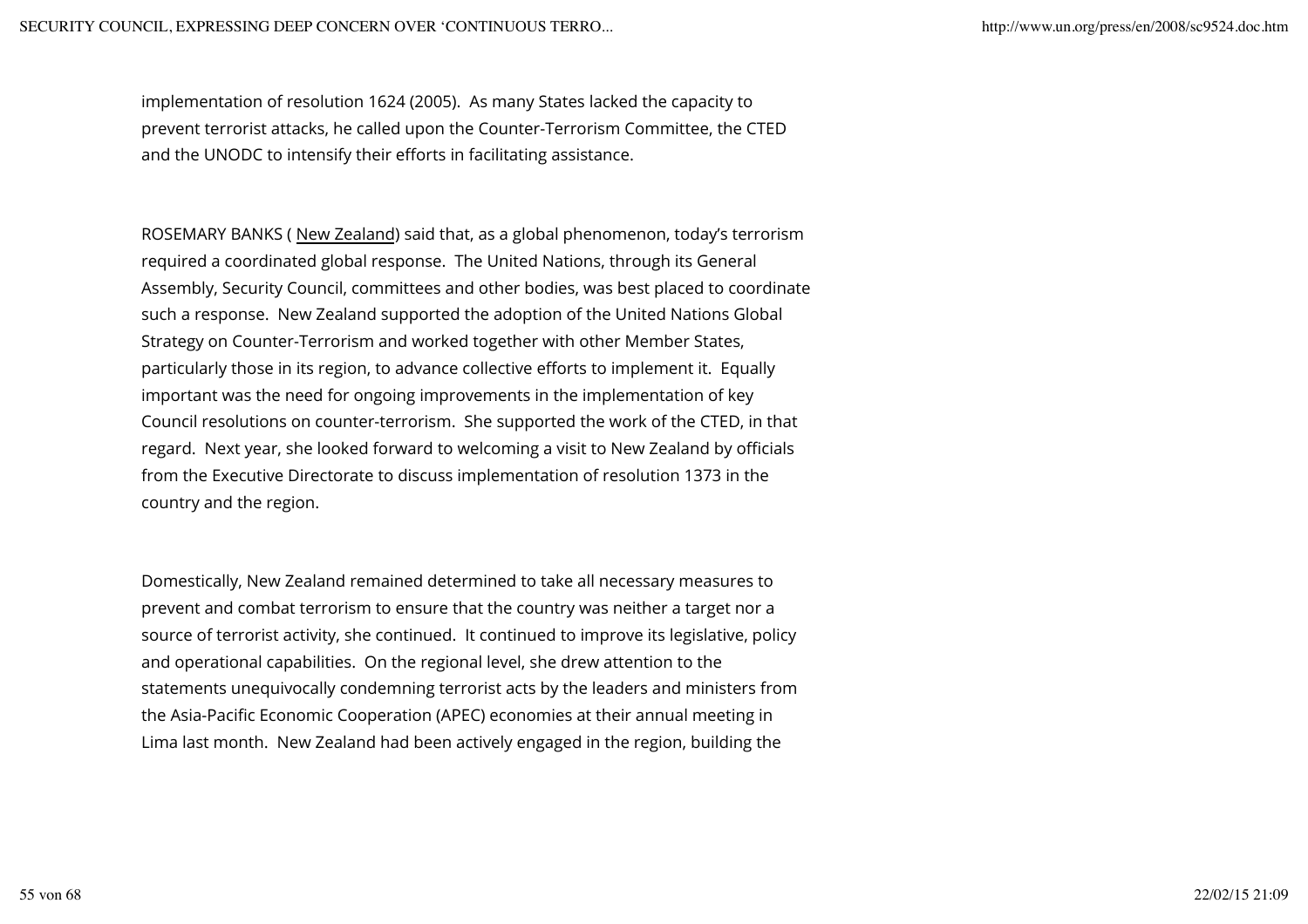capacity of partner countries to counter the threat of terrorism. It continued to help Pacific island countries meet the requirements of the international counter-terrorism agenda and had been encouraged by the progress made in the Pacific. In South-East Asia, New Zealand continued to support a number of counter-terrorism capacitybuilding initiatives, both bilaterally with key partners and through the Association of South-East Asian Nations (ASEAN).

Stressing the importance of a comprehensive, multilayered and long-term response to terrorism, she added that New Zealand had also funded initiatives aimed at addressing the conditions conducive to the spread of terrorism through a programme of counterradicalization activities.

G.S. PALIHAKKARA ( Sri Lanka) said the threat to peace and security caused by terrorism debased the traditional ethos on which States were founded, and denied people their basic rights. Terrorist networks hummed with fundraising, and trafficking of people, drugs and illicit arms. Daily attacks by terrorists caused enormous losses to infrastructure and the economy, and, emboldened by their tactical successes, they walked out of peace talks when Governments offered negotiable compromises. Such was the situation in Sir Lanka engendered by the Liberation Tigers of Tamil Eelam (LTTE), who provided insight into how democracies were becoming increasingly exploited by elements bent on achieving their political objectives by unbridled terrorism.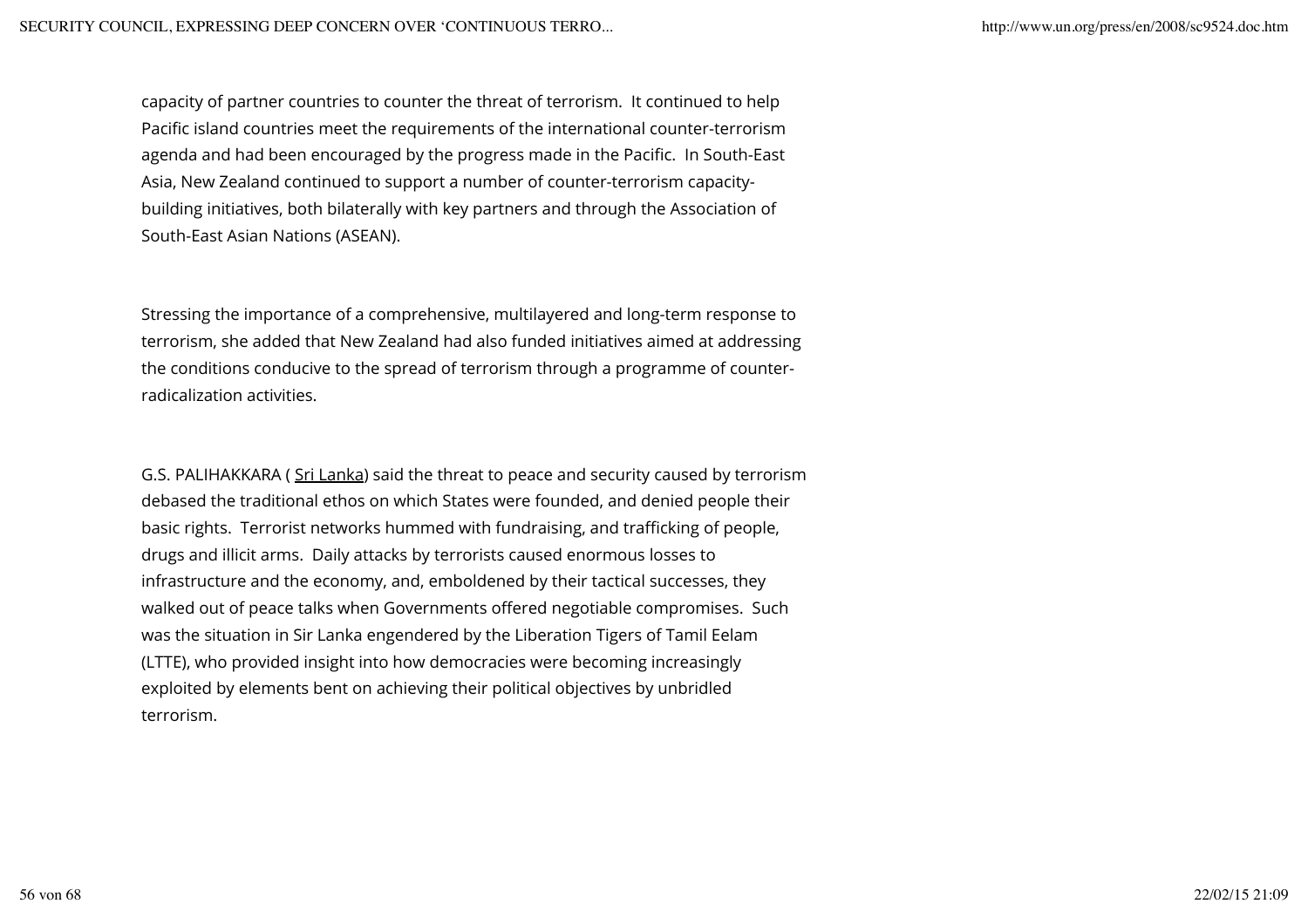Noting that resolution 1373 (2001) provided a framework for global cooperation in countering terrorism irrespective of the type of perpetrators of such atrocious acts, he said it was imperative to expedite the implementation of preventive measures and safeguards, notably the Global Counter-Terrorism Strategy, which could "synergize" the Counter-Terrorism Task Force and the Executive Directorate. Such collectivity would provide an appropriate architecture for harnessing global efforts.

He urged action on several fronts, from technical surveillance of potential terrorist acts to prevention of illicit trafficking of people, arms and ammunition. There was no robust tracking and interdiction system in place against the acquisition and air/sea transportation of offensive assets deployable by terrorist groups. The interdiction and non-proliferation systems for weapons of mass destruction were unable or unwilling to be harnessed for an equally dangerous threat: the free movement of terrorist hardware across frontiers. He urged mutual assistance to ensure that terrorists did not acquire such transnational capabilities. The importance of well-established legal principles, such as "prosecute" or "extradite", must be emphasized.

He said it was unfortunate that the Working Group established by resolution 1566 (2004) had not yet addressed critical issues with the attention they deserved. He urged the Council to devote more efforts to bring a balance to its counter-terrorism focus, with a view to comprehensively approaching the security dimension of terrorism. The attacks in India showed how agents of terror were fine-tuning heir strategies, and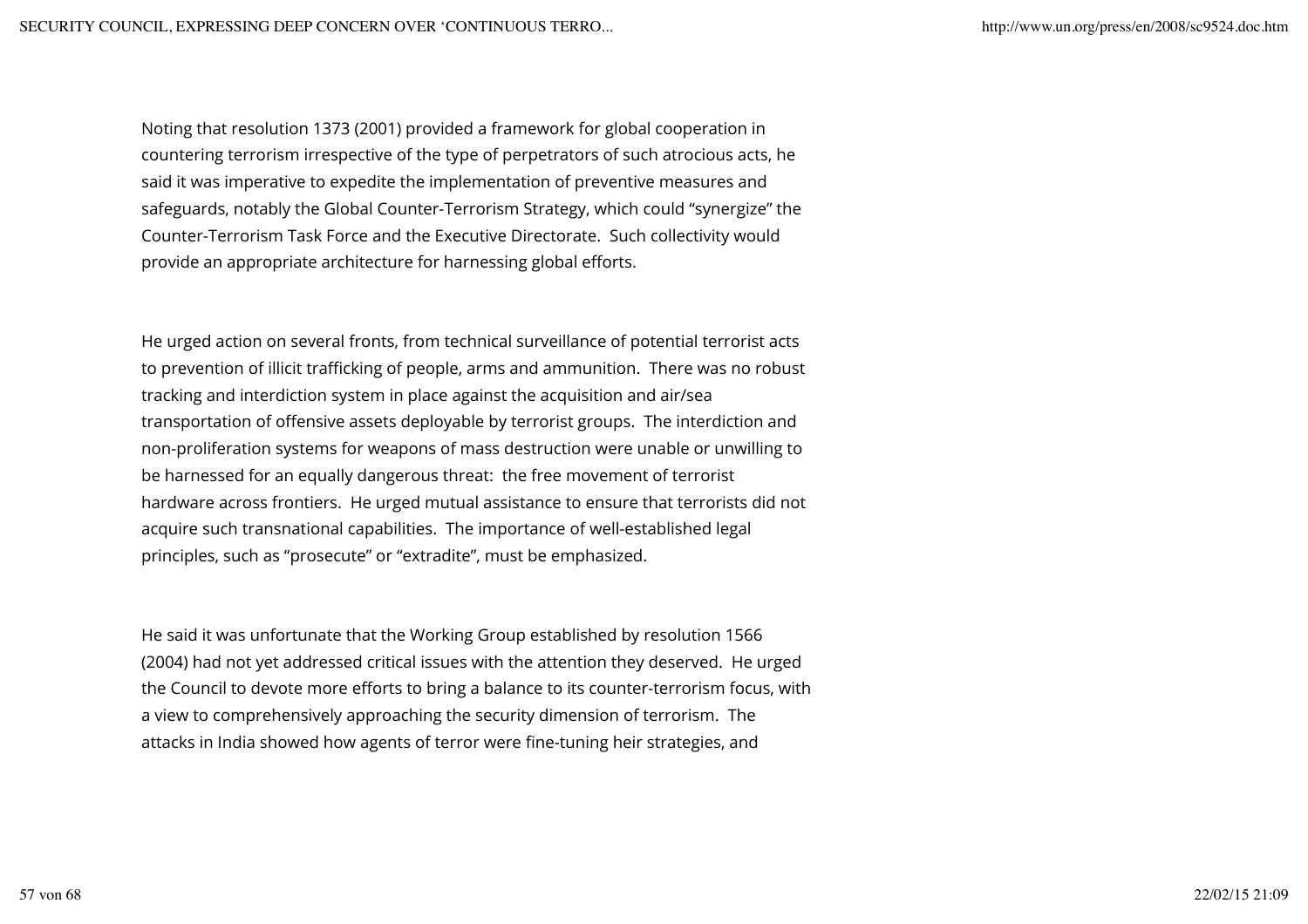collective action was, thus, imperative. Such cooperation could have prevented the LTTE from abusing a long-standing ceasefire to illegally acquire an aviation capability that threatened security abroad and undermined democratic conflict resolution processes at home. The policy and legal regimes of the Council, such as 1373, should be given more functional teeth.

MOHAMMAD KHAZAEE ( Iran) said the elimination of terrorism would only be possible through collective and coordinated international efforts, led by the United Nations. The recent brutal terrorist attacks in Mumbai and the latest atrocious terrorist attack in Pakistan indicated that terrorism knew no boundaries. Apart from numerous measures taken by his Government, in line with the implementation of resolution 1373 and others, Iran had adopted the anti-money laundering act and intensified practical arrangements to ensure the safety and security of its borders. Iran's costly fight against the Afghanistan drug-traffickers was another aspect of the fight against terrorism and its feeding grounds. As one of the first victims of the Taliban and of groups said to be affiliated with Al-Qaida, Iran had an unwavering determination in fighting terrorism and in contributing to the United Nations efforts in that regard. His country was still in deep sorrow after at least 13 of its soldiers were abducted and slaughtered by the Jundullah terrorist group a few days ago. He asked for the international community's cooperation in bringing the perspectives to justice.

He stressed that the fight against terrorism should be genuine, non-political, non-selective and resolute. Associating any nation, religion or culture with terrorism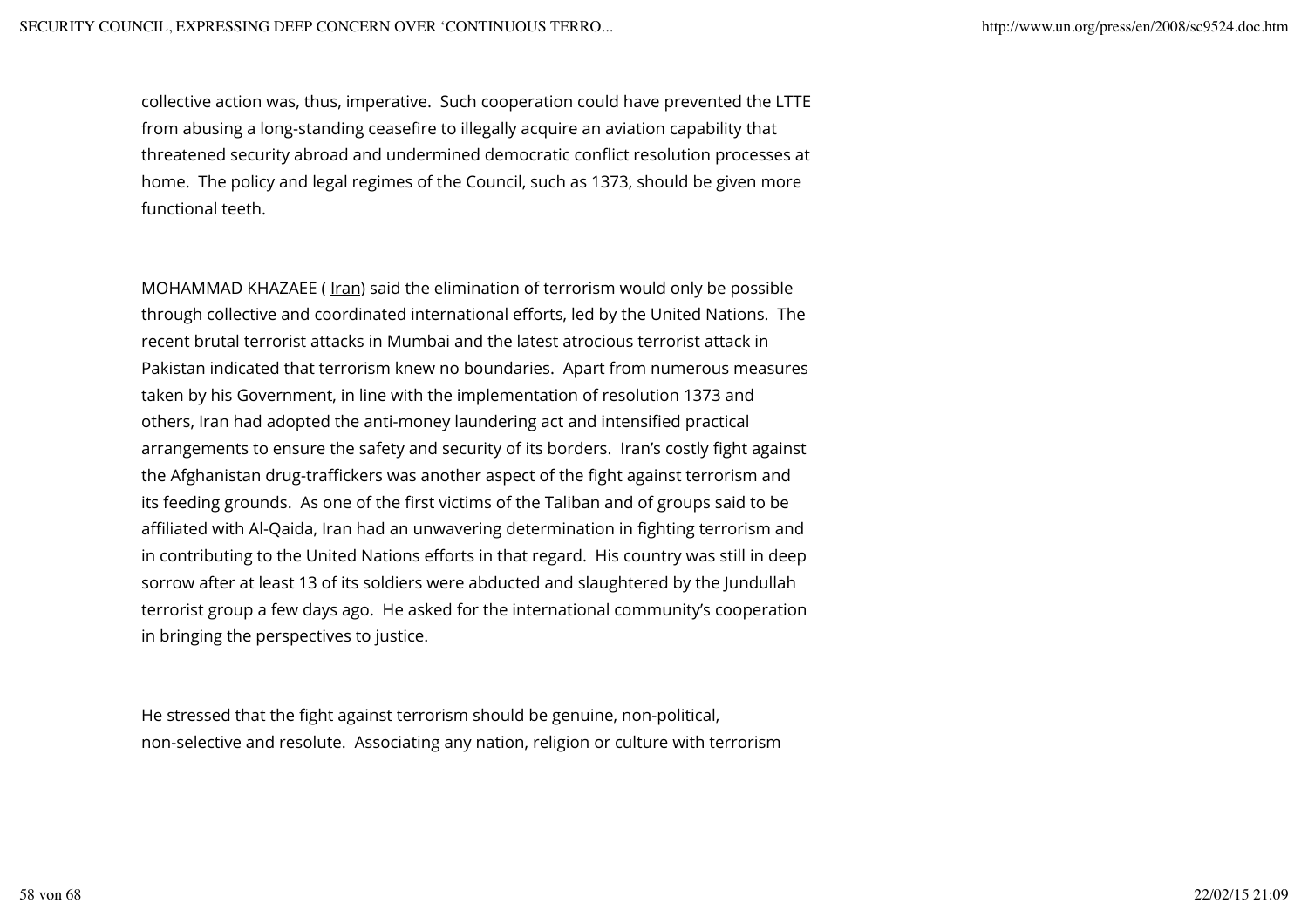was a wrong move -- in many cases, politically motivated -- that risked shattering the international consensus in fighting that threat. Application of double standards in fighting terrorism was a matter of grave concern. While the legitimate struggle of peoples under occupation for self-determination was sometimes unfairly equated with terrorism, and the massacre of the people under occupation, such as through the terrorist acts of the Israeli regime, went unpunished, some terrorist groups, such as the People's Mujahedin of Iran (MKO), a terrorist cult and designated a terrorist group by the United States and the European Union, were tolerated, sheltered or even supported by those same powers. Double standards and selectivity in fighting terrorism were unacceptable.

CLAUDIA BLUM ( Colombia) expressed solidarity with the victims in Mumbai, noting that her country had also suffered from such tragedies. She said her country placed the highest priority on developing international instruments and mechanisms to combat terrorism, as well as supporting regional efforts through the Rio Group, the OAS and other organizations. Strengthening cooperation and assistance between States and international organizations was also fundamental. Also crucial was comprehensive action against asset laundering and the world drug problem, the denial of safe havens to terrorists, and the exchange of intelligence information.

Welcoming technical assistance mechanisms through subsidiary committees of the Council, she said that Colombia recently extended technical assistance in the area of financial analysis to confront asset-laundering to Jamaica, through financing provided by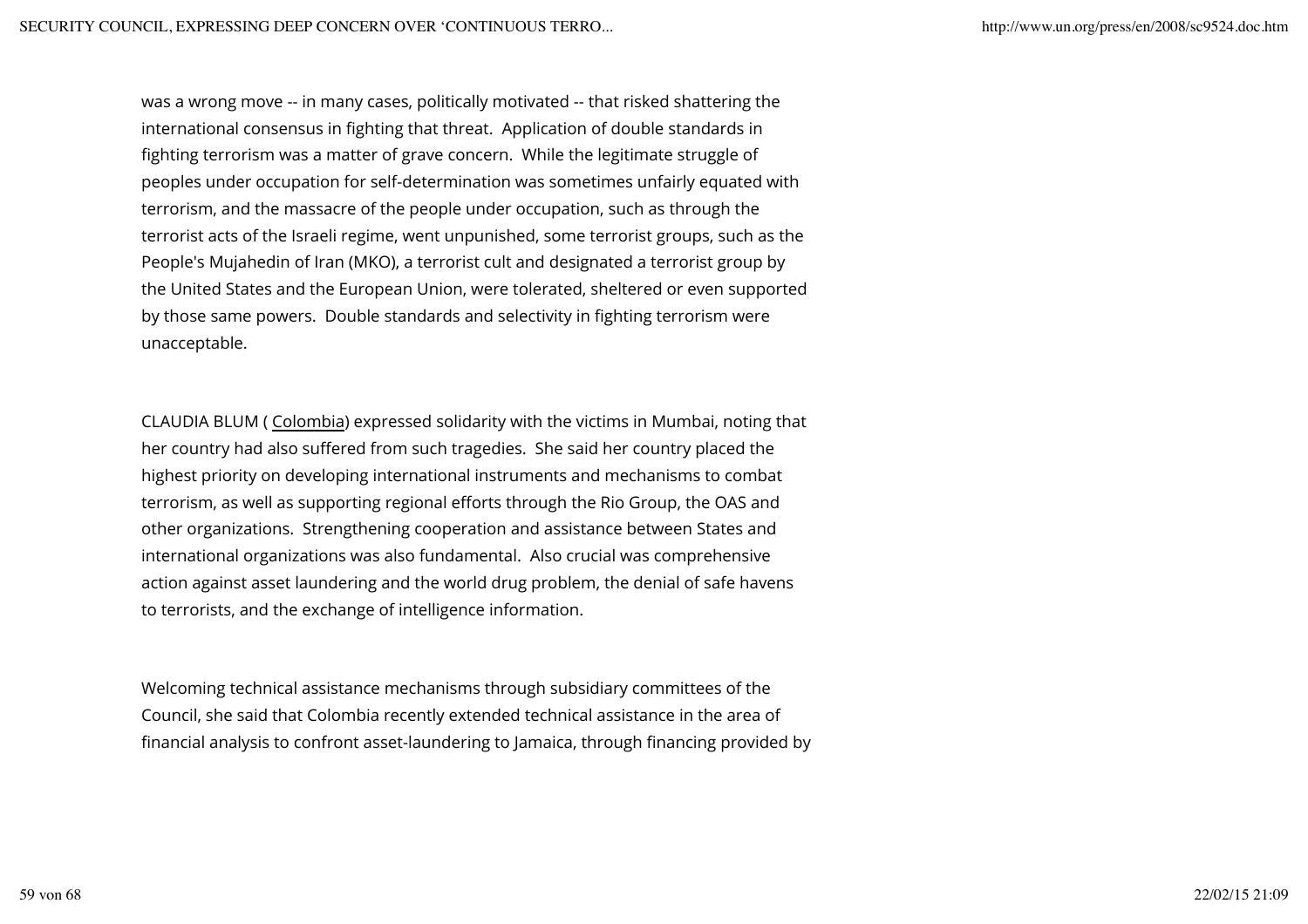the Inter-American Counter-Terrorism Committee. With that Committee's support, Colombia had also hosted regional seminars on such matters as port security, travel documents and cybercrime. She supported the adoption of a general convention against international terrorism as a complement to the Global Strategy recently adopted. Coordination and coherence in United Nations efforts were crucial. At the national level, Colombia's efforts had produced widely recognized results, but isolated actions by States or international organizations were not enough. Cooperation was needed on the bilateral, regional and global levels.

ADRIAN NERITANI ( Albania) said addressing the threat of terrorism required political will, institutional awareness, as well as the participation of non-governmental organizations and civil society. A home-grown strategy with a sense of ownership and responsibility continued to be a key factor. His country, in coordination with the international community, continued to strengthen institutional efficiency, an accountable civil society and a competitive economy. It was also participating in regional cooperation. Building compatible institutional capacities, promptly complying with international obligations, and effectively implementing one's obligations were key parameters of its regional cooperation.

He said that, although regional cooperation was very useful, the United Nations had a unique role to play in the fight, as well. However, there was a tendency to increase the different sets of bodies, with the good intention of addressing and tackling that multidimensional scourge that might have to be rectified. Establishing a culture of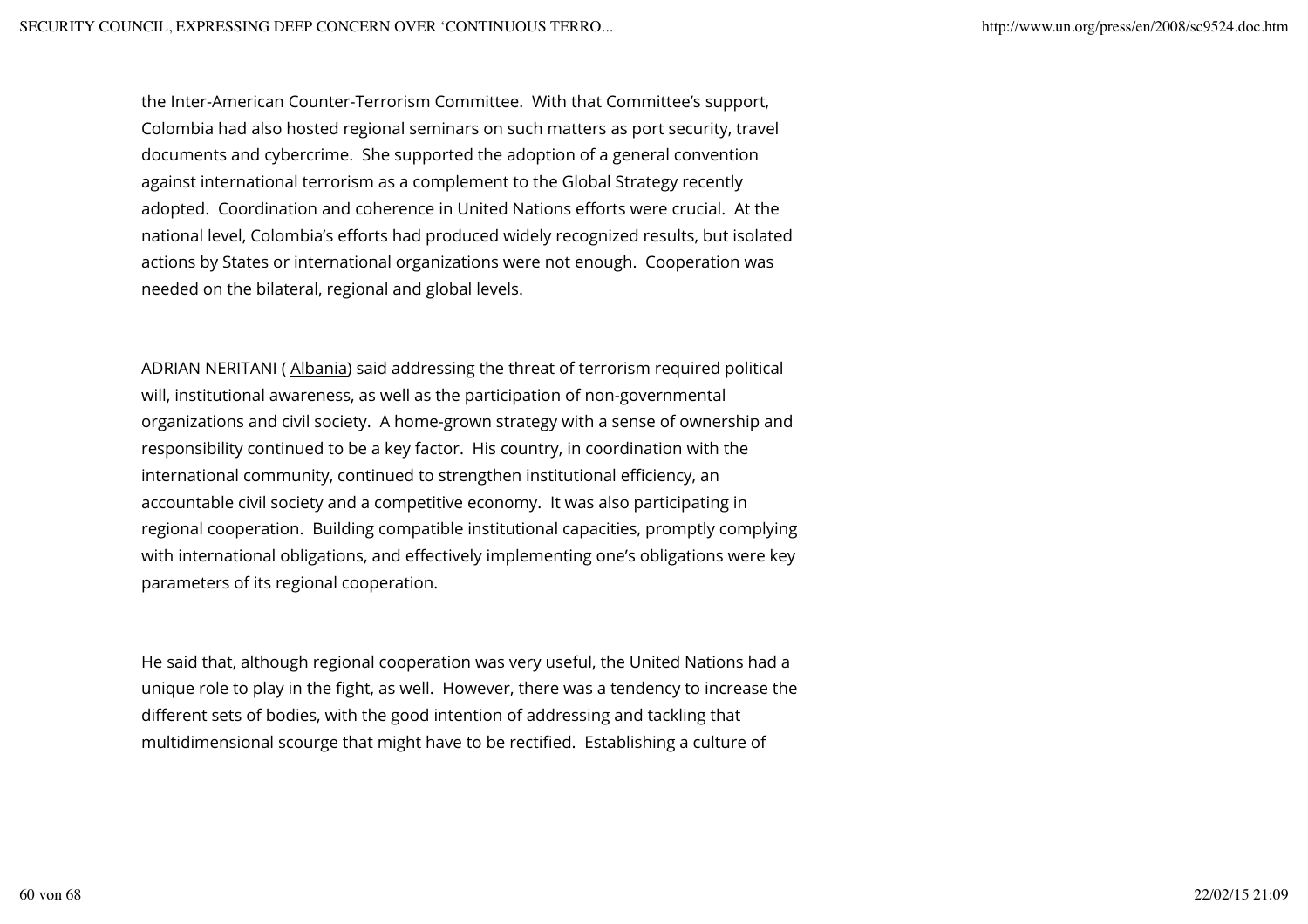cooperation and establishing the respective roles of the players could be helpful in generating potential synergies, without overlap and conflicts of interest.

JOHN MCNEE ( Canada) said that multilateral action, most importantly through the United Nations, was critical to successfully countering the threat of terrorism. He strongly encouraged all Member States to work towards implementation of relevant Council resolutions, with which his country was in full compliance, and to ratify and implement counter-terrorism conventions. He also supported continued efforts to conclude a comprehensive convention, and welcomed the Global Strategy.

Since 2005, he said, Canada had demonstrated its commitment to a global response to terrorism through its Counter-Terrorism Capacity-Building Programme, which provided \$13 million annually to address the training, equipment, technical, legal and other security assistance to respond to terrorist activity, with full respect for the rule of law and human rights. Strong protections for humanitarian and human rights laws, including those that protect the freedom of association and freedom of thought, belief, opinion and expression, were integral to successfully countering terrorism. He encouraged the Council to renew its efforts to broaden international consensus to combat the threat in that context.

MOHAMMED LOULICHKI ( Morocco) said terrorism was undoubtedly one of the most serious threats to the international community, as it not only attacked the foundations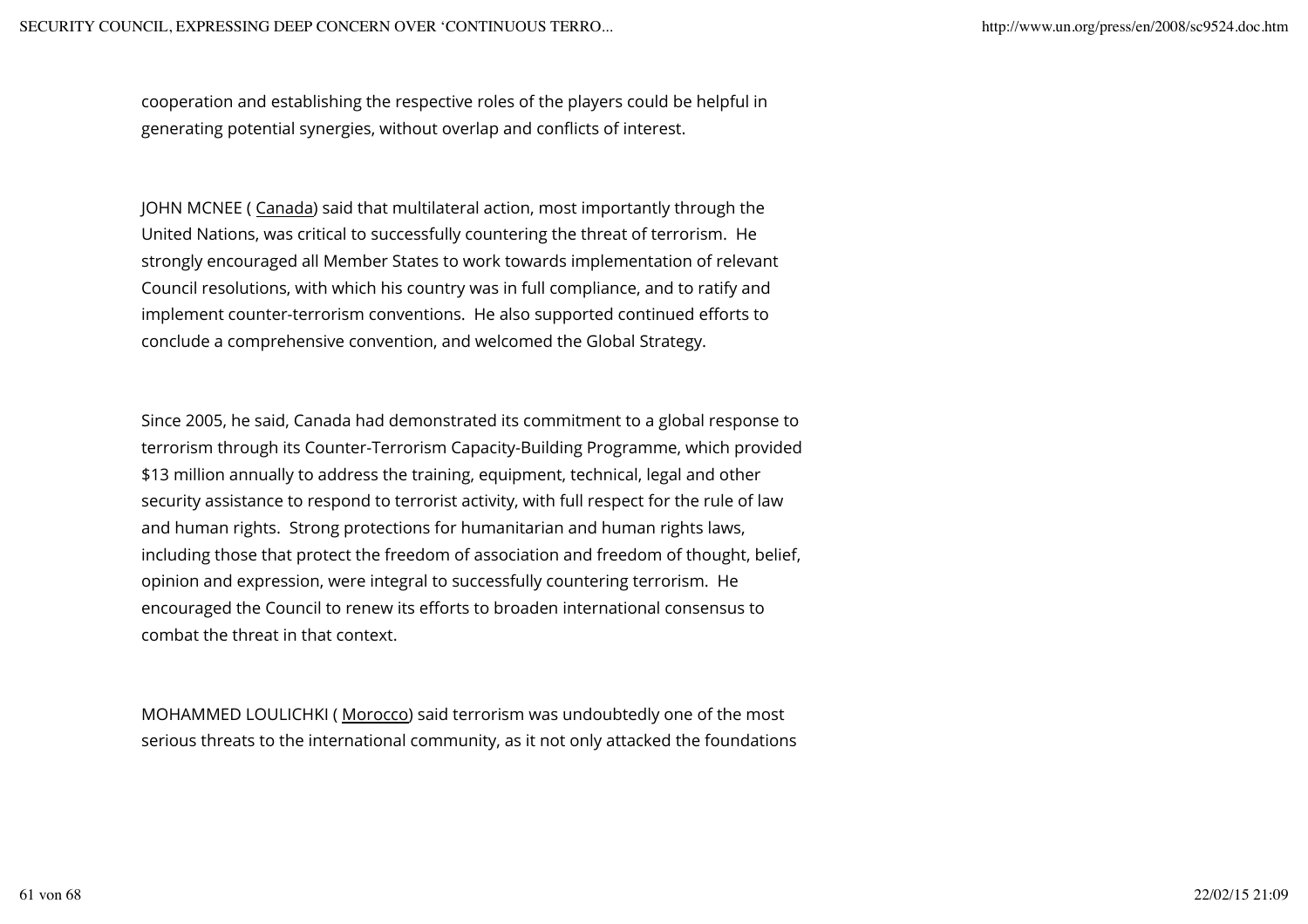of human security, but also the principles of tolerance, openness and peaceful coexistence. In the fight against the terrorist threat, the actions of individual States could not compensate for the impact of a collective commitment based on solidarity. As terrorism was the negation of all religious and human values, it could not be associated with a religion, civilization or ethnic group. Underlining the role of the United Nations in the fight against the international scourge, he said the draft convention on combating international terrorism should be concluded as soon as possible.

He fully and unequivocally condemned terrorism in all its forms and manifestations. Terrorism was one of the most serious threats against peace and security and violated a fundamental human right, namely, the right to life. Morocco focused its efforts on international actions to fight the scourge. His country was determined to build its national capacities in a preventative sense. National efforts, however, remained insufficient unless accompanied by regional and international cooperation. In that regard, he drew attention to the fifth ministerial meeting of francophone countries in Rabat in May, where a convention on the elimination of terrorism had been adopted.

ZAINOL RAHIM ZAINUDDIN ( Malaysia) stressed that international terrorism was borderless. It demanded an intensified, coordinated and international response. He welcomed the development of international mechanisms to fight the scourge, while maintaining that the subsidiary bodies of the Council must rigorously evaluate their effectiveness and constantly improve their methods. Those bodies must work well with the entire United Nations membership. He expressed regret that a universally accepted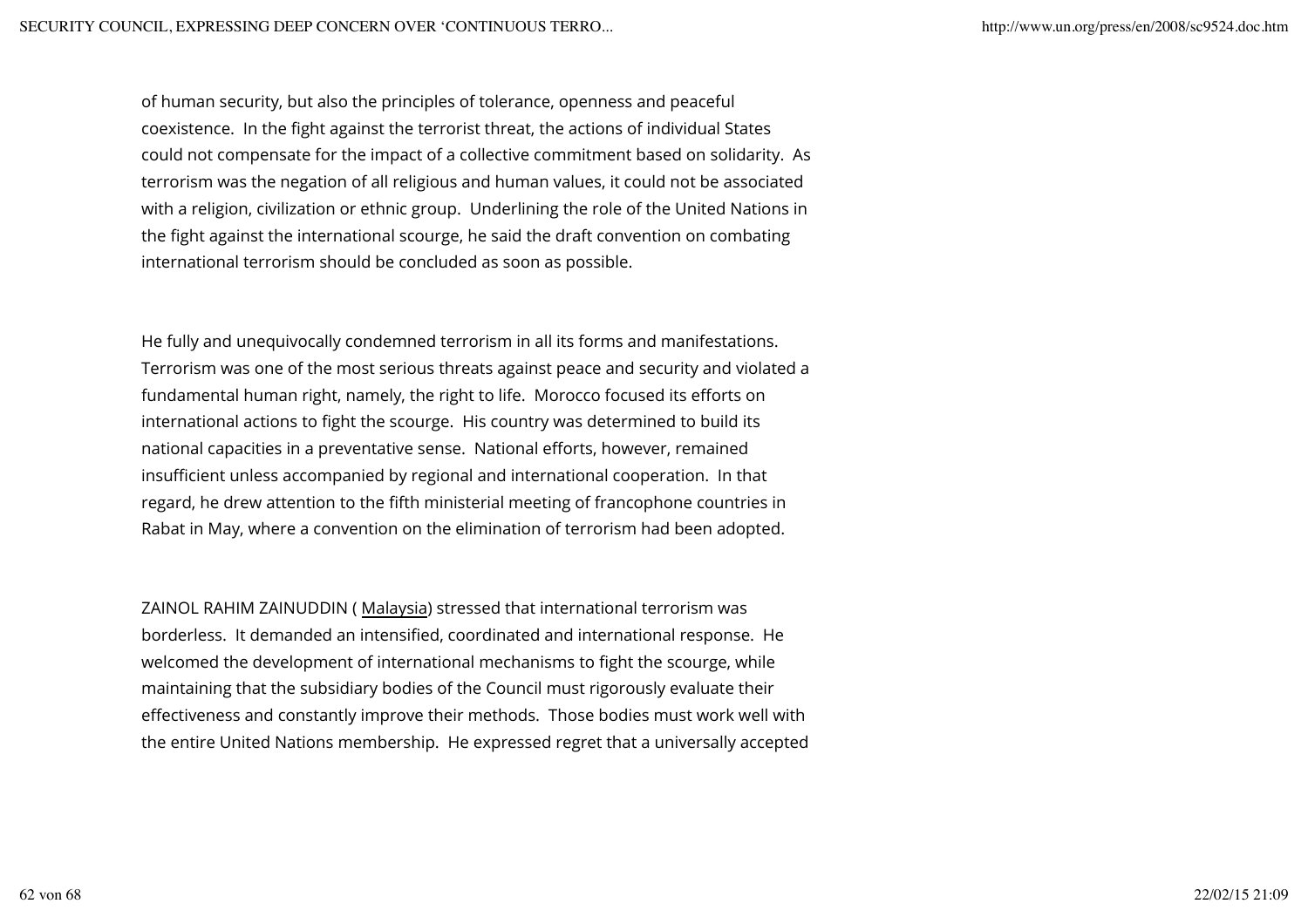definition of terrorism remained elusive, while all States condemned terrorist acts.

Recalling that his country had experienced terrorism during its communist insurgency, he re-emphasized the need to combat the environment that bred such violence. He said that terrorist recruitment would continue to thrive due to colonization, foreign occupation, wrongful seizure of lands, abject poverty, hopelessness and other factors. He also called on the international community to reject any attempt to link Islam with terrorism. Finally, he welcomed the fresh directions mentioned in the concept paper, particularly those that involved addressing mistrust, infringement of human rights and cultural divisions caused by terrorism and counter-terrorism. He reiterated his country's commitment to cooperate fully with all States and the United Nations in the struggle.

JULIO ESCANOLA ( Venezuela) said everybody agreed that without justice there was no peace, and with no peace, there could be no international security. During the last nine years, Venezuela had been subject to many international threats, including attempts to undermine the Government. The assassination of prosecutor Danilo Anderson, who was investigating the coup against President Chavez, had been a serious terrorist act. The terrible and deplorable events of 11 September had awakened world indignation. That had, however, led to a fight against terrorism that had been used as an excuse to invade other countries. It had also resulted in religious discrimination that had affected Muslim citizens. Constitutional rights were being violated. Countries were being invaded with tens of thousands of civilian deaths. One could not combat terrorism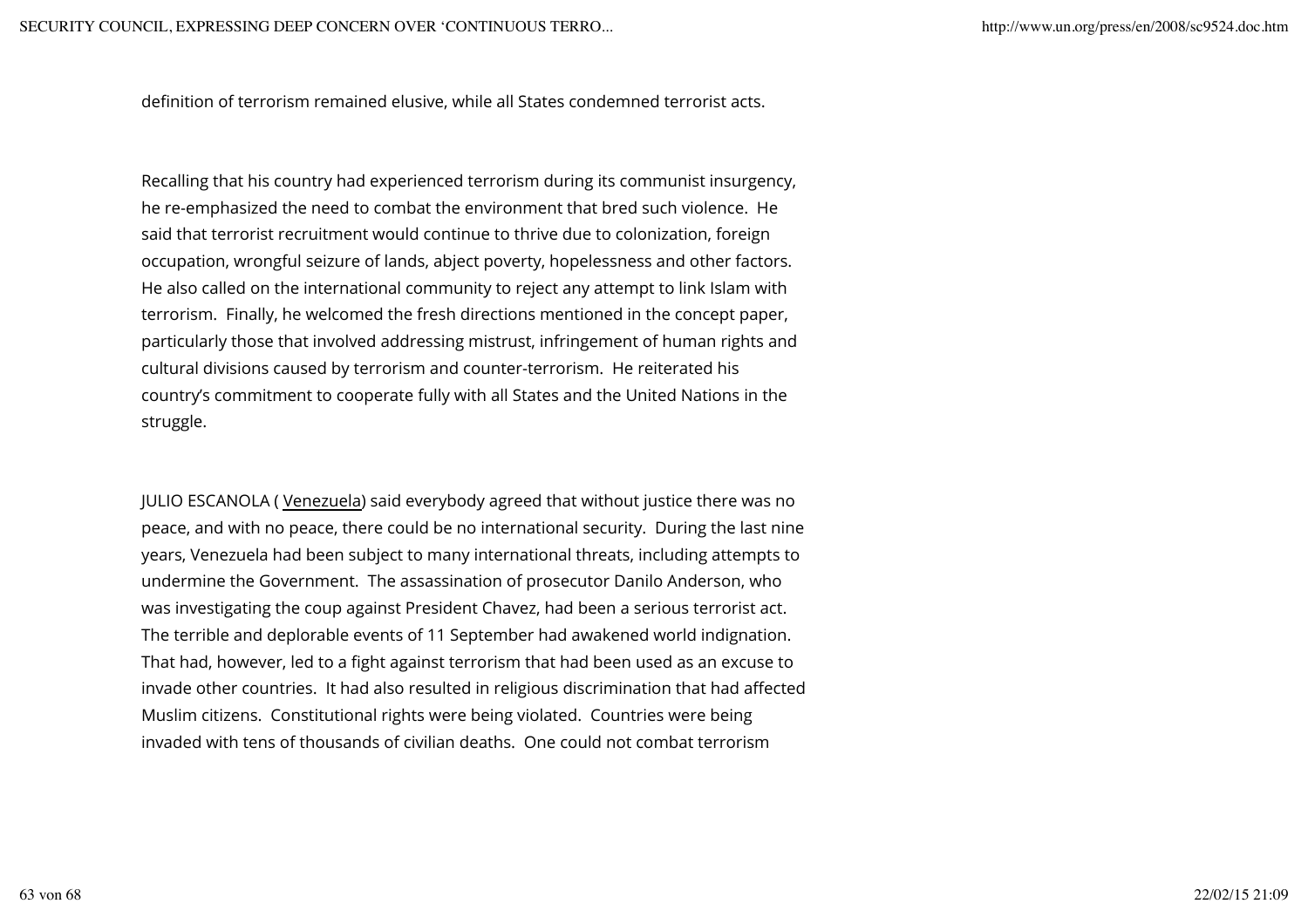through State terrorism, whose lethal aggression was covered up by the use of the phrase collateral damage.

Condemning impunity, he recalled that, in the United States, the dangerous terrorist Posada Carriles was still free and protected by the authorities. Impunity was just as lethal as terrorist acts. Today, there was a terrible inequality in the world, where 5 per cent spent 25 per cent of all energy resources and the rich consumed most of the world's products. The financial system had created chaos and a threat to peace. The planet was being killed through contamination, global warming and the ruining of water sources, and the planet's loss of productivity was intensifying hunger. All that was the equivalent of terrorist acts. It was, however, possible to resolve disputes and conflicts through dialogue, negotiations and respect for international law, especially for human rights. He asked for disarmament and nuclear non-proliferation as a condition for the security of all nations, and the right of all nations to carry out research to study the peaceful uses of nuclear energy.

ABDULLAH HUSSAIN HAROON (Pakistan) said he was deeply troubled by the events in Mumbai, as well as, a few days later, similar violence in Peshawar, in his own country, which he said showed the common experience of all States that were victims of terrorism. His President had pledged to bring to justice anyone found to have been involved in those attacks. Not only was Pakistan not involved in the attacks in any way, but it, too, was subject to such attacks, and had taken action against extremist groups who sought, in any way, to destroy the peace of the country and its neighbours. In that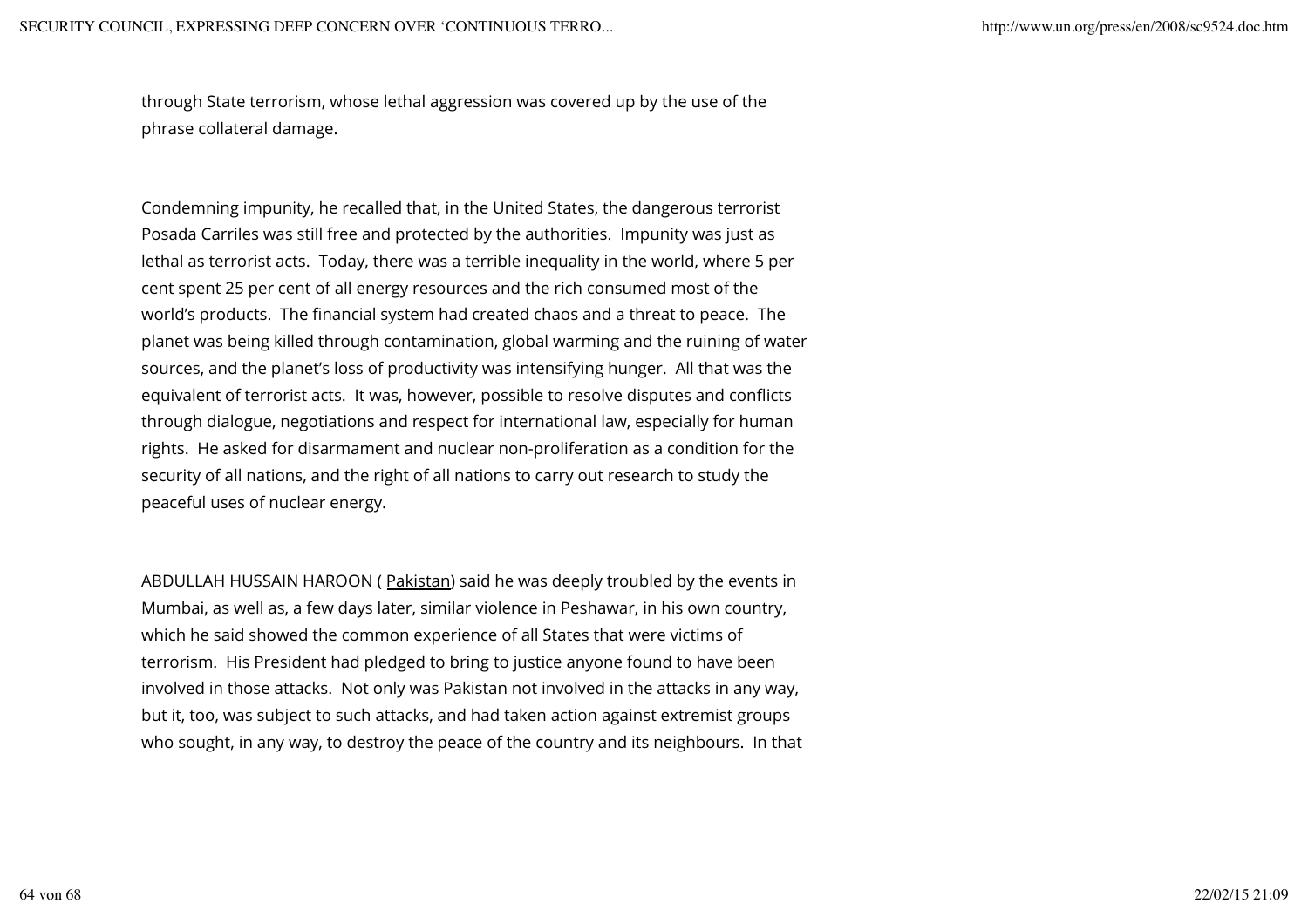context, he was a bit surprised by the strong denouement of the Indian statement. The best response to the Mumbai carnage was to cooperate in the struggle and to support Pakistan's fight against terrorism. Terrorist acts against Pakistani citizens had originated in India, as well.

The best outcome of the tragedy would be the resolution of the issue of Kashmir. In addition, mullahs from Indian provinces could cooperate in promoting a fatwah against suicide bombings and other forms of violence in both countries. The Government of Pakistan had already instigated an investigation, on its own, of the Mumbai attacks, and prepared a strategy to arrest individuals found to be part of those attacks and to provide effective supervision of various welfare organizations that could have provided support. His Government had also reached out in various ways to India. In the broader fight against terrorism, it was crucial to formulate comprehensive strategies. Simplistic approaches would only create more problems. Initiatives to promote international harmony were critical, as well as political solutions to long, unresolved conflicts such as Kashmir and Palestine, and as appropriate solutions to other root causes. He also stressed the need to strengthen democracy around the world and, most importantly, the need for the international community to stand united.

MAZEN ADI (Syria) said the representative of Israel had once again used the rostrum of the Council to falsify facts having to do with terrorism organized and exercised by his State. Through attacks against Syria, she thought she could distract attention from the real terrorism problems of the region. The fact was that Israel was occupying Arab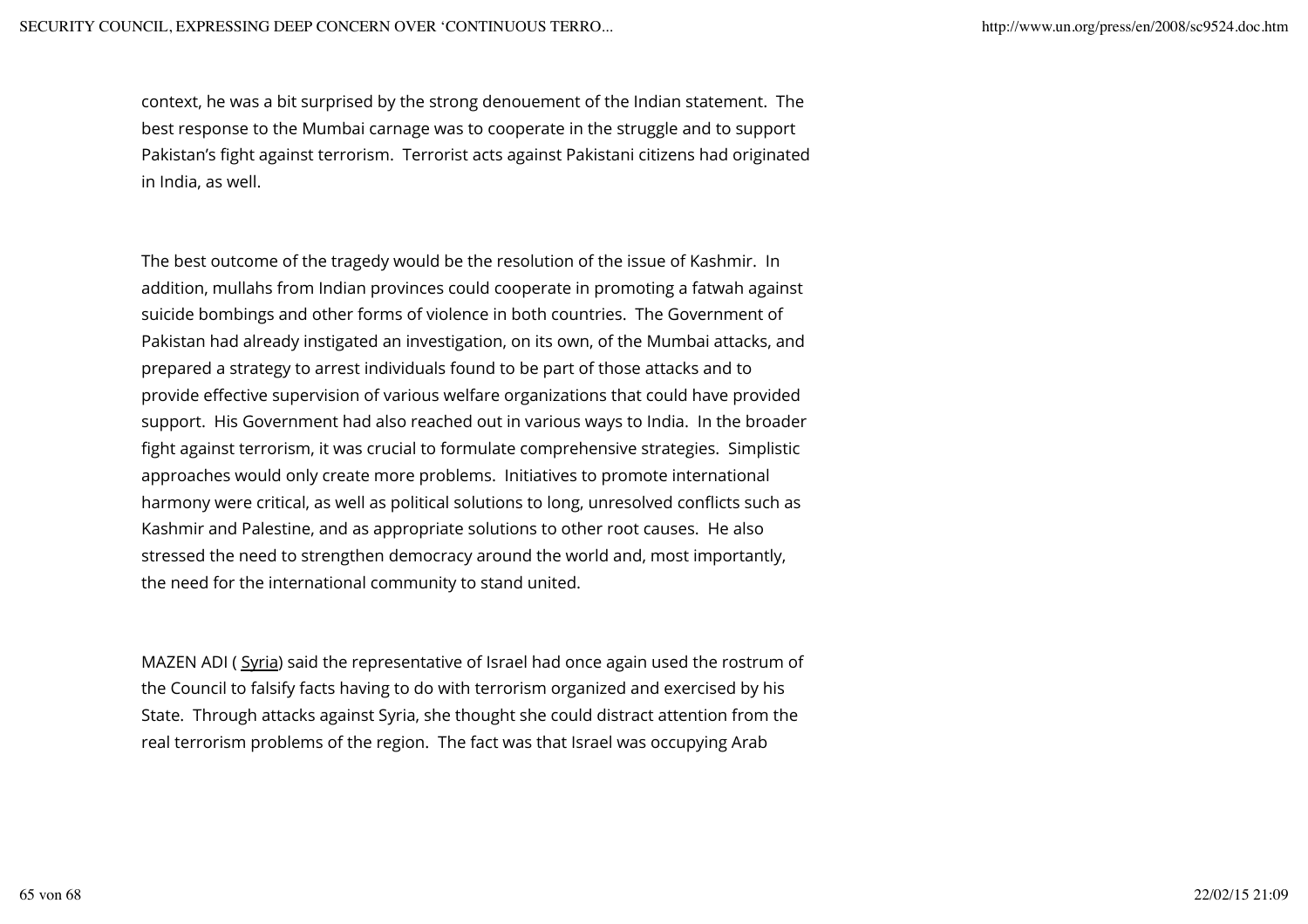territories and committing crimes against humanity. It was imposing an unfair embargo, a "slow-kill policy", against more than 1.5 million Palestinians. Israel's intervention could not change the terrible past of its terrorism, ethnic cleansing and genocide against Palestinians, Syrians, Lebanese, Egyptians and others. Israel had introduced official terrorism into the region. He went on to describe Israeli actions, including the first act of air piracy in history, by the hijacking of a Syrian airplane in 1954.

He said Israel was a terrorist State. The representative of Israel had called Palestinians who were trying to restore their rights under international resolutions terrorists. Syria had supported the rights of people to self-determination and freedom. It had, for instance, condemned the apartheid regime in South Africa, a regime that had been mainly supported by Israel. Israeli terrorism against people in the Syrian Golan should not be forgotten either. Had the Israeli occupation of Palestinian and Arab territories not gone on for several decades, many acts of legitimate resistance would not have occurred.

CAROLYN L. WILLSON ( United States) recalled that allegations concerning the case of Posada Carriles and the five Cubans convicted of spying had also been raised on 12 November and, at that time, the United States had given a detailed description of the background and legal steps taken by the Government regarding those cases. She referred interested delegation to the verbatim record of the 12 November meeting.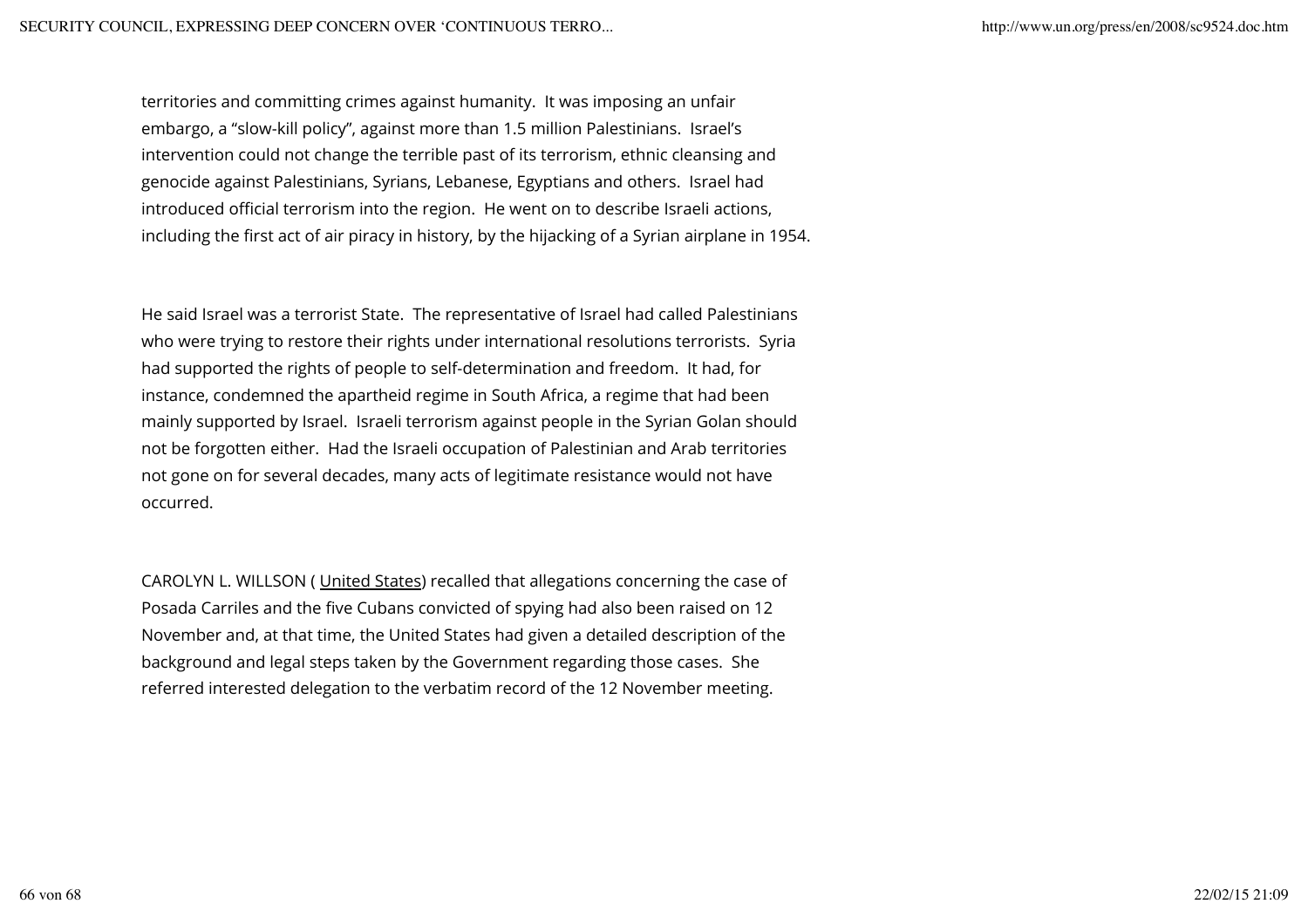RODOLFO ELISEO BENITEZ VERSON (Cuba), responding to the statement of the United States, said that the truth was that the country had reached shameful extremes in double standards in shielding a terrorist by protecting Mr. Posada. It expected Cuba to sit on its hands and accept the dictum of "mind what we say and not what we do". In addition, it was not the only instance of the United States supporting attacks against Cuba. He hoped that sooner, rather than later, justice would be done.

VIKRAM KUMAR DORAISWAMI ( India), responding to the statement by the representative of Pakistan, said that the important issue was that terrorist groups had used Pakistani territory to launch attacks against India. That country must take real action against those groups, instead of bringing up extraneous issues.

Mr. ESCANOLA ( Venezuela), in response to the intervention of the representative of the United States, said the case of Posada Carriles was simple. He had declared his responsibility for terrorist acts. He was a fugitive from Venezuelan justice, and Venezuela had asked for extradition. Venezuela was prepared to enter into a dialogue with the United States in order to better relations between them and to find a path for peace and understanding. There was, however, one condition: respect for the sovereignty of the Government and the people of Venezuela.